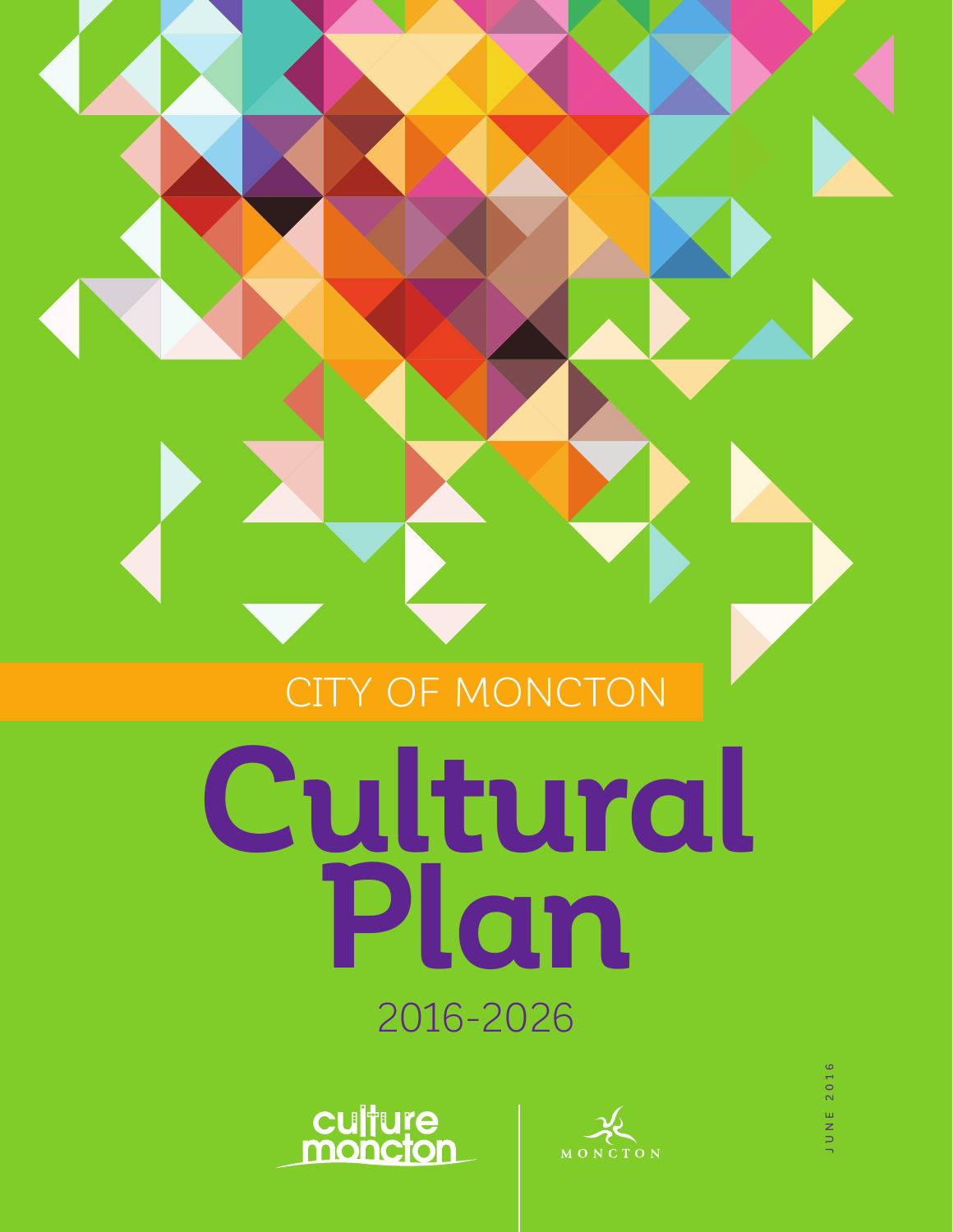

## **Contents**

| <b>GUIDING PRINCIPLES</b>                                   | 3              |
|-------------------------------------------------------------|----------------|
| THE PLANNING PROCESS                                        | $\overline{4}$ |
| <b>OUTCOMES OF CULTURAL DEVELOPMENT</b>                     | 5              |
| <b>CULTURE AS AN ECONOMIC DRIVER</b>                        | 5              |
| CULTURE AS AN EXPRESSION OF DIVERSITY AND INCLUSIVENESS     | 6              |
| <b>CULTURE AS A CATALYST FOR SOCIETAL CHANGE</b>            | 6              |
|                                                             |                |
| BUILDING ON THE ACHIEVEMENTS OF THE 2011-2015 CULTURAL PLAN | 8              |
| <b>BUILDING ON OUR CULTURAL RESOURCES</b>                   | 10             |
|                                                             |                |
| <b>EMERGING THEMES</b>                                      | 13             |
| <b>DIVERSITY AND INCLUSION</b>                              | 13             |
| YOUTH EDUCATION AND INVOLVEMENT                             | 13             |
| <b>SUCCESS AND CIVIC ENGAGEMENT</b>                         | 13             |
| <b>COMMUNICATION AND COLLABORATION</b>                      | 14             |
| <b>CULTURAL TOURISM</b>                                     | 14             |
| <b>HERITAGE INTEGRATION</b>                                 | 15             |
| <b>DOWNTOWN REVITALIZATION</b>                              | 15             |
| <b>CULTURAL LENS AND DECISION MAKING</b>                    | 16             |
| <b>MUNICIPAL POLICY AND FEES</b>                            | 16             |
| <b>CULTURAL INFRASTRUCTURE</b>                              | 16             |
| <b>CULTURAL MEDIATION</b>                                   | 17             |
|                                                             |                |
| VISION 19                                                   |                |
| <b>DEFINING THE CITY'S ROLE</b>                             | 19             |
| <b>STRATEGIC DIRECTIONS, OBJECTIVES AND OUTCOMES</b>        | 20             |
| CULTURAL ACTION PLAN 2016-2026                              | 24             |
|                                                             | 33             |
|                                                             |                |

\_\_\_\_\_\_\_\_\_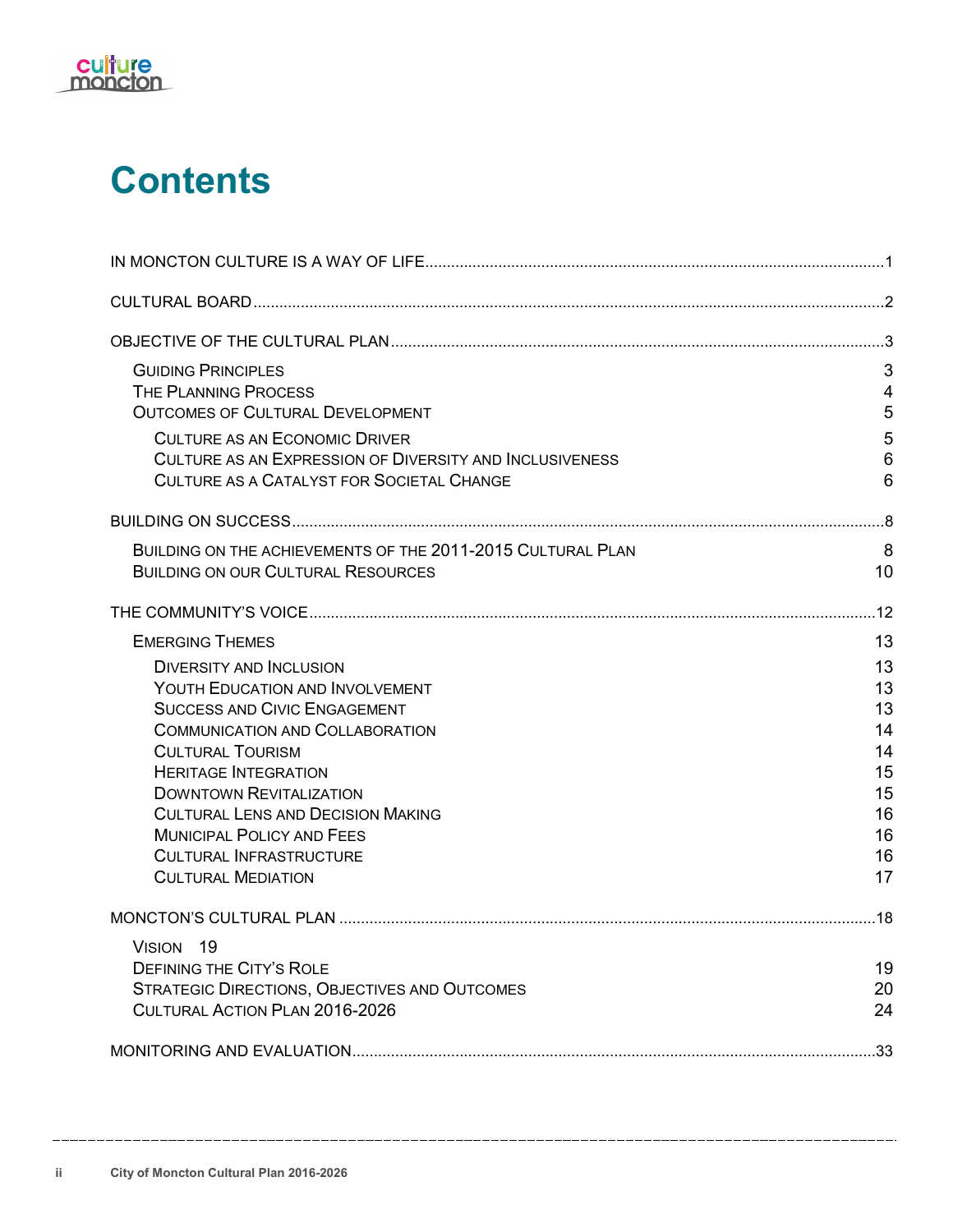# <span id="page-2-0"></span>**In Moncton Culture Is A Way of Life**

Moncton joins cities globally seeking to attract talent and investment in the rapidly expanding creative economy. A major driver in attracting people and business development opportunities is a city's quality of place. People want to live in communities with diverse cultural and entertainment options. They want interesting stories reflected in unique built heritage, artifacts and art.

With a population growth of 9.7%, or two times the national average, Moncton is now home to many new residents from many parts of the world. This has led to significant increases in the diversity in the city's population. This diversity is adding richness and new dimensions to Moncton's cultural life.

Shared experiences are vital in a city with such rich Acadian history and more recent multicultural realities and diversity. As Moncton changes so does the complexity and depth of shared cultural experiences and identity. Moncton's identity has long been known to include an innovative spirit, a belief that anything is possible, and a desire to build vibrant communities. Moncton has risen as a place that wants accessible cultural programs in every part of the city. It also wants opportunities and venues to support creative expression and cross-cultural exchange.

The first cultural plan led to many important achievements. The introduction of the Cultural Board was a major step forward in building capacity in the municipality and making connections in the community. There has been an increase in support for cultural activity and expression and public art. Funding programs have been revised and cultural policies have been crafted to enhance cultural experiences and programs in the community.

Moncton has the resources needed for its citizens to enjoy rich cultural lives. Moncton's cultural organizations and artists produce award winning work. On any given weekend in the summer there are thousands of people enjoying the many Acadian and multicultural arts and neighbourhood festivals, and a multitude of outdoor and recreation activities to pursue.

This Cultural Plan is a document designed by the City, cultural organizations and artists, leaders from business and community groups and residents. Partnerships and collaboration across these groups will be essential to implementing the Cultural Plan and support ongoing cultural development in Moncton.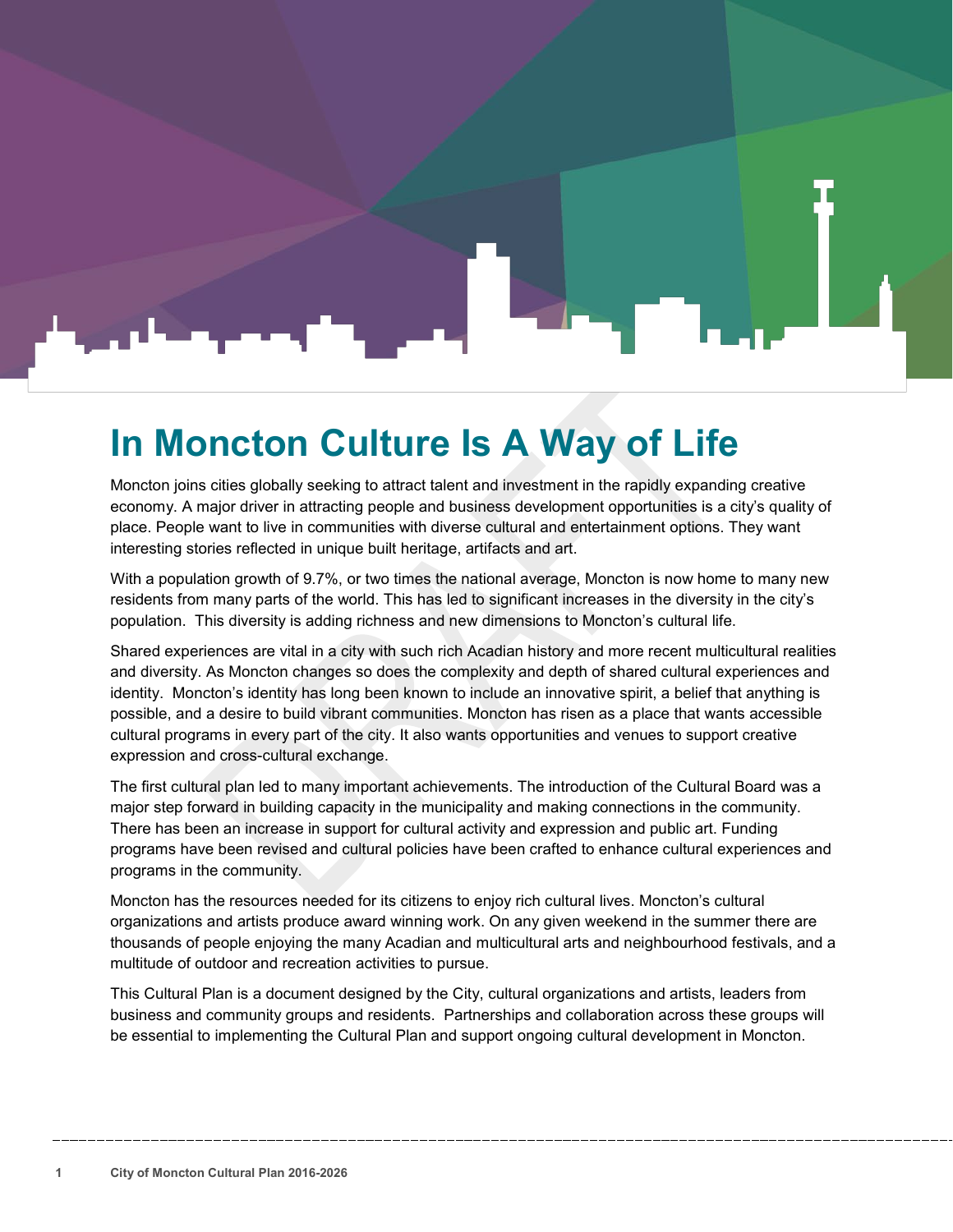

### <span id="page-3-0"></span>**Cultural Board**

The Moncton Cultural Board served as the Steering Committee for the development of this new cultural plan.

Cultural Board Members (as of August 2019)

- Jeanne Mance Cormier, Manager and Curator, Musée acadien de l'Université de Moncton and Centre d'études acadiennes Anselme-Chiasson, Co-chair of the Cultural Board
- **Thomas Raffy, CEO, Conseil économique du Nouveau-Brunswick, Co-chair of the Cultural Board**
- **P** Pierre Boudreau, Councillor, City of Moncton
- Blair Lawrence, Councillor, City of Moncton
- Chantale Bellemare, City Librarian, Moncton Public Library
- **E** Michael Granville, Director, Hairy Tease Productions
- **Louise Imbeault, Owner and editor, Bouton d'or Acadie**
- D.J. Joseph, Nation Administrator, Elsipogtog First Nation
- René Légère, General Director, Aberdeen Cultural Centre
- Annie France Noël, Director, Galerie Sans Nom

#### Staff support (non-voting)

- Joanne Duguay, Cultural Development Officer
- Sophie Cormier, Director of Resurgo Place, Heritage and Culture
- Catherine Dallaire, General Manager, Recreation, Culture and Events

#### Ex-officio

- Mayor Dawn Arnold
- Marc Landry, City Manager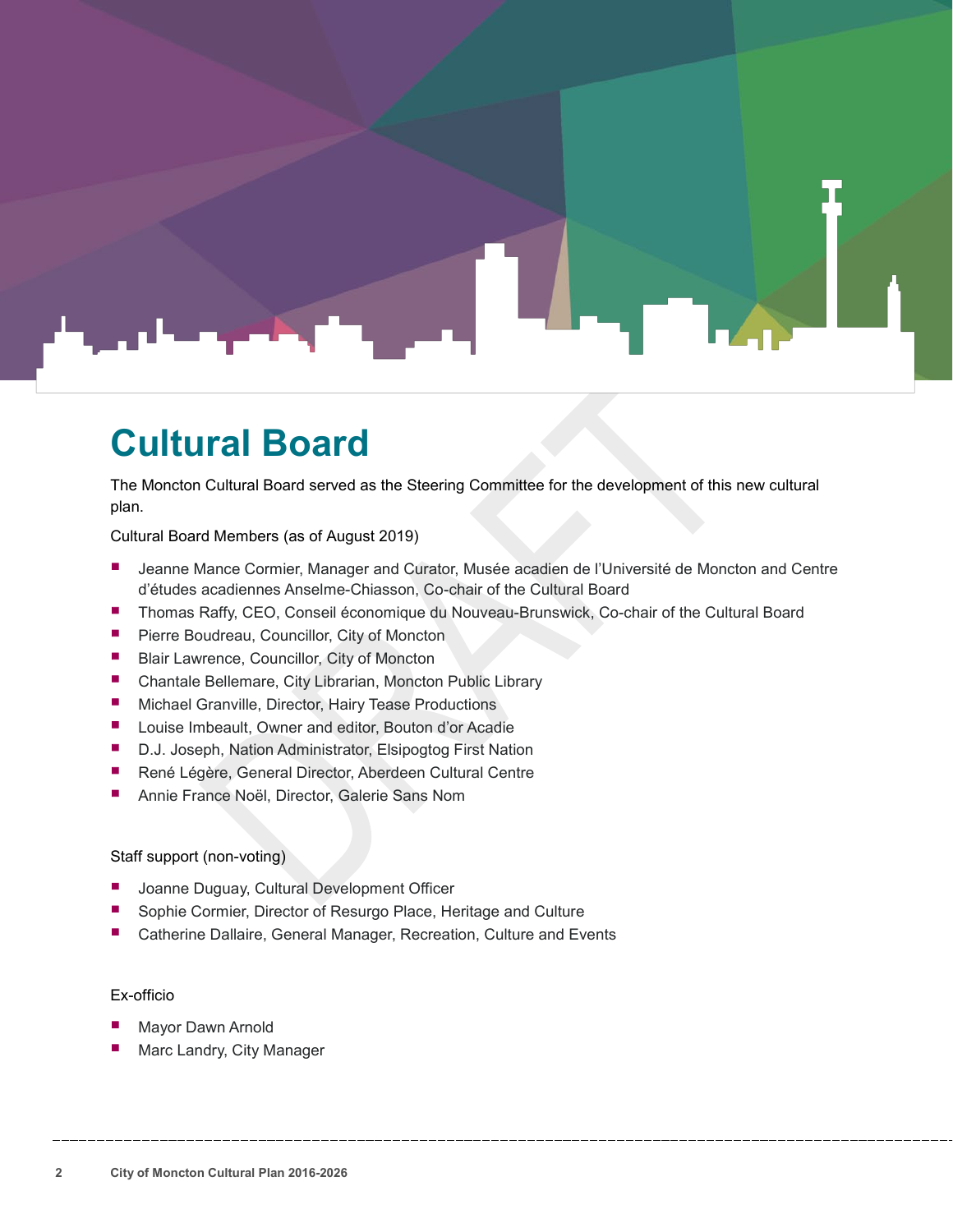### <span id="page-4-0"></span>**Objective of the Cultural Plan**

The City of Moncton continues to be one of Canada's leading communities in its commitment to culture. On the eve of completing its first Cultural Plan (2011-2015), the City of Moncton is recognized for its achievement in weaving cultural resources and opportunities into all facets of planning and decisionmaking. This will continue to be a priority in its new Cultural Plan (2016-2026). Over the past few years, the City has forged a collaborative approach to cultural development by working closely with artists, cultural groups, other levels of government, and the private and voluntary sectors. Moncton is now known across the Maritimes for its success in providing accessible cultural participation for all citizens regardless of ethnicity, age, ability, sexual orientation or socio-economic status. The new Cultural Plan carries forward these same commitments to access by all its citizens.

#### **Objective of the Cultural Plan**

The Cultural Plan is intended to be a tool that will guide all aspects of cultural planning for the next ten years. The Cultural Plan will ensure that the application of a cultural lens is understood across various municipal programs and services. The plan will also serve to recommend changes or additions to municipal policies, guide funding decisions, and define the mandate of the Cultural Board.

### <span id="page-4-1"></span>Guiding Principles

The development of the Cultural Plan is guided by the following principles:

- **Sustainability –** actions will be aimed at building a sustainable arts, culture and heritage community. Promote sustainable cultural development by building bridges between businesses, community members and the cultural community. **The plan itself will also be a living document**.
- **Fiscal Responsibility** make the most efficient and effective use of City resources. Support opportunities for economic growth by improving the city's quality of place.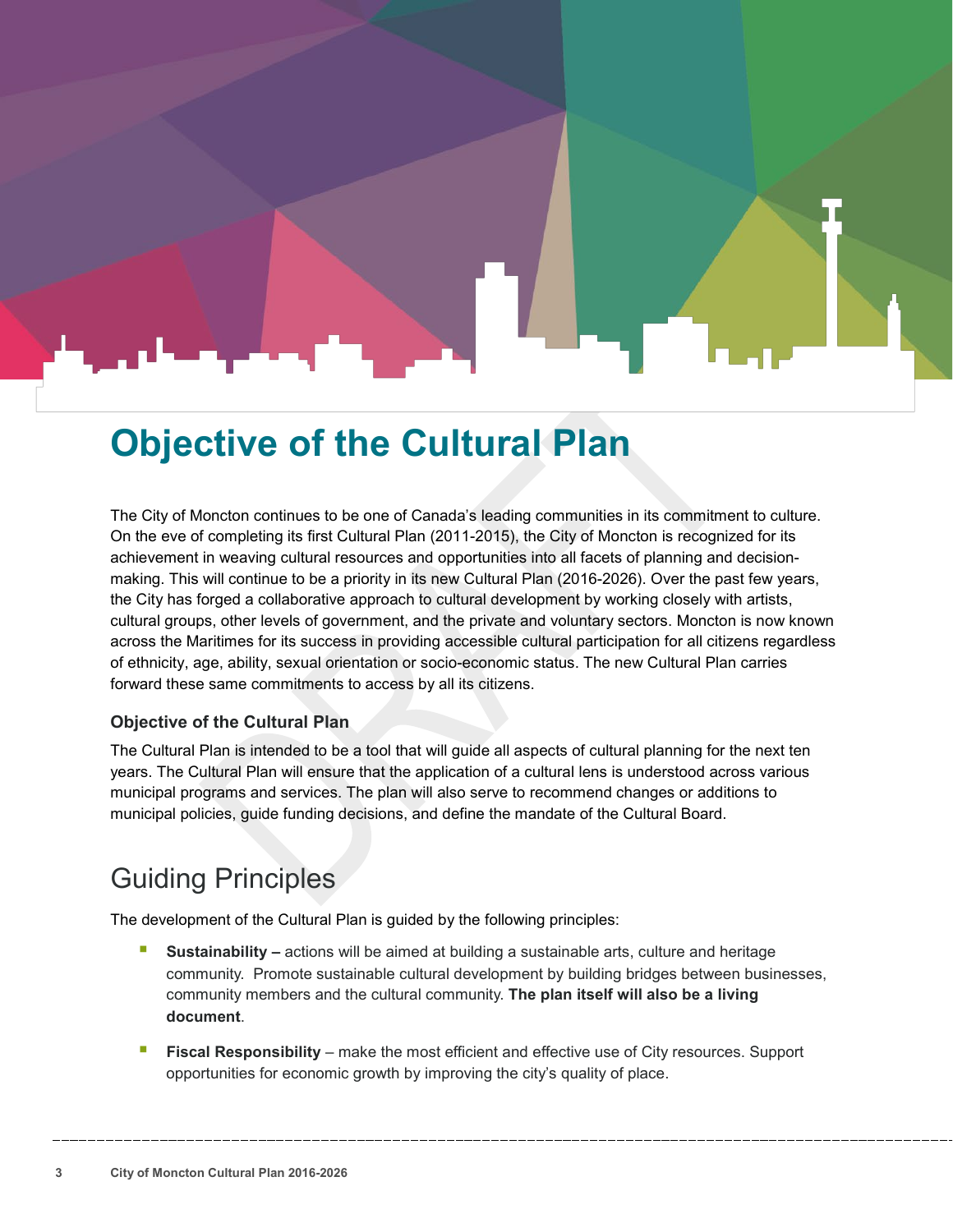

- **Community Collaboration –** adopt a collaborative approach of shared responsibility for cultural development supported by ongoing communication between the City, the cultural sector, other levels of government, and the private and voluntary sectors.
- **Integrated Planning –** cultural resources and opportunities are considered and valued in all recognized and respected areas of planning and decision-making. **Ensure the application of a cultural lens across various municipal budgets, programs and services.**
- **Accessibility and Inclusion –** provide arts, culture and heritage opportunities that are accessible to residents of all ages, genders, ethnicities, races, socioeconomic statuses, abilities, religions, sexual orientations, and geographical areas**.**
- **Diversity**  build on Moncton's unique identity as the only officially bilingual city in Canada, the contribution of Aboriginal people, and the increasingly diverse make-up of the population.

### <span id="page-5-0"></span>The Planning Process

Cultural planning is an integrated and place-based approach to local cultural development that places culture at the centre of planning and decision-making agendas. The current Cultural Plan builds on the success of the previous Plan in implementing this assumption. Building on the approach that Moncton's first Cultural Plan had in securing endorsement in the 2012-2016 Corporate Strategic Plan, the planning process for the new Cultural Plan continues the focus on providing a strategic document that responds to community cultural aspirations while contributing to municipal decision making.

**FIGURE 1: CULTURAL PLAN PROCESS**

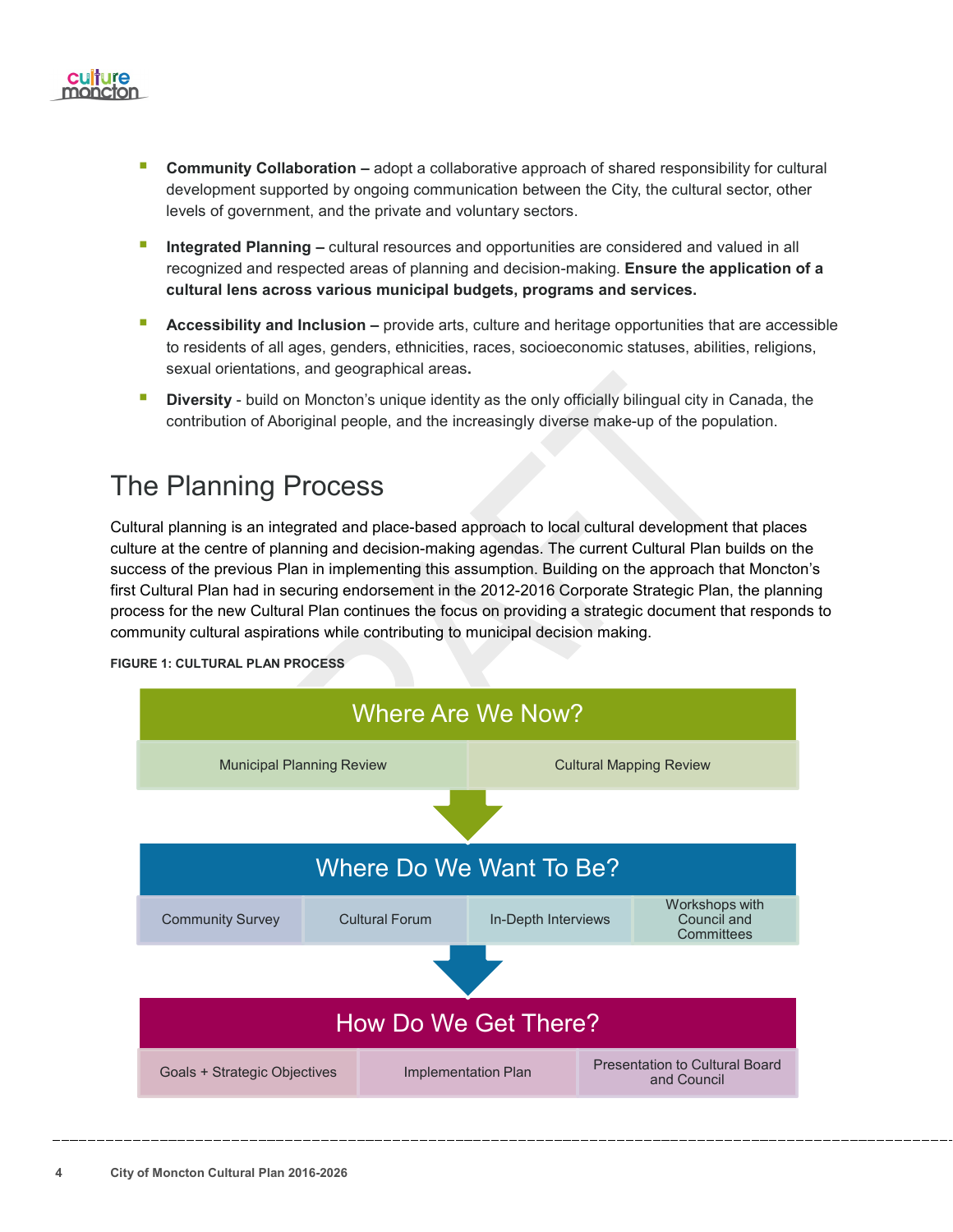

### <span id="page-6-0"></span>Outcomes of Cultural Development

### <span id="page-6-1"></span>**Culture as an Economic Driver**

A new Cultural Plan has come at an opportune time for Moncton. There is growing recognition across Canada and internationally of the importance of creativity, culture and quality of place in growing local and regional economies. Enhancing the quality of place through diverse cultural and entertainment offerings works to attract and retain talented people, which in turn attract businesses investments. There is increasing evidence that cultural industries and resources are powerful economic drivers. This interaction can be seen in the creative industries, in cultural entrepreneurs, and with cultural tourism.

#### **Creative Industries**

While the traditional economic levers have faltered in recent years, the creative economy continues to grow. The Canadian economy, along with the economies of cities, has undergone a rearrangement, moving away from traditional sectors towards more creative, innovative, and idea based industries. To this end, cities big and small are looking to cultural activity as a means for continued or renewed prosperity.

According to the Cultural Satellite Account, cultural industries contributed \$641 million (2.3%) of GDP to the economy of New Brunswick in 2010. In New Brunswick, culture jobs (9,381) accounted for 2.6% of the total number of jobs in the province. The largest contributors to culture jobs were governance, funding and professional support followed by audio-visual and interactive media.

The City's Economic Development Strategy highlights these figures and a need for a healthy creative economy to attract talent and youth, noting that an emergent arts and culture scene, in both French and English, can and has been contributing to that goal. Increased investments towards the driving force of that creativity will support the shift towards a more knowledge-based creative economy.

#### **Cultural Entrepreneurship**

Cultural production in creative and cultural industries is often driven by small networks of cultural entrepreneurs. These individuals are also often the main creators and distributors of cultural products. As such, cultural entrepreneurs play two key roles in supporting economic growth; first, they create audiences and opportunities for new revenues and secondly, they develop new forms and approaches to problem solving to support local growth.

As innovation in culture, entrepreneurship and technology become increasingly intertwined, the role of cultural entrepreneurs will be to knit together these diverse worlds. Cities and regions that recognize and seek to attract these innovators will have an increased advantage in bringing new dynamism to their local economy.

#### **Cultural Tourism**

Investment in cultural assets and resources not only attracts and retains local residents, but also attracts visitors and supports the development of local tourism, an increasingly important component of economic growth for cities. Cultural tourism is one of the fastest growing segments of a global tourism market. In Canada, the tourism industry represented more of Canada's GDP than agriculture, forestry and fisheries combined posting \$88.5 billion (GDP) to the national economy in 2013.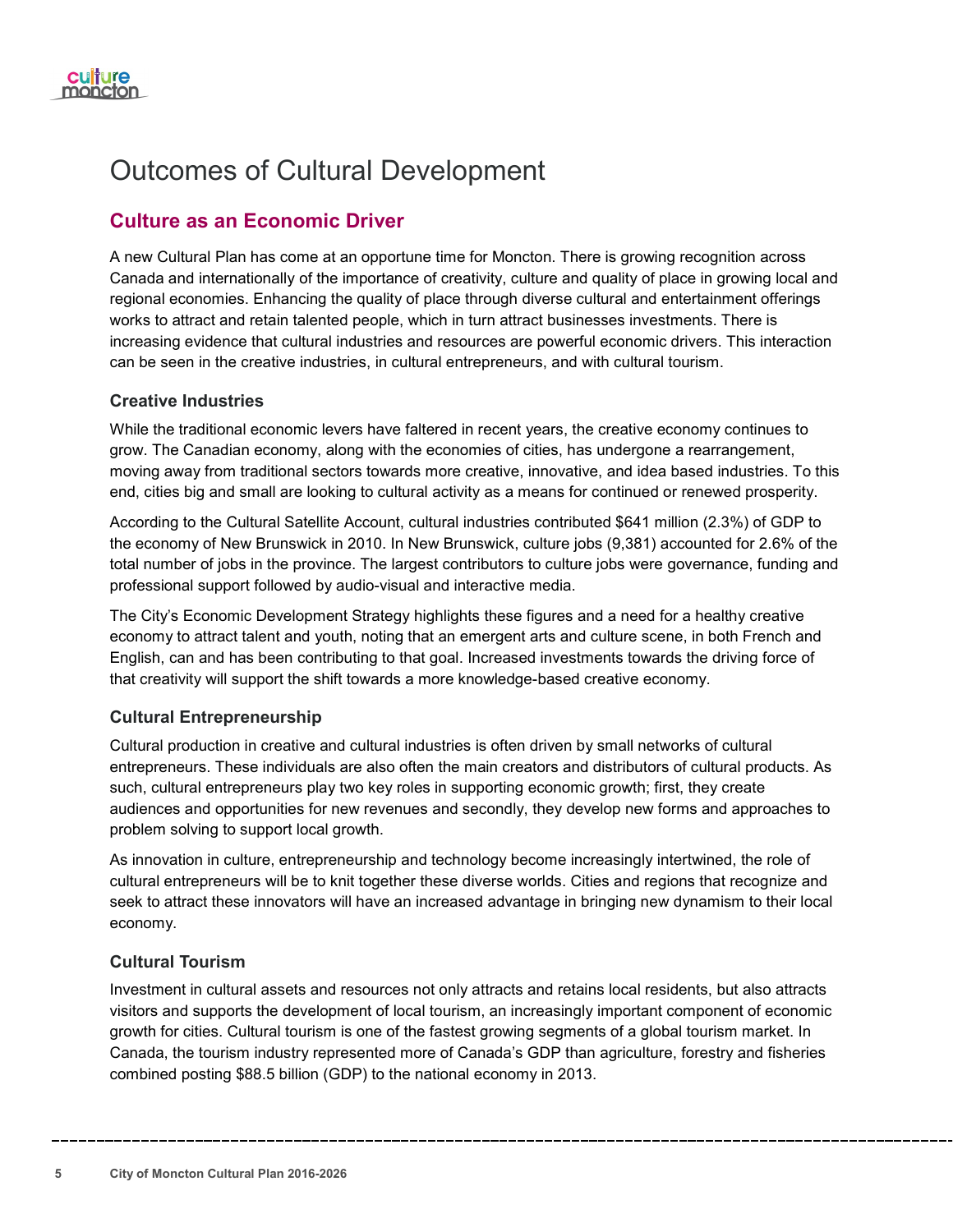

Travel surveys conducted in Canada and United States have illustrated that nearly two-third of adult travellers include a cultural, arts, heritage or historic activity or event while on a trip of 80 kilometres or more. In Moncton considerable work has already been invested in exploring the possibility of a contemporary art museum. If developed, it would be the only contemporary art museum in Atlantic Canada. Notwithstanding its own inherent cultural value, an art museum would make Moncton a major cultural destination in the region, especially when combined with Moncton's many other cultural resources and activities.

Research confirms that travellers are selecting destinations based on 'place-based' offerings. Placebased cultural tourism is more than just attractions but also the destination's history and heritage, its narratives and stories, its landscape, its townscape, its people. It is about discovering what makes a community distinctive, authentic, and memorable. It is about the experience of place. In short, cultural tourism draws on an integrated understanding of all of a community's cultural resources and turns them into revenue generating opportunities. In this respect, Moncton has the tremendous advantage of artistic and cultural offerings in both English and French.

#### <span id="page-7-0"></span>**Culture as an Expression of Diversity and Inclusiveness**

Key to developing a rich cultural environment is to provide support for minority populations and encourage cross-cultural exchange. Cities across the world have begun to look inwards with the aim of better understanding the multitude of cultures within their own community. This strategy works to identify and celebrate the multicultural reality of communities in Canada. A critically important part of these diversity strategies is recognizing the history and traditions of the aboriginal communities, both urban populations and communities living on reserves often located on traditional lands. Another step is to identify and recognize the range of multicultural artistic and cultural expression. These two steps ensure an inclusive environment for all cultures.

Access to culture is a powerful tool in promoting social inclusion and responding to ever expanding diversity. The promotion of intercultural dialogue provides an opportunity to both fostering mutual understanding and establishing links between different cultures, communities and peoples. Research shows that the open celebration and expression of culture works to preserve culture (as a collective and as an individual) and ensures the continuation of traditions and practices from one generation to another.

Cultural expressions occur across every community at all times, but often go unnoticed. Developing and supporting multicultural opportunities fosters cultural acceptance within the mainstream community, strengthens community acceptance of cultural diversity, and reinforces the community as a multi-cultural society. Such event and programming educates the population as a whole on the diversity which exists in an inclusive fashion. Moncton's bilingual and bicultural situation has better prepared the city to celebrate its growing multicultural community.

#### <span id="page-7-1"></span>**Culture as a Catalyst for Societal Change**

Top-down policies often fail to capture the real issues faced by vulnerable people whereas communitybased approaches can identify the needs and abilities of the communities. One such tool is cultural mediation. Cultural mediation is a social inclusion tool, which builds stronger connection between people and culture. Cultural mediation works in two ways. It provides access to culture for a great number of people and it increases opportunities to connect cultural participation to addressing challenges in social work, healthcare, and educational settings.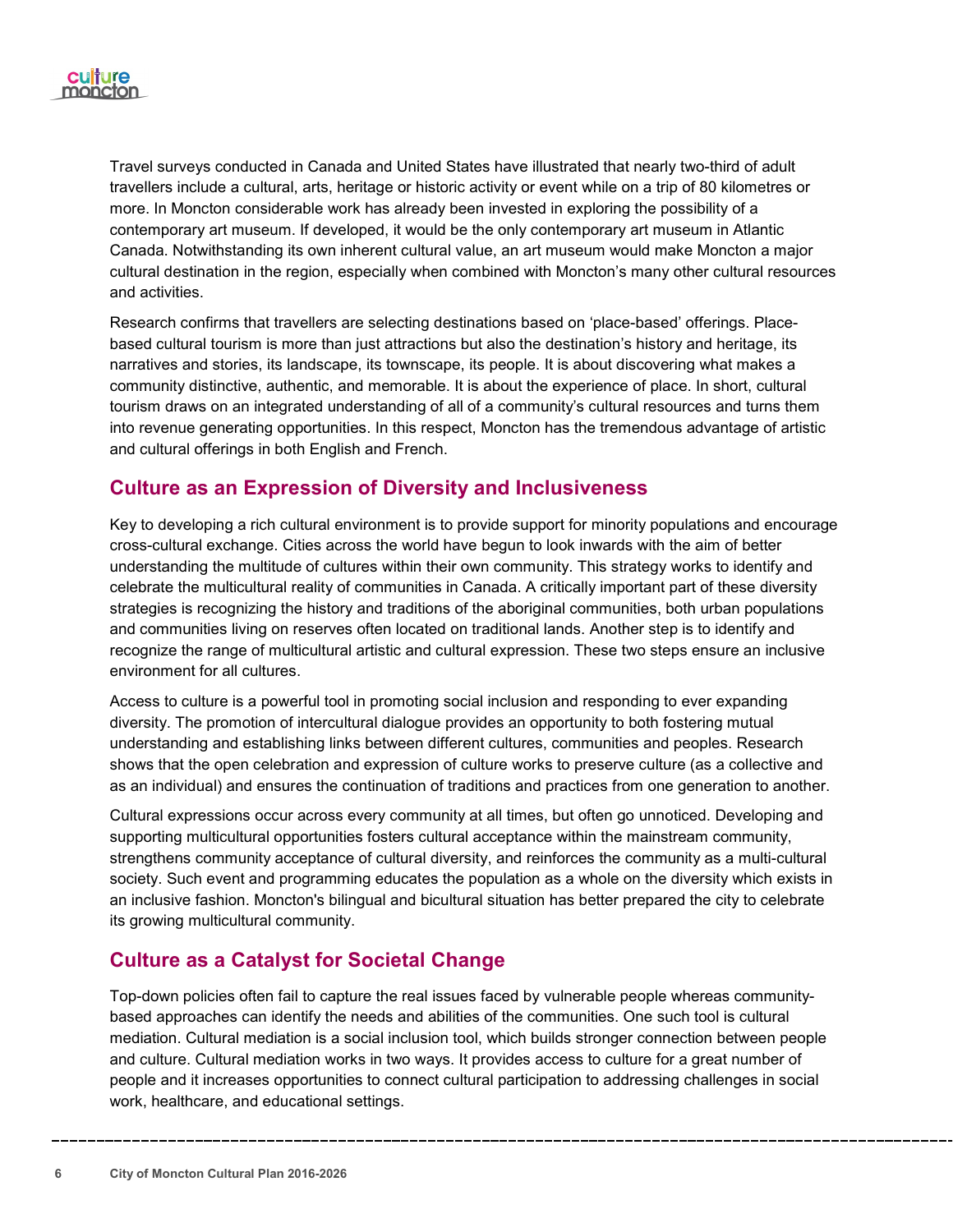

Research is pointing to arts and culture as a tool for bettering societal issues such as homelessness. Arts based community program or partnerships between organizations and shelters work as capacity building resources for homeless populations. These programs promote group work and organization skills, as well as build critical thinking and presentation abilities. Art and storytelling is also a tool to raise awareness of other major societal issues like mental health and substance abuse. Cultural programming has the ability to build trust and establish dialogue around these subjects and often improve people's lives.

Another key aspect to culture as a problem solver is the use of cultural entrepreneurs as societal champions. While cultural entrepreneurs embody a new way forward for economic purposes, they are often engaged in facilitating larger social changes. Cultural entrepreneurs work to reimagine social roles and motivate new behaviours. Values such as critical thinking, diversity, cooperation, and co-creation are disseminated through cultural services and products including community arts programs and workshops offered by cultural entrepreneurs. To this end, similar to how cultural activities can assist marginalized populations in gaining broader acceptance, cultural entrepreneurs can facilitate societal shifts through education and awareness embodied in their work.

#### **Culture and Quality of Life**

There has been a great deal of attention paid over the past several decades to the economic impacts of culture and cultural development. More recently there has been a shift in focus to the positive social impacts that are an outcome of cultural participation. This research has demonstrated that communities with a vital cultural life also enjoy a variety of benefits including stronger community and civic engagement, improvements in public health and social stability, and economic revitalization.<sup>[1](#page-8-0)</sup> Arguments and hard evidence related to economic and social impacts of culture must continue to reach new individuals and organizations or businesses/corporations.

Countries such as the United Kingdom have these arguments one step further. They continue to make the economic and social impact arguments, which they characterize as *instrumental.* Alongside instrumental arguments there is also a significant weight to be given to the *inherent* value of cultural activities and experiences. This includes the sheer pleasure of attending a performance, visiting a special exhibition, among others. In other words, while there are many qualitative and quantitative benefits to a thriving arts and culture scene, there is something to be said for the opportunity to appreciate and create art for art's sake.

l

<span id="page-8-0"></span><sup>1</sup> See the Social Impact of the Arts Project at the University of Pennsylvania http://impact.sp2.upenn.edu/siap/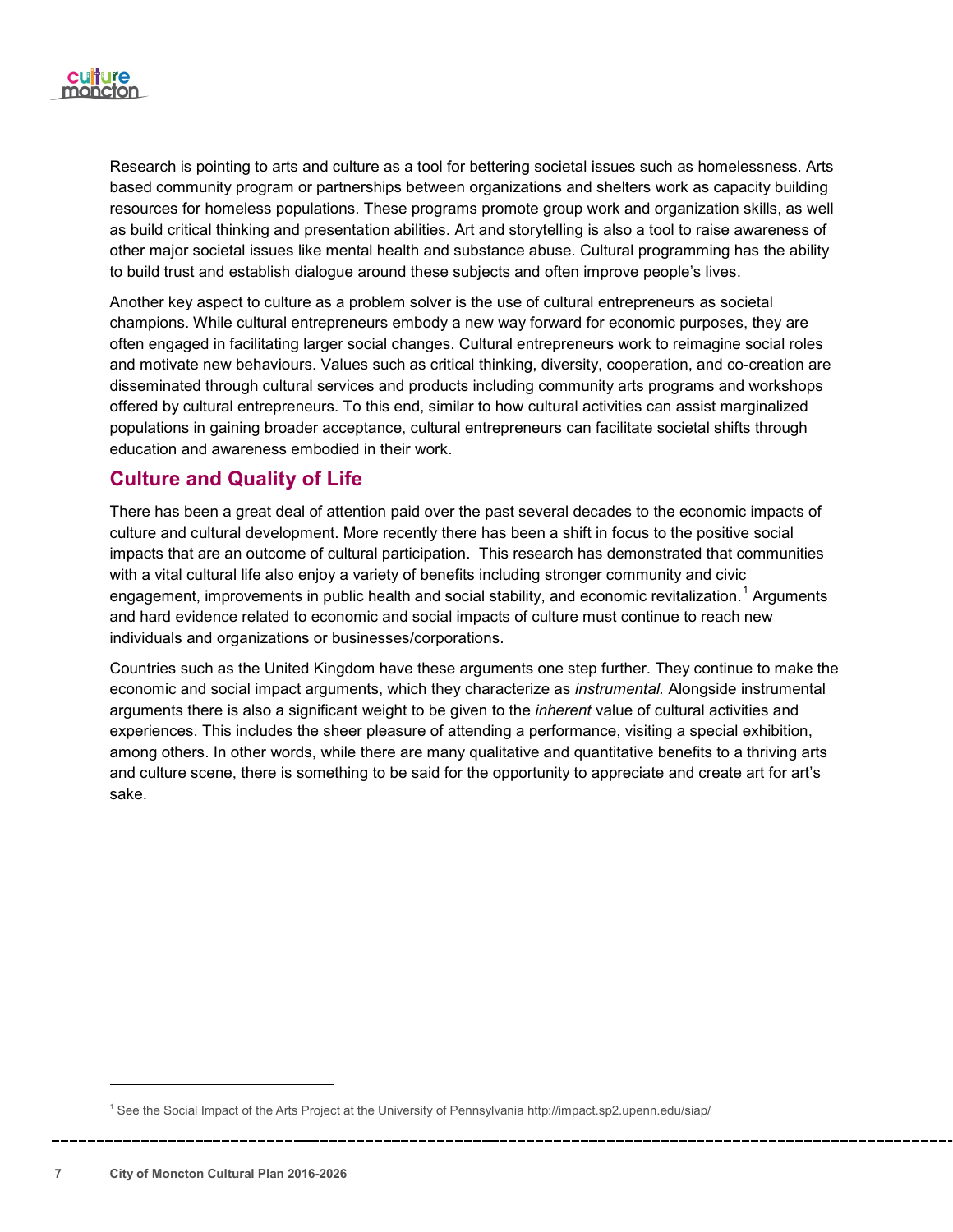### <span id="page-9-0"></span>**Building on Success**

### <span id="page-9-1"></span>Building on the achievements of the 2011-2015 Cultural Plan

The 2011-2015 Cultural Plan provided a clear collective vision for Moncton, which outlined priorities and actions to strengthen cultural development and promote cohesion and collaboration within the city and beyond. The plan celebrated the City's cultural heritage and, in particular, its unique Acadian culture and traditional roots. The plan also advocated for collaboration with neighboring communities to improve regional cultural initiatives and brought cultures together to promote cultural growth and advancement across the region. The plan outlined eight priority areas, which are echoed and still relevant to today's Moncton. These priority areas include:

- 1. Downtown revitalization and urban planning;
- 2. Festivals and events;
- 3. Funding and economic development;
- 4. Infrastructure;
- 5. Heritage promotion and preservation;
- 6. Partnerships and collaborative projects;
- 7. Promotion and communication; and
- 8. Public art.

These priorities crafted a foundation for the City of Moncton. They were responsible for the creation of the Cultural Board, the development of a Cultural Grants Policy, increased grant funding, a cultural asset mapping project, more public art in the downtown and increased awareness of cultural activities across Moncton. Carrying forward the momentum and success generated from the 2011-2015 Cultural Plan is a key goal for the next plan.

Moncton's cultural vibrancy has also grown on the backs of priorities and initiatives laid out in other plans and strategies, including: the Municipal Plan, the Economic Development Strategic Plan, the Downtown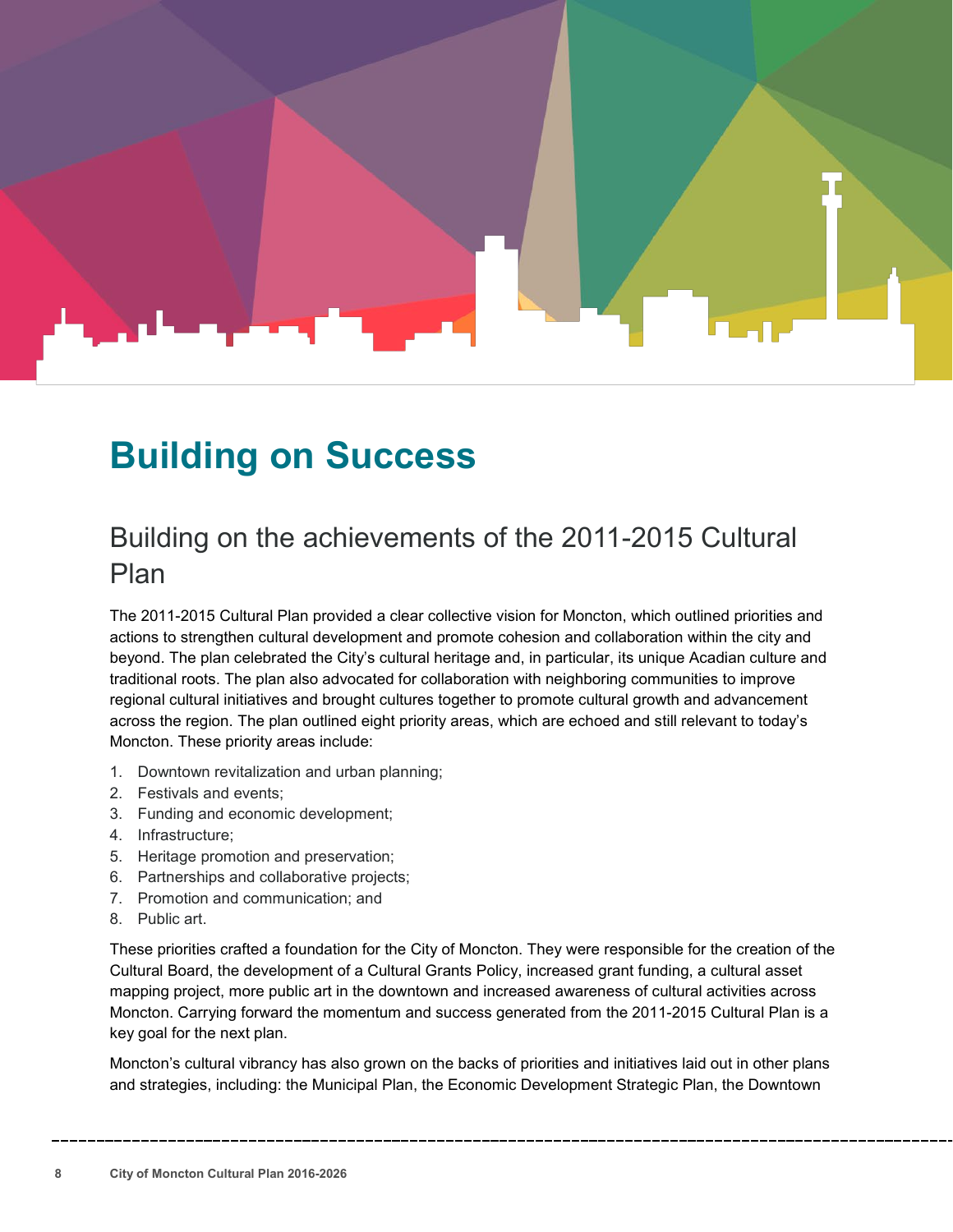

Moncton Development Vision and the Financial Incentive Program for the Downtown Community Improvement Plan Area & Designated Heritage Properties, as well as the Corporate Strategic Plan.

The Municipal Plan, 2014, provides direction for the physical development of the city, including enhancements to cultural assets and the built environment as they relate to the quality of life and economic development of Moncton. The Municipal Plan speaks to embracing nature, creating beautiful and vibrant spaces including a walkable and unique city centre, and celebrating the history of the city. The plan is premised on an inclusive, year-round, active, and sustainable vision. Moncton is demonstrating leadership in allocating funds towards public art installations and continues to support enhanced civic design and a high quality public realm. To this end, it is important that cultural and natural heritage resources are reinforced and enhanced within the City.

Moncton's Public Art Master Plan<sup>[2](#page-10-0)</sup> underscores the important role public art plays in everyday life including raising the quality of life, developing cultural destinations, and bringing diverse communities together. The plan identifies locations chosen for art installations within the city as well as different types of public art installations. Independent public art installations command and improve the places they occupy. Integrated and informal public art installations enhance interest and use of a place. Each of these public art types work to create a sense of place, which in turn provides opportunities for tourism, economic attraction and cultural expression. The Public Art Master Plan supports Moncton's creative life by establishing existing areas for enhanced cultural development.

The 2015 Strategic Direction for Moncton's Economic Development Office provides a vision which aims to increase local competition and realize the full growth potential of the city. Key goals within the strategic direction include growing Moncton's economy through business attraction, retention, and expansion as well as attracting people to nurture the city's economic base. The plan identifies the work completed by the Economic Development Office in terms of downtown redevelopment, managing growth, as well as attracting and retaining business. The plan aims to also redevelop the downtown as a culturally vibrant centre. Through increased investments in the quality of cultural resources, Moncton will be able to provide new levers to attract and retain both business and people.

The Downtown Moncton Development Vision sets forward a framework for developing a people orientated and business friendly space by developing the city centre as an activity hub. The vison calls for fostering and promoting the development of the waterfront, promoting and supporting active transportation and advocating for the creation of green and attractive gathering spaces. In addition to the vision, the City of Moncton developed a new Financial Incentive Program for Downtown Community Improvement Plan Area & Designated Heritage Properties. The program focusses on the revitalization of vacant or under-utilized properties in the Downtown Community Improvement Plan area. A key aim of the Cultural Plan is to contribute to existing strategies and programs intended to develop the downtown as a cultural destination. Reciprocally, efforts of the downtown revitalization program will support Moncton's cultural life.

Finally, the Corporate Strategic Plan delivers a framework for Moncton premised on a vibrant, dynamic, and culturally rich community. Key to this vision is operating as a bilingual city, which encourages diversity in language, culture and innovation in thinking, which in turn fosters a culture of continuous learning. The Strategic Plan recognizes the need to look beyond Moncton to the Tri-Community area to provide a number of programs and initiatives. This is a fundamental aspect of cultural development; culture does not simply end at the city boundaries but carries over into the surrounding area. A key strategy for building on

l

<span id="page-10-0"></span> $2$  The Public Art Master Plan is currently in development has not yet received City Council approval.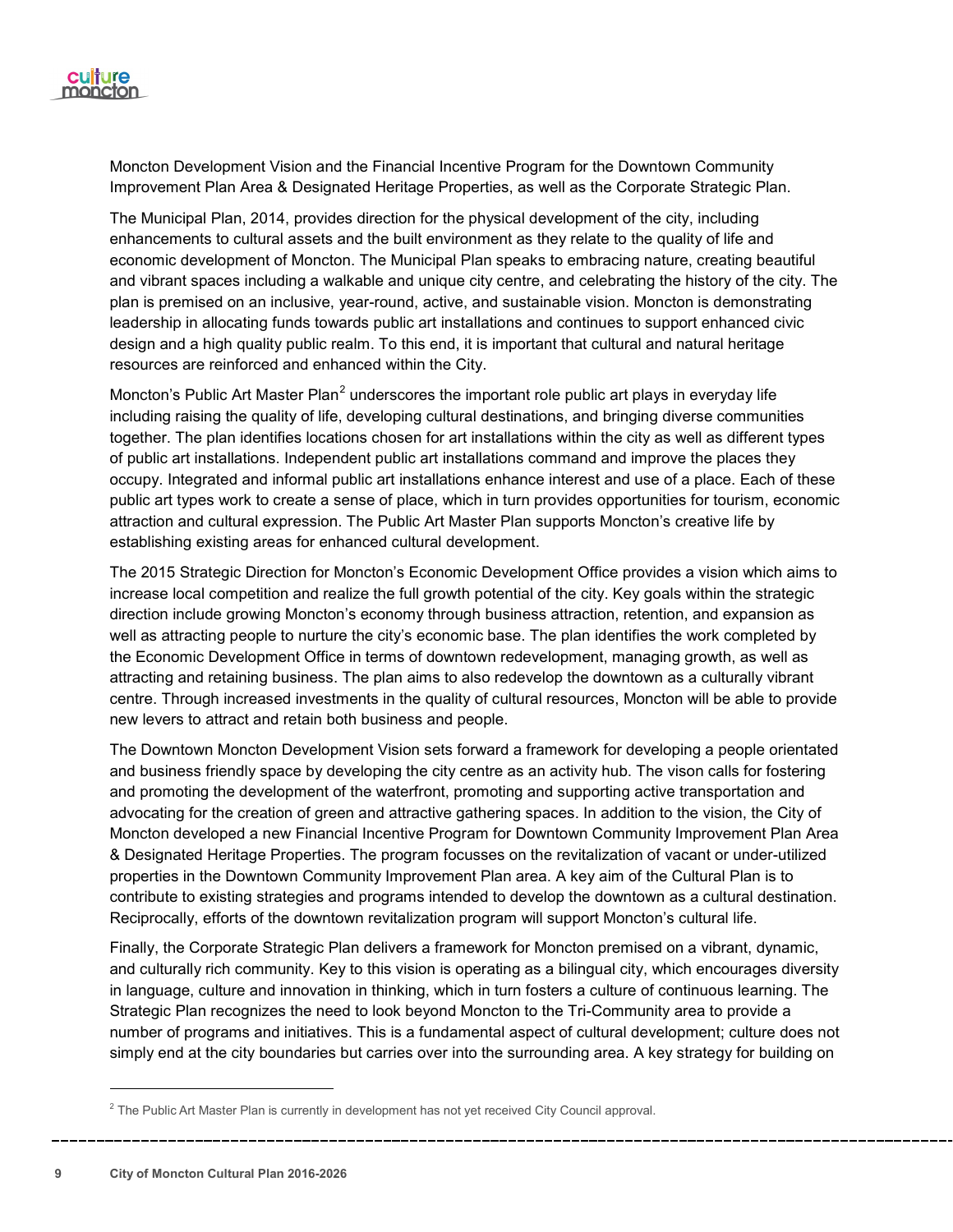

Moncton's cultural experiences is to recognize both the bilingual reality and diversity of cultures within Moncton.

The current planning context in Moncton recognizes the importance of culture as a tool for social development, a lever for urban development, and a strategy for continued economic growth. This Cultural Plan will seek to foster continued success of existing policies and actions while also contributing to the creation of new opportunities for cultural growth within Moncton.

### <span id="page-11-0"></span>Building on our Cultural Resources

The City of Moncton has shown leadership as the first municipality in Atlantic Canada to undertake a comprehensive cultural mapping project. The Cultural Mapping Project was undertaken in 2013-2014 as a means of strengthening the city's cultural sector and increasing culture's contribution to larger City plans and priorities. The project was used to raise awareness and understanding within the city of the cultural assets that exist, as well as a tool to inform future planning and decision-making within the city.

Cultural mapping is a tool, which is developed through a consistent set of categories of cultural resources within which a wide range of existing information can be consolidated. The Cultural Mapping Project reported on assets pertaining to the Cultural Resource Framework.

The framework identifies assets related to six key categories: cultural industries; community cultural organizations; cultural facilities and spaces; festivals and events; cultural heritage; and natural heritage assets.



**FIGURE 2: MONCTON'S CULTURAL RESOURCE FRAMEWORK**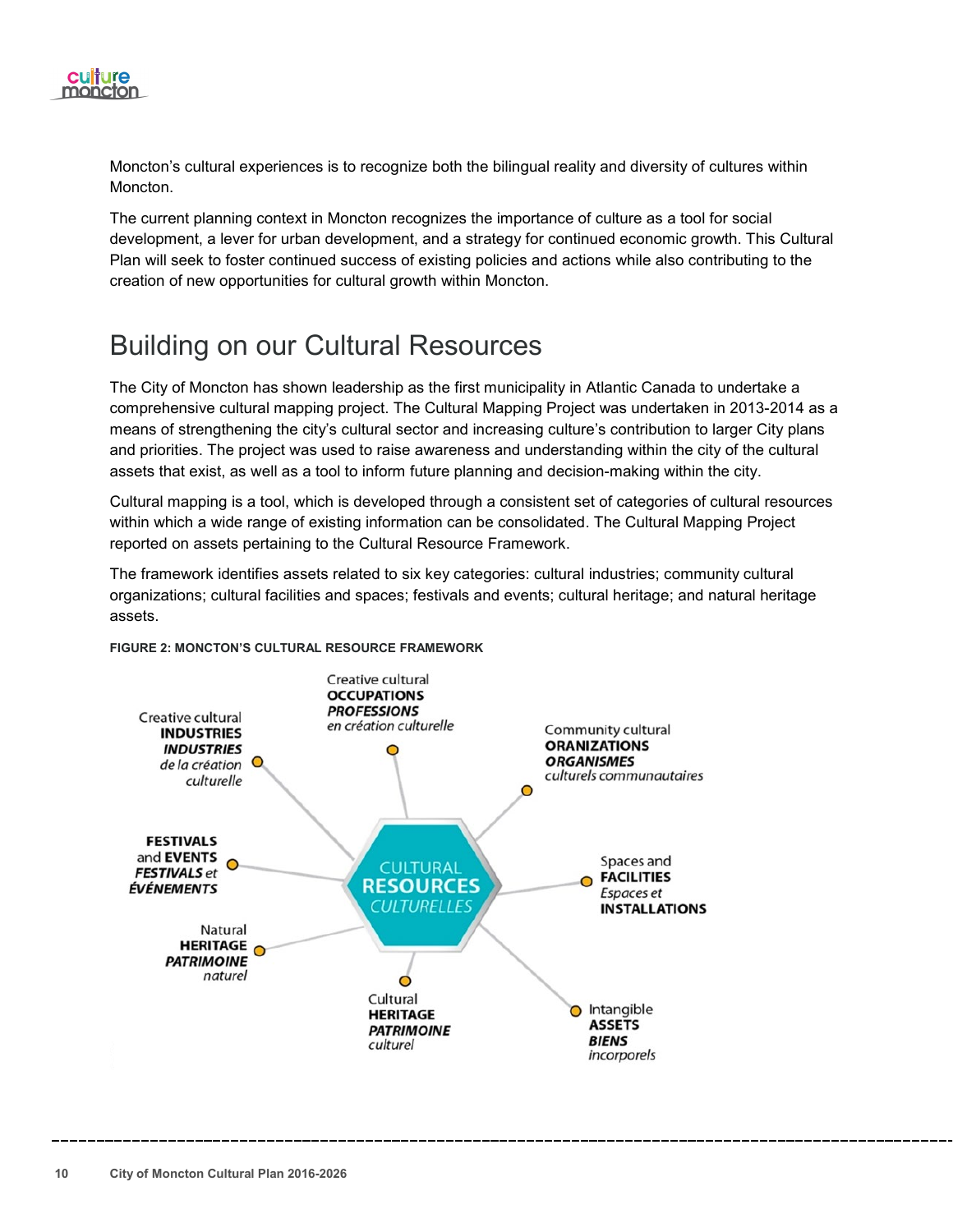

The cultural mapping exercise identified over 700 assets within Moncton. Specifically, the cultural mapping process identified a total of 279 cultural industries (including culture-based businesses and notfor-profit cultural organizations) in Moncton. The mapping exercise reveals that 35% (97) of the assets were based in design, photography and music which speak to the large number of small scale cultural industries that are present in the city. In terms of community cultural organization, the process identified a total of 43 organizations, often smaller, community-based informal organizations. Acadian cultural groups and multicultural groups represent the largest number of community cultural organizations, which speaks to the city's rich diversity.

The mapping project identified a number of cultural spaces and facilities, including 37 urban spaces and event zones. Similarly, a variety of festivals and events were identified as key cultural assets within the city. A total of 46 recurring festivals and events were listed including 12 musical festivals and events.

A number of cultural and natural heritage assets were also inventoried during the cultural mapping exercise. A total of 146 Built Heritage Properties and 22 Public Art installations were included. Ten natural heritage assets were identified including Moncton's riverfront park system that connects to the other communities located along the Petitcodiac River.

The Cultural Mapping report called for steps to be taken following the cultural mapping exercise to ensure greater sustainability of Moncton's cultural resources. Continuing mapping is an important tool that can assist municipal staff and community partners and organizations. In particular, it provides the City and community partners with a clear understanding all new cultural assets and how these assets can potentially contribute to the development of Moncton. The Cultural Plan supports continued mapping efforts and builds on the success of its contributions.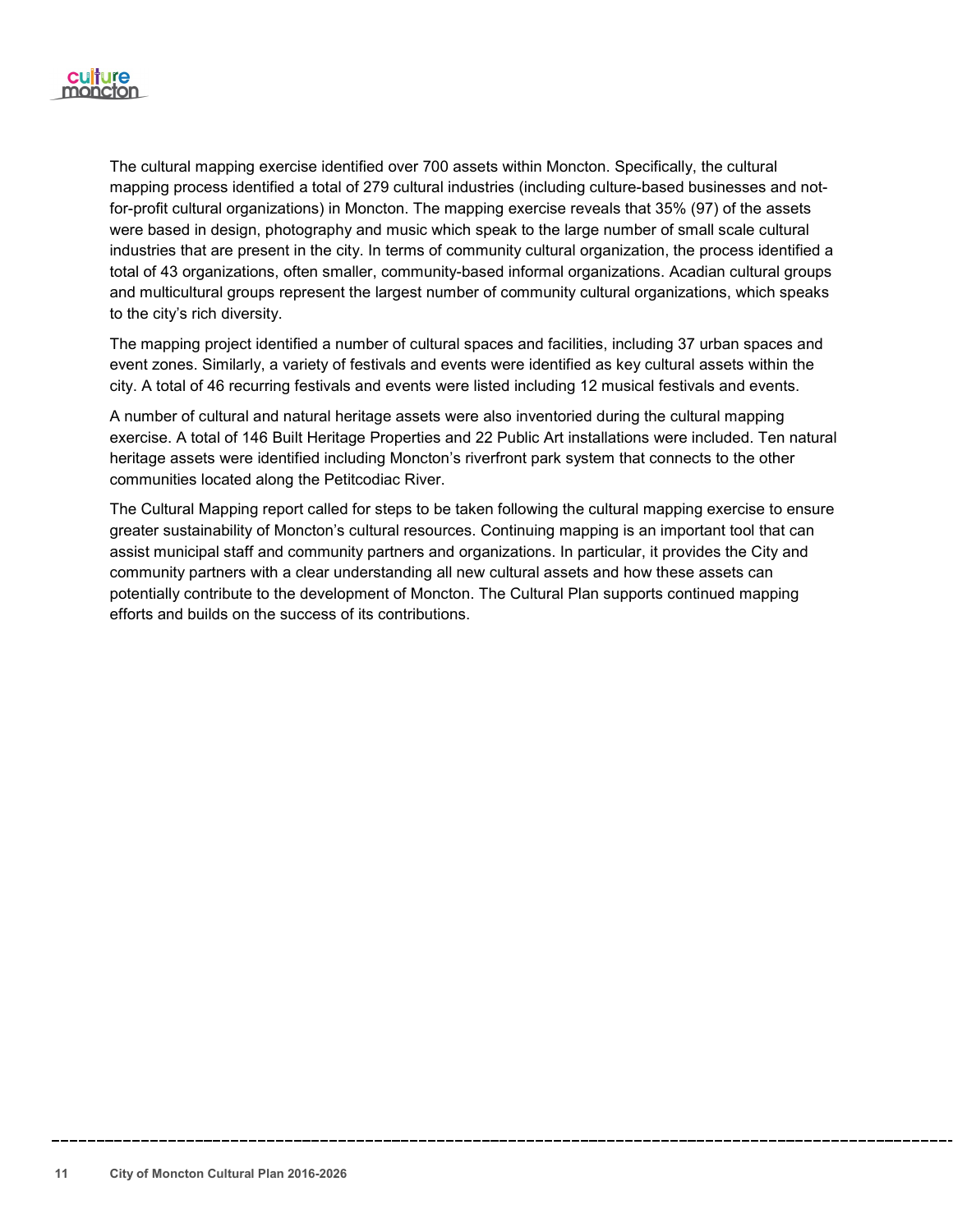

### <span id="page-13-0"></span>**The Community's Voice**

Given the importance of collecting input from a broad base of residents, artists and cultural sector workers, an extensive consultation process was essential. As part of the planning process an engagement summary report was prepared (**Appendix A**). The following engagement activities were undertaken:

 **One-on-one interviews** were conducted in both French and English with cultural industries and organizations, key community stakeholders, educational institutions, economic development partners, entrepreneurs, elected officials and senior management from the City of Moncton.

These discussions provided further insight into trends related to the City's cultural development, its current policy framework, as well as the state of current economic activities.

- **An electronic survey** in both official language directed at residents was administered in cooperation with the City of Moncton. The results of the survey focused on the participation levels across cultural activities.
- **A bilingual cultural forum** was convened to receive comments and input from the cultural community regarding priorities in cultural development and to support networking opportunities. The Forum also helped raise the profile of cultural issues in the community.
- **Council and Committee Workshops** were convened to assist in building a vision, a set of values and identification of key priority areas where the Culture Plan should focus.

Overall, input from approximately 200 individuals was obtained.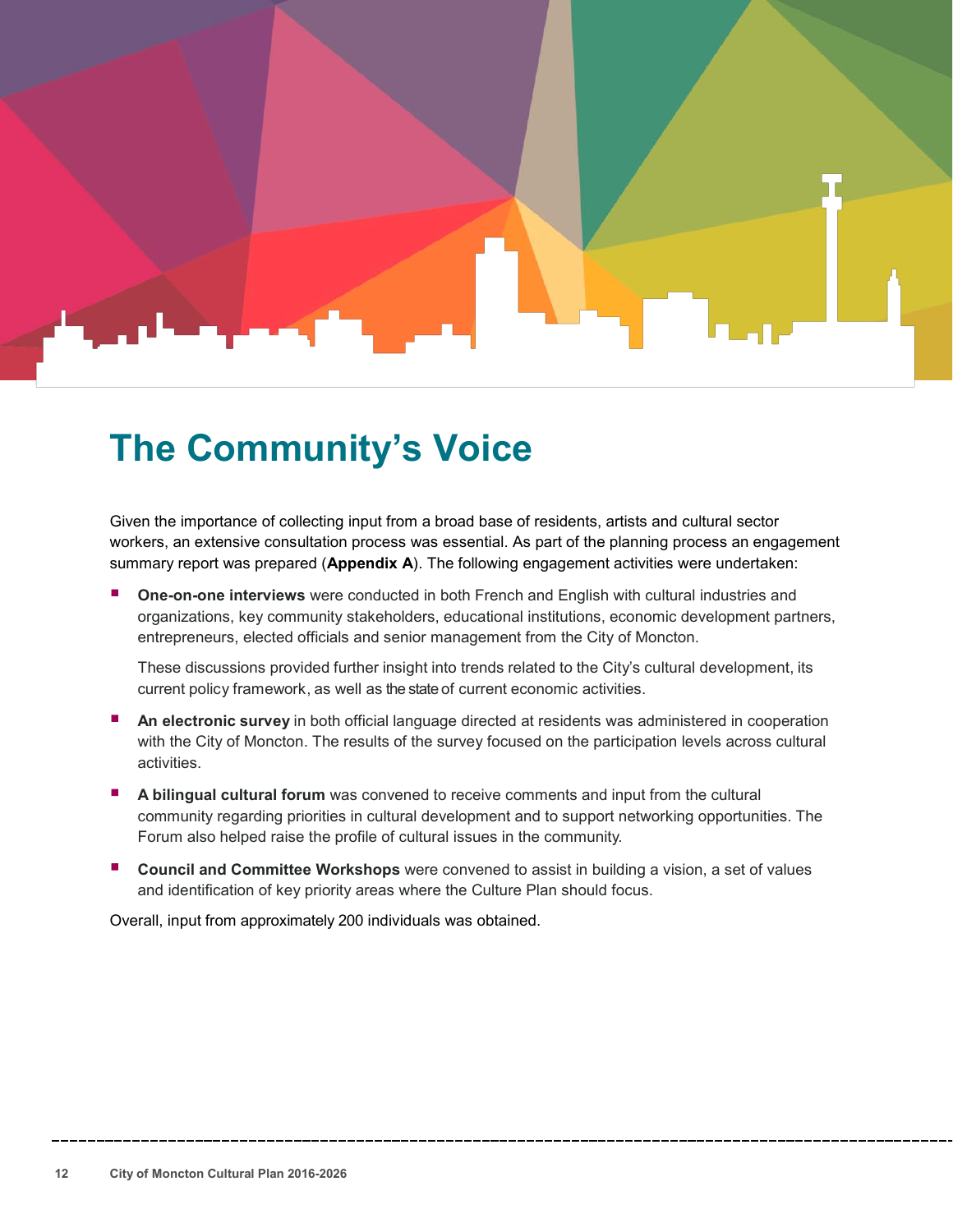

### <span id="page-14-0"></span>Emerging Themes

The opinions of residents, local and regional community leaders, and members of Moncton's cultural community help to ground the data and findings that underpin the Cultural Plan. The consultation process identified eleven key themes that guide cultural development across Moncton.

### <span id="page-14-1"></span>**1. Diversity and Inclusion**

Moncton's unique cultural composition and diversity, characterized by the presence of a diverse Anglophone community, a dynamic Acadian community, and a strong Aboriginal community in the region and close to 50 ethnocultural and multicultural communities, play a fundamental role in the city's cultural vibrancy.

Vibrant cities are famously noted for the depth of culture woven into the fabric of day to day life. These cities are often associated with being a welcoming place for diverse populations bringing unique traditions and cultures. There was a desire for a shift in the City's mindset towards the development of an intercultural approach that encourages cross-cultural conversations and exchange through events and activities. While currently there are many events celebrating individual diverse communities, there are fewer events fostering cross-cultural exchange and connecting with the larger population. This is changing quickly in the community as the benefits of intercultural approaches to designing events become clear.

As embraced in the first Cultural Plan, the coming together of two major linguistic groups in Moncton brings opportunities that other Canadian communities cannot access. Continued promotion of the harmonious coexistence of Anglophone, Acadian and Francophone groups, along with the many other multicultural communities was strongly encouraged.

#### <span id="page-14-2"></span>**2. Youth Education and Involvement**

Creative and cultural assets have the ability to develop skills in youth which can carry into their future. Similarly, cultural assets in a community can be enhanced by including youth in the ongoing cultural planning process. Cultural organizations frequently cite youth engagement as defining indicators of success and strive to engage them in program or event planning. Locally, the Frye Festival provides a strong example of how youth involvement can provide more than 10,000 students access to authors from Canada and around the world. Often inspired by their interactions with authors, students then end up taking part in other events during the Festival.

There are several ways in Moncton to engage youth through programming and youth organizations. However, most of these streams are challenged. While school curriculums provide an introduction to several art disciplines, there is limited funding to support and develop afterschool programming to build skills. It was suggested that potentially the grant program process could be altered to include youth involvement as a component of the grantee's request. This would assist in providing opportunities for youth to develop skills and also provide organizations a fresh set of ideas and perspectives.

#### <span id="page-14-3"></span>**3. Success and Civic Engagement**

The city is home to several successful festivals and, many of which are becoming legacy-based (events that define Moncton). However, the city is also quite humble in promoting and communicating these successful stories beyond provincial borders. If the vision for Moncton is to become the 'Cultural Capital of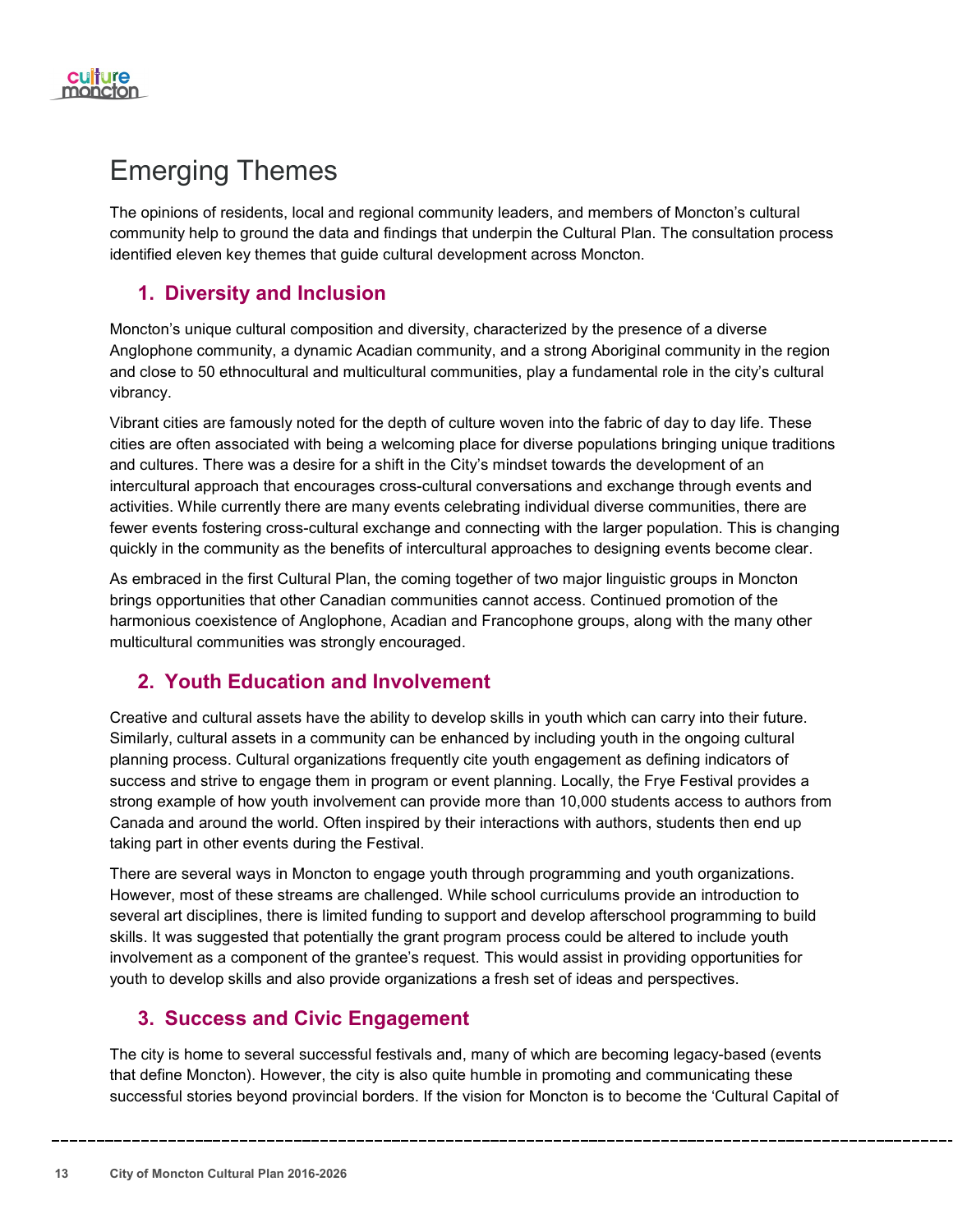

Atlantic Canada', then the City and its community partners need to prepare an effective outreach plan to build and grow the city's legacy festivals and events. It is important to also celebrate success for smaller events that continue to add vibrancy to the city. In the previous Cultural Plan, one of the main priority areas aimed at reinforcing Moncton's reputation as a vibrant arts and cultural community.

Celebrating success requires the ongoing development of tactics to build and maintain civic interest in festivals and events in the city and beyond. This begins by developing or reinforcing bridges that connect associations, businesses and organizations with event organizers, existing cultural outreach efforts, sponsorship opportunities, accessibility needs and education.

Moncton has done a great job at increasing its own cultural worth and can be considered a preacher by example. However, as with any successful product, the larger the commitment grows so does the request for greater resources. It was suggested that the City needs to look into diverse funding models that will allow for the successful development of legacy-based events. This includes potentially looking and advocating for funding from other government-based agencies.

#### <span id="page-15-0"></span>**4. Communication and Collaboration**

Successful messages cannot be left to event organizers or individuals alone. There is a need for a strong communication and collaboration between the public, cultural organizations, as well as municipal and other levels of government to identify and articulate the value proposition of culture as an important driver of economic, social, and healthy benefits.

From a communication perspective, it was expressed that the message related to cultural development should exist within a vision of culture that includes aspects such as art, food, cultures, traditions, and heritage and the impact these resources have on economic growth, social wellness and healthy communities. The recently developed cultural mapping tool is a prime communication tactic that can engage and educate the public quickly on the community's cultural assets. The hosting of regular forums with the public and the cultural community to discuss the progress of the Cultural Plan can also assist in promoting the city's resources.

From a collaboration perspective, it was noted that cultural activities should not be limited to City borders. A culturally rich Moncton requires a healthy and cooperative region. With finite resources, regional projects and partnerships can open up new lines of funding and outreach efforts to strength all cultural organizations.

#### <span id="page-15-1"></span>**5. Cultural Tourism**

Enhancing tourism offerings by sharing cultural stories and history with tourists and promoting historic places across the community can create a richer, more memorable experience. Developing an integrated tourism experience successfully, however, requires carefully blending arts, culture and heritage in a meaningful way.

Moncton is in a unique position to enhance its tourism offerings through three key factors. The first factor is Moncton's position as the only officially bilingual city in Canada. The city prides itself in its bilingualism and celebration of Anglophone, Francophone and Acadian cultures. This pride often manifests itself throughout its cultural assets providing unique and memorable experiences. The second factor revolves around the city's natural and cultural heritage resources. Areas such as the Magnetic Hill and the Tidal Bore of the Petitcodiac River provide one-of-a-kind experiences for tourists. Lastly, Moncton's events and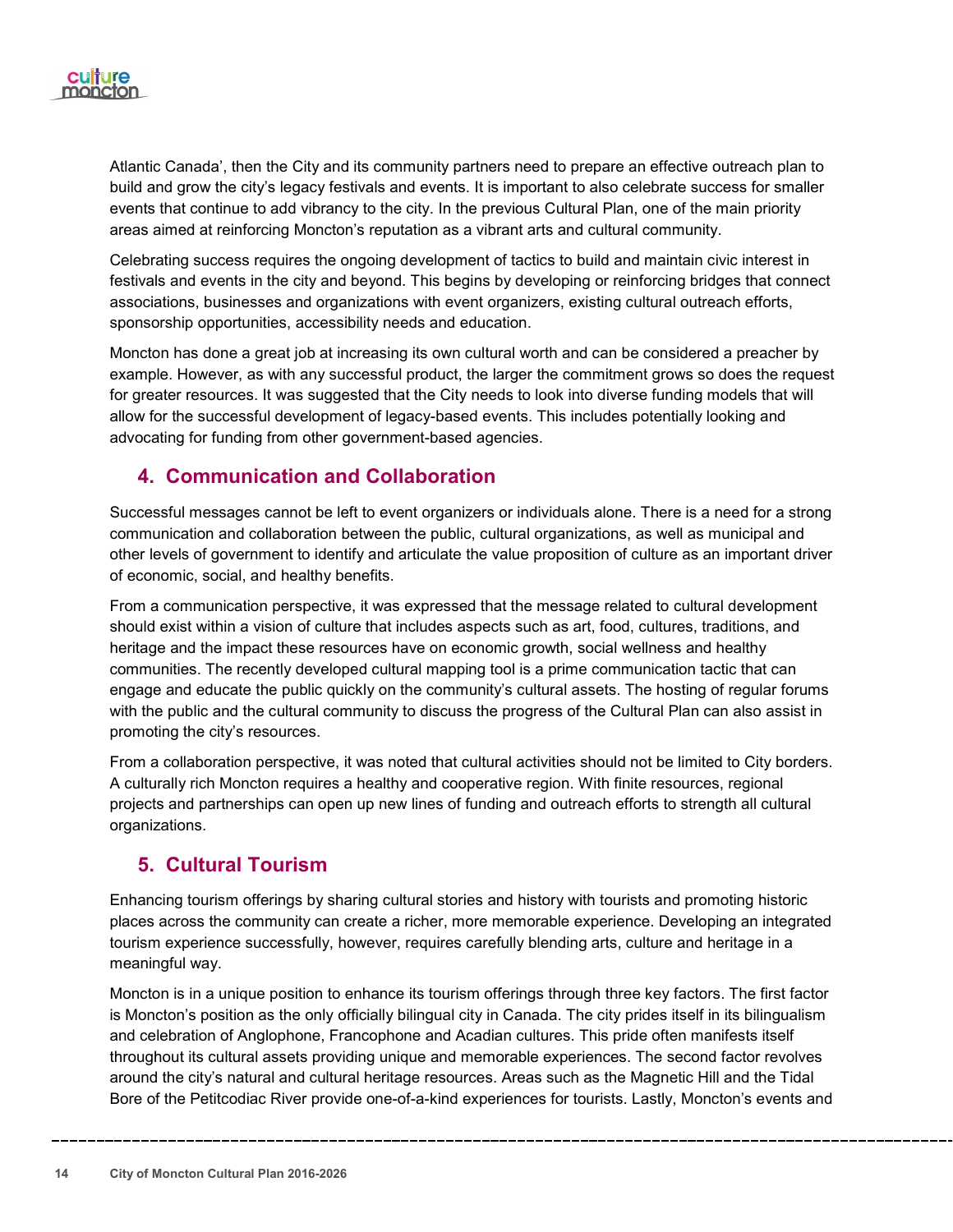

festivals have also provided a vehicle for cross-cultural exchange for both residents and tourists. Festivals such as the Frye Festival or the *Festival international du cinéma francophone en Acadie* (FICFA) provide tourists both an entertainment and educational offering. Each of these factors can support the development of Moncton and the region's cultural tourism product.

### <span id="page-16-0"></span>**6. Heritage Integration**

Heritage can be divided into two main categories. On the one side, there is a heritage that presents itself in a material, tangible form: archaeology, art, movable objects, architecture and cultural landscapes. On the other side, another form of heritage exists referred to as intangible cultural heritage. Human creativity goes well beyond the construction of buildings or the manufacture of products. Human creativity also manifests itself through people's capacity to create original cultural expressions, to retain traditions celebrations, social interactions, and accomplishments and knowhow of a given period in time. The preservation of these heritage resources are important elements for city building, tourism development and education.

Four key suggestions were identified as opportunities for Moncton to build upon its current heritage resources. The first suggestion was that the City focus on preserving heritage through district planning rather than individual structures. It was noted that districts serve to preserve historically significant areas so that every Monctonian, present and future, can appreciate and take pride in the city's rich cultural heritage.

The second suggestion focused on developing tools that would help profile the important stories of the community in the community. There was a call for tools that could communicate the stories behind existing structures and sites such as religious institutions, structures, natural landscapes, etc. Tools such as the City's heritage plaque program could be enhanced using digital technologies. Tools will expand awareness of cultural heritage among Moncton residents while enhancing the cultural heritage experiences for tourists.

The third suggestion builds on communication and collaboration as a key component to preserving heritage resources. It was expressed that art and heritage based organizations often find themselves on the furthest ends of the spectrum. Bringing both parties together will support creative preservation of history.

Lastly, innovative building architecture was also identified as a form of new heritage that Moncton should encourage and promote. Proper integration of heritage can only be possible through the collaborative efforts of governments which are responsible for legislation, local organizations, and the residents, who have the capacity to identify their own heritage; a heritage that will remain coherent and relevant as long as it remains in the context where it originated.

#### <span id="page-16-1"></span>**7. Downtown Revitalization**

As advocated in the Downtown Moncton Development Vision, Moncton's downtown revitalization calls for the development, promotion, preservation and support of cultural assets in the core. The previous Cultural Plan identified downtown revitalization as a key priority area. Outcomes of that process included the development of the Heritage iTour and the idea of a visible and defined cultural district in Moncton. Building on those efforts, it was expressed that there needs to be a greater emphasis on supporting and connecting downtown businesses with local artists to produce opportunities to express culture throughout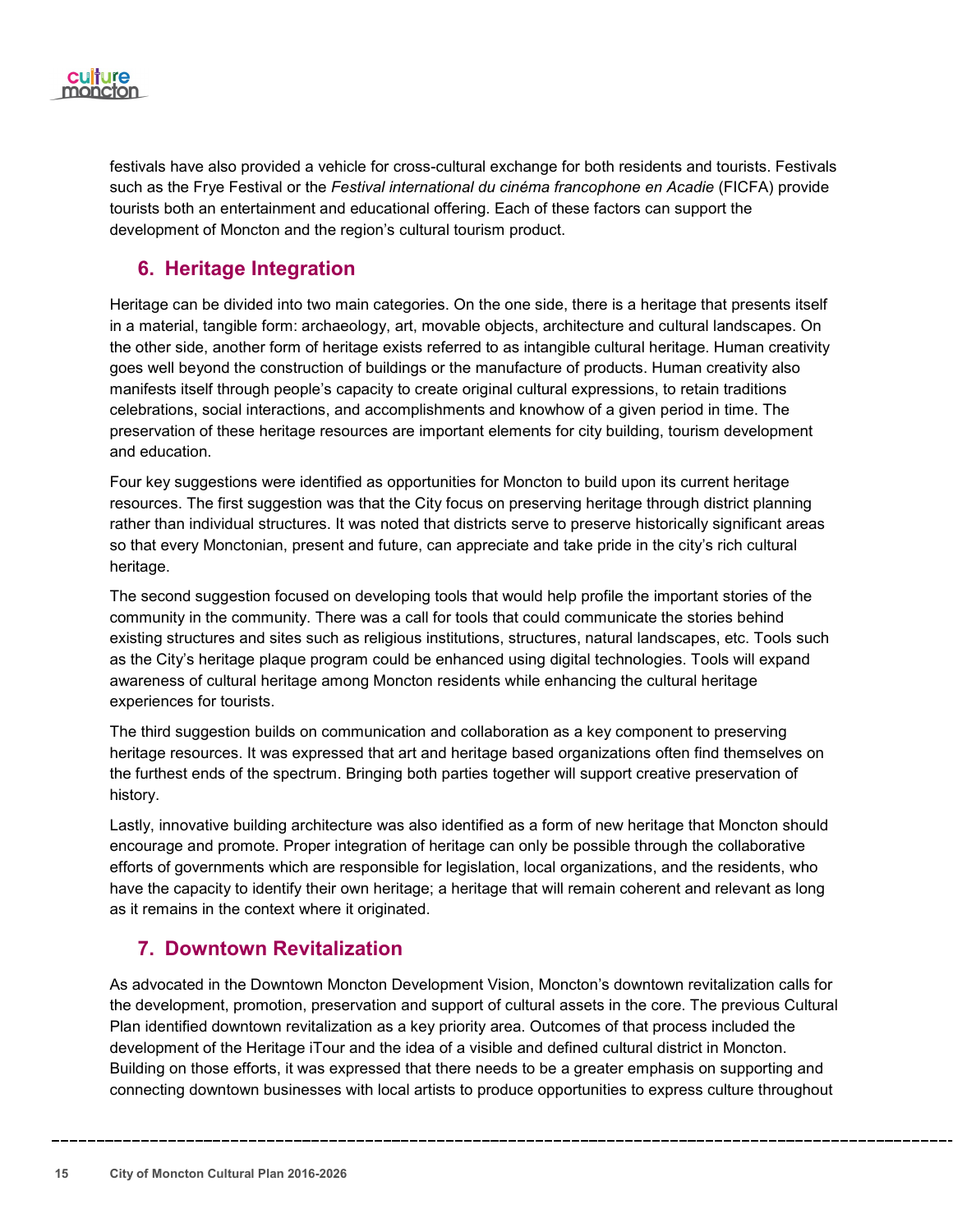

the core. Similarly, current vacant buildings and/or storefronts provide opportunities for temporary space for artists and cultural groups.

Year-round programming in the core was also identified as an important initiative to encourage cultural participation across all seasons – in particular the winter season. These activities would also work to further animate the downtown and attract people to the area. Additionally, it was felt that cultural assets could serve in building connections between the downtown and the waterfront. Assets such as public art or cultural performances can act as gateways that guide the flow of interaction with the downtown and waterfront.

#### <span id="page-17-0"></span>**8. Cultural Lens and Decision Making**

The role of a city is multi-faceted. Cities are cultural destinations, providers of quality of life, grids for new ideas, centers of economic vitality, and lures for new residents. Culture is integral to every city's success and a pillar of sustainability. However, if culture is standing in isolation as a single sector or municipal department, then its potential to impact a city is limited. For a city to thrive, it must not rely only on a cultural plan. It must embrace a model of government that integrates culture holistically and comprehensively into the way it does business every day. In other words, it requires a cultural lens on planning and decision-making.

The City of Moncton has begun to adopt this lens by recognizing culture across its various plans as well as the establishment of dedicated budgets for cultural development. These first steps now suggest that the City move forward to develop and adopt a cultural filter or lens to be used by all municipal services. This requires that decision-making across departments considers the impact that any decision might have on the cultural vibrancy and identity of the community.

Culture is also more likely to be sustained when it is incorporated into the goals of multiple public agencies, as well as the private and non-profit sectors. It was expressed that the City's role should be one of "cultural gardening" in which all departments would support cultural development through the provision of information, facilitating partnerships, and seeding opportunities tied to cultural expression.

#### <span id="page-17-1"></span>**9. Municipal Policy and Fees**

Permissive policies and fees related to cultural development and assets were identified as a real opportunity for change. The outcome of this discussion resulted in three key recommendations. It was encouraged that policies be more permissive in order to allow artists and cultural workers the ability to be more spontaneous and innovative in their practices and activity. Also encouraged, was a reduction in costs associated with cultural activities (such as festivals, busking, and art installations). It was expressed that the processes associated with such activities be simplified to encourage more on-street activity and ultimately a richer city experience. It was also suggested that publicly owned land such as natural areas or public space be promoted as key locations for cultural presentation.

#### <span id="page-17-2"></span>**10. Cultural Infrastructure**

The strategic importance of cultural infrastructure to the future of Moncton is cited in a wide range of policies and plans across the municipality. Cultural infrastructure is an important catalyst for development and its contribution to defining community identity.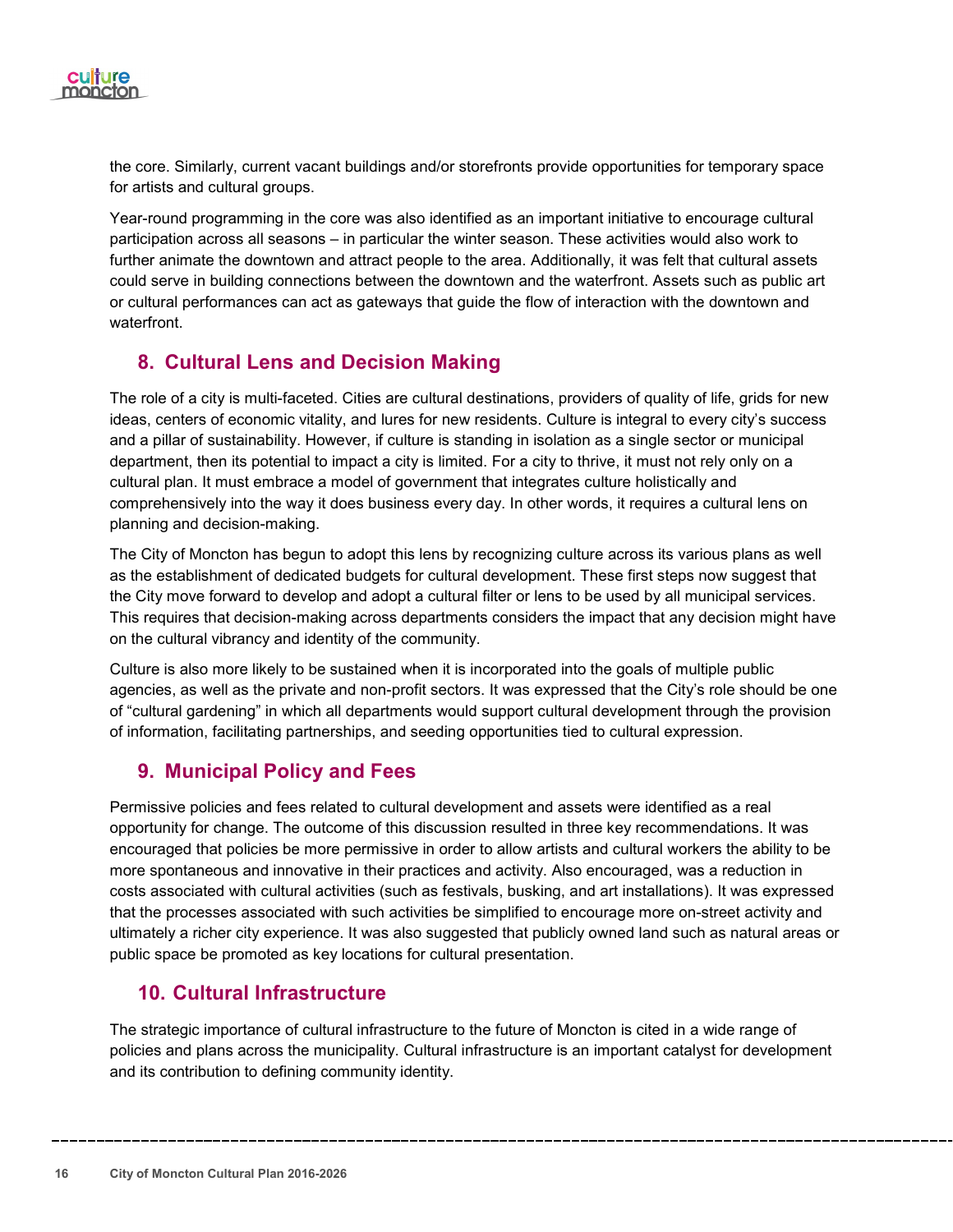

Guidance can be drawn from a national study of trends in cultural infrastructure in Canada undertaken by the Centre of Expertise on Culture and Communications at Simon Fraser University. The study highlighted that cultural policies and programs at federal and provincial levels are rarely sustained over a long enough period for adequate planning at the municipal, regional, or community levels. There has also been instability and inconsistency within and across these programs. Municipalities also face significant structural constraints in financing cultural infrastructure developments. Ultimately, this leads municipalities such as Moncton to search for new tools (access to financial/funding resources) and approaches to supporting cultural infrastructure.

The same study identified a growing trend across Canada away from single-purpose cultural facilities (e.g., a performing arts centre, a museum or art gallery) toward multi-purpose cultural infrastructure. Important to the conversation is the ongoing study on the establishment of a contemporary art museum in Moncton. The conversations steam from the need for professional exhibition space at a high level of standard. Preliminary discussions on the matter suggest that the contemporary art museum would have space allocated for multi-purpose functions that the community and artists can use for networking and business development.

The impacts of multi-purpose cultural infrastructure investment can be seen through three lenses. The investment can be seen physically through the animation of a vacant property, unused land or the preservation of historic buildings. The investment can be seen socially through increased arts programming for residents, additional multipurpose space for arts and non-arts uses, youth development and diversification of low-income communities. Lastly, the investment can be seen economically through the promotion of creative clusters, increased real estate values and diversification of community development activity. It will be important for the City to take on a supportive / seeding role in encouraging the development of multi-use cultural-creative spaces.

#### <span id="page-18-0"></span>**11. Cultural Mediation**

The need for a holistic approach to addressing health inequalities is increasingly being understood in the context of community development approaches. Across Canada, planners and policy-makers are developing a much clearer understanding of how the social wellbeing agenda can be linked with economic, environmental and transportation policies (among others) to tackle the underlying causes of unhealthy people and cities (poverty, crime, etc.). The positive benefits to physical and mental wellbeing of participating in "active" aspects of culture such as dance or music are relatively well documented. But perhaps more powerful is the impact of other elements of culture. Intangible forms of culture including community stories and traditions have a significant contribution to make to health due to their ability to help provide a sense of identity and belonging. These intangible assets help build the identity of places, making them "communities" in a very real sense that can help support and sustain individuals and groups at risk.

It was widely expressed that the scale and diversity of Moncton's cultural resources present excellent opportunities for positively influencing the health of its residents. Cultural mediation was suggested as a tool that can support and build on cultural resources and its capacity to building social wellbeing. Connecting and empowering cultural entrepreneurs to be social champions was also widely encouraged as a tactic to building social wellbeing.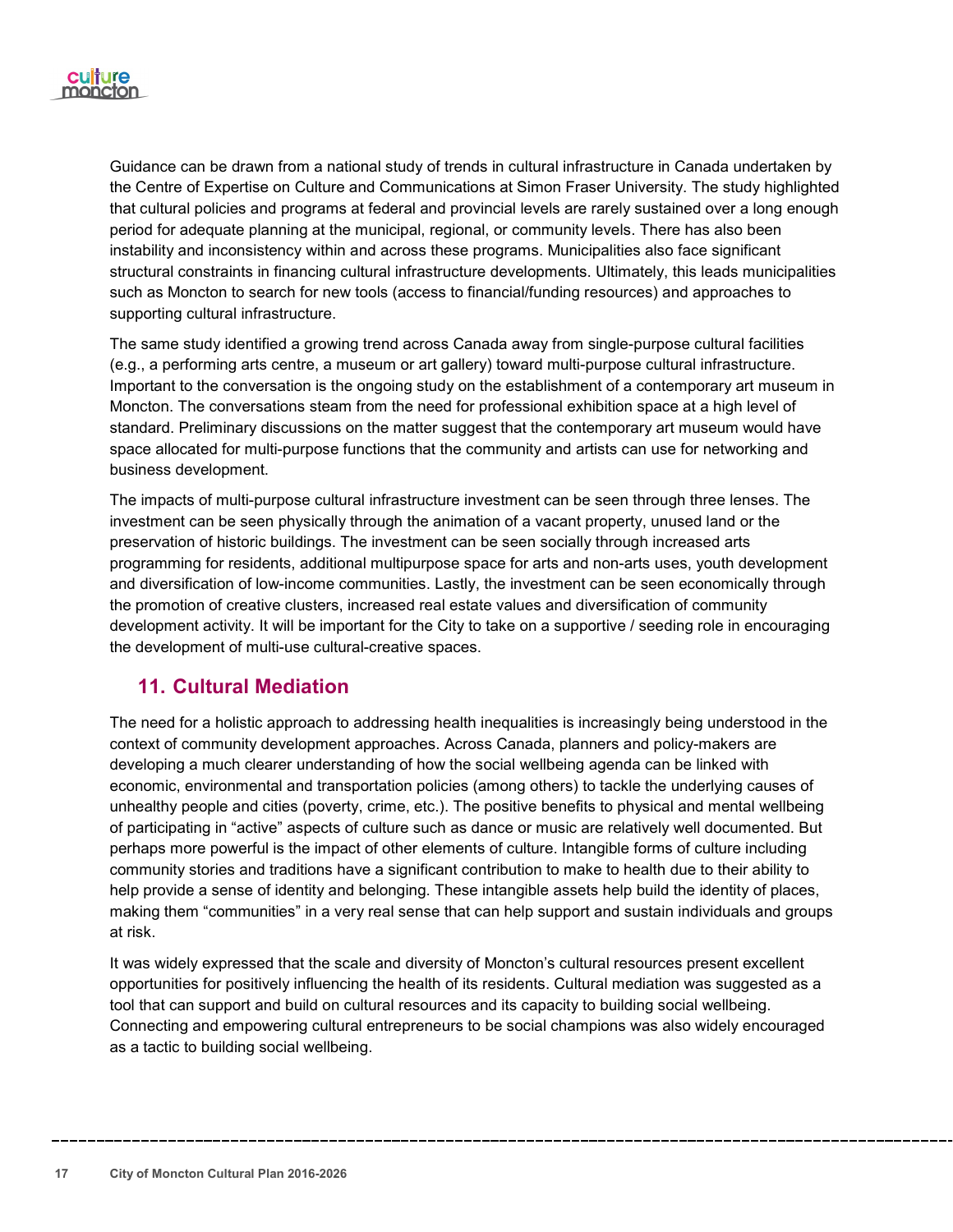### <span id="page-19-0"></span>**Moncton's Cultural Plan**

The Cultural Plan is a strategic document that will guide the cultural development of the City of Moncton for the next ten years. The core vision of the Plan is to develop, enhance and promote cultural resources and diversity in the City of Moncton to the benefit of residents, the creative community, the business sector and visitors.

Understanding that culture is a cornerstone upon which vibrant resilient, competitive and creative industries are built, the City is committed to supporting the growth and diversity of cultural activities and offerings in Moncton.

Like any healthy environment, Moncton's cultural fabric will continue to flourish because of its diversity and interdependence of its players, including the not-for-profit cultural sector, the creative industries and a wide range of cultural participants and consumers. This diversity will serve as a source of strength and inspiration for artists and be respected and celebrated by Moncton residents.

Cultural awareness and understanding will be the hallmark of decision-making in Moncton. Culture will be seen as a critical dimension of urban development, a benchmark of the city's maturity, and a social mediation tool. Cultural awareness also means embedding cultural considerations and development in all aspects of city building actions such as those surrounding economic development, land use, transportation and facilities planning.

Lastly, in building audiences and support, the City recognizes the need to strengthen the organizations and systems which support artists and creators in order to drive the quality and perception of cultural value within the community. It means working with civic partners – libraries, community centres, neighbourhood houses and social systems to ensure that cultural events of all kinds are accessible and affordable for all residents.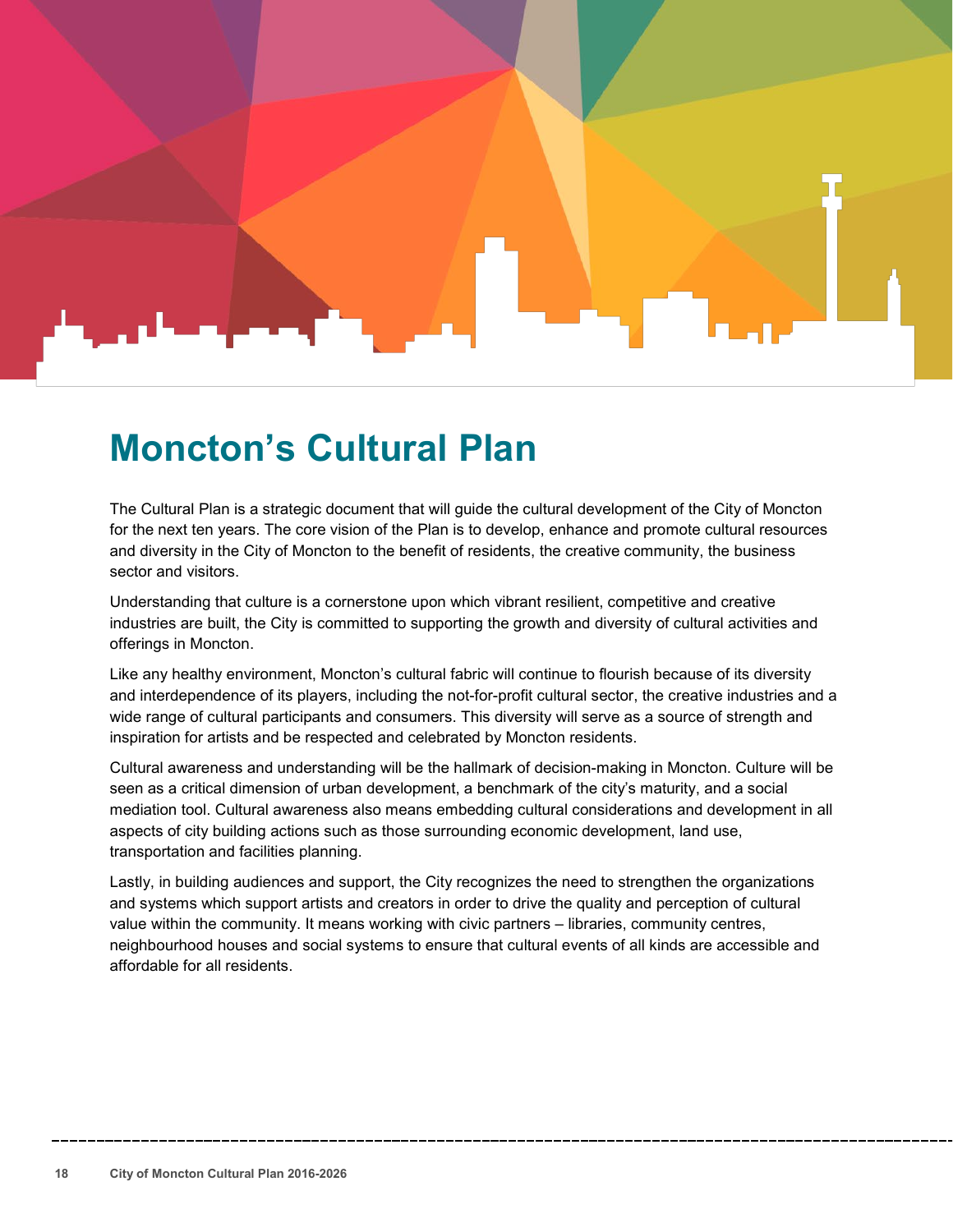

### <span id="page-20-0"></span>Vision

#### *In 2026, successful implementation of the Moncton Culture Plan will have contributed to making Moncton a city in which:*

- **Moncton becomes the "Cultural Capital" of Atlantic Canada. Artistic excellence and cultural vitality** are essential to making Moncton a creative, vibrant and sustainable community in which people and businesses are proud to live, work, learn and play.
- Culture engages and inspires cross-cultural communication and is a source of civic pride. Moncton's strong creative cultural industries are major economic drivers in a thriving creative economy attracting talent and investment regionally, nationally and internationally.
- A 'culture of design' infuses decisions, producing a city that boasts a lively downtown and beautiful and engaging places throughout the community.
- **Moncton has embraced a vision of a living heritage connecting past and present and** encompassing the diverse cultural traditions of all its residents.
- The City of Moncton is recognized as a leading municipality integrating culture into all facets of planning and decision-making.

### <span id="page-20-1"></span>Defining the City's Role

It is important to recognize that the City is a key, but by no means the only player contributing to the cultural vitality of Moncton. The Plan recognizes that the City's distinct role in developing local cultural capacity is by acting as a promoter, funder, facilitator and champion, but impactful culture development requires a collaborative sector involving many partners each with their own unique role to play and contribution to make.

To be successful, it is critical that the responsibility for cultural development is understood fundamentally as a shared responsibility. Over the next ten years, the current sector partners must expand beyond its current community to include other partners such as educational institutions, the business community, the tourism industry, knowledge-based businesses and other levels of government. Artists, creative individuals, arts, heritage and cultural administrators, volunteers, audiences, associations and businesses will all need to embrace their roles - not just in driving cultural vitality but in connecting to and supporting the larger community's needs and aspirations.

By working together with all sectors in defining their respective roles and confirming with them their responsibility, the City can achieve this Plan's vision. Given the scope of issues addressed by the Cultural Plan that touch on issues across departments, the City of Moncton will play the following roles:

- **Planning and Policy -** integrating culture into plans and policies across all departments. Applying a cultural lens to municipal planning and decision-making
- **Partner -** establishing and sustaining relationships with external partners, with organizations within the cultural sector and with community and business partners
- **Facilitator and convenor –** building connections, strengthening collaboration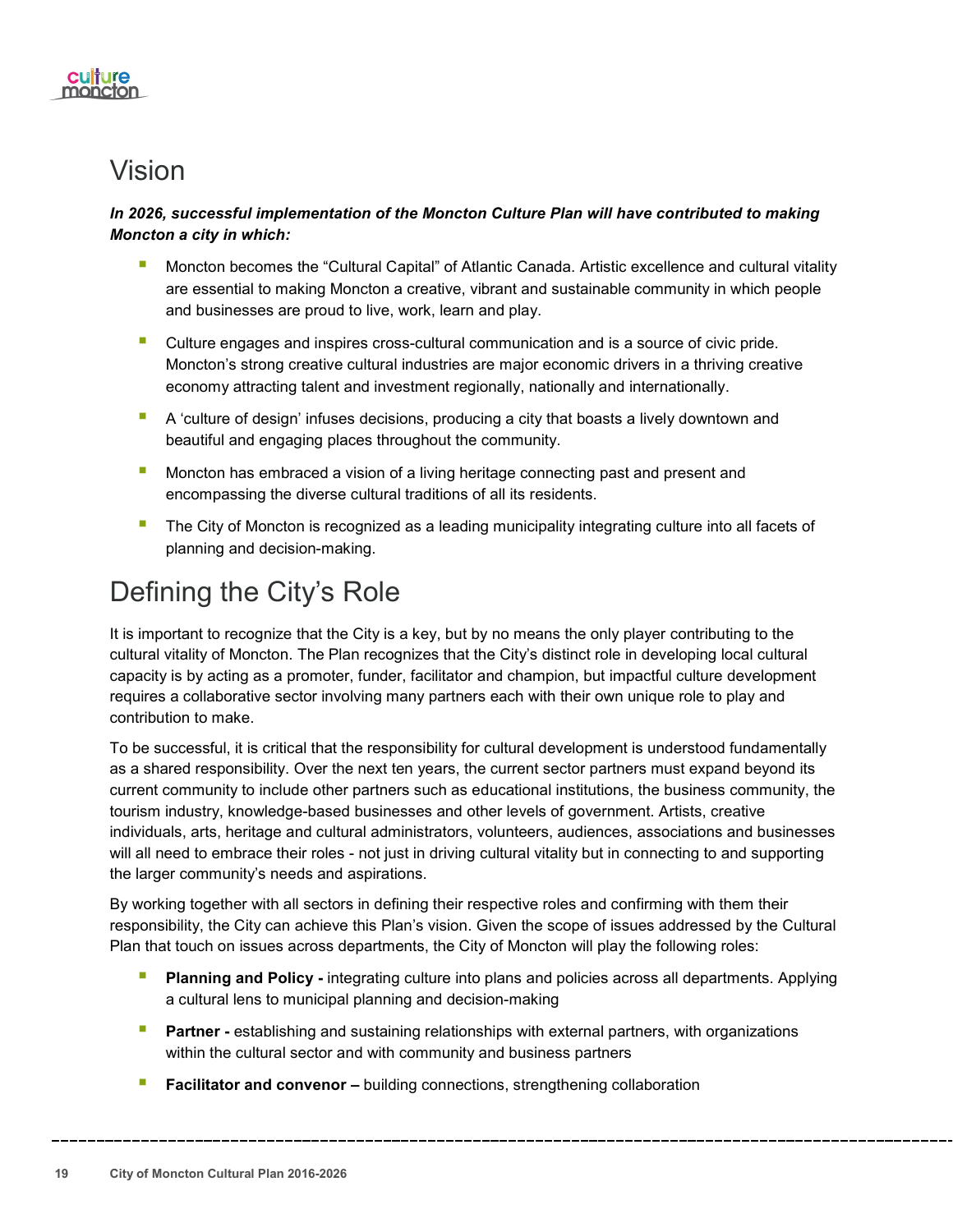

- **Promoter and champion –** acting as an advocate for cultural development within the City and beyond
- **Funder and Provider –** continuing to invest in cultural development and deliver programs and activities

### <span id="page-21-0"></span>Strategic Directions, Objectives and Outcomes

In achieving this vision, the Cultural Plan has identified the following strategic directions:

#### **Strategic Direction #1 – Enable Cultural Investments with Supportive Municipal Policy Structures**

The City of Moncton embraces a model of government that integrates culture holistically and comprehensively into the way it does business every day. The application of this cultural lens requests that all decision-making across the City consider the impact that any decision might make on the vibrancy and identity of the community. Cities are also conscious of the needs of cultural facilities and infrastructure. This applies to existing facilities in need of repair and upgrading as well as to potential new facilities responding to the needs and interests of the community today.

| <b>Objectives</b>                                                                                                                                                                                                                                                                                                                                                                                                                   | <b>Expected Outcomes</b>                                                                                                                                                                                                                                                                                                                                                                                                                                                                                                                                                                                                |
|-------------------------------------------------------------------------------------------------------------------------------------------------------------------------------------------------------------------------------------------------------------------------------------------------------------------------------------------------------------------------------------------------------------------------------------|-------------------------------------------------------------------------------------------------------------------------------------------------------------------------------------------------------------------------------------------------------------------------------------------------------------------------------------------------------------------------------------------------------------------------------------------------------------------------------------------------------------------------------------------------------------------------------------------------------------------------|
| Raise awareness of the Cultural Plan<br>across all departments<br>Explore sources to support implementation<br>$\blacksquare$<br>of the Municipal Cultural Plan<br>Streamline municipal licensing and<br>$\blacksquare$<br>permitting processes to enable cultural<br>programming to occur more efficiently and<br>effectively<br>Invest in cultural facilities as anchors for<br>$\blacksquare$<br>cultural development in Moncton | Culture staff is regularly invited to participate in<br>cross-departmental initiatives<br>New City of Moncton policies and initiatives are<br>looked at through a cultural lens<br>The number of artists and creative industry<br>٠<br>workers on boards and committees increases<br>Artists and cultural organizations report fewer<br>issues and higher satisfaction with respect to<br>City of Moncton support and processes<br>Spaces available for cultural activities and<br>groups increases<br>Strategic investments are made by the City of<br>п<br>Moncton towards cultural infrastructure and<br>public art. |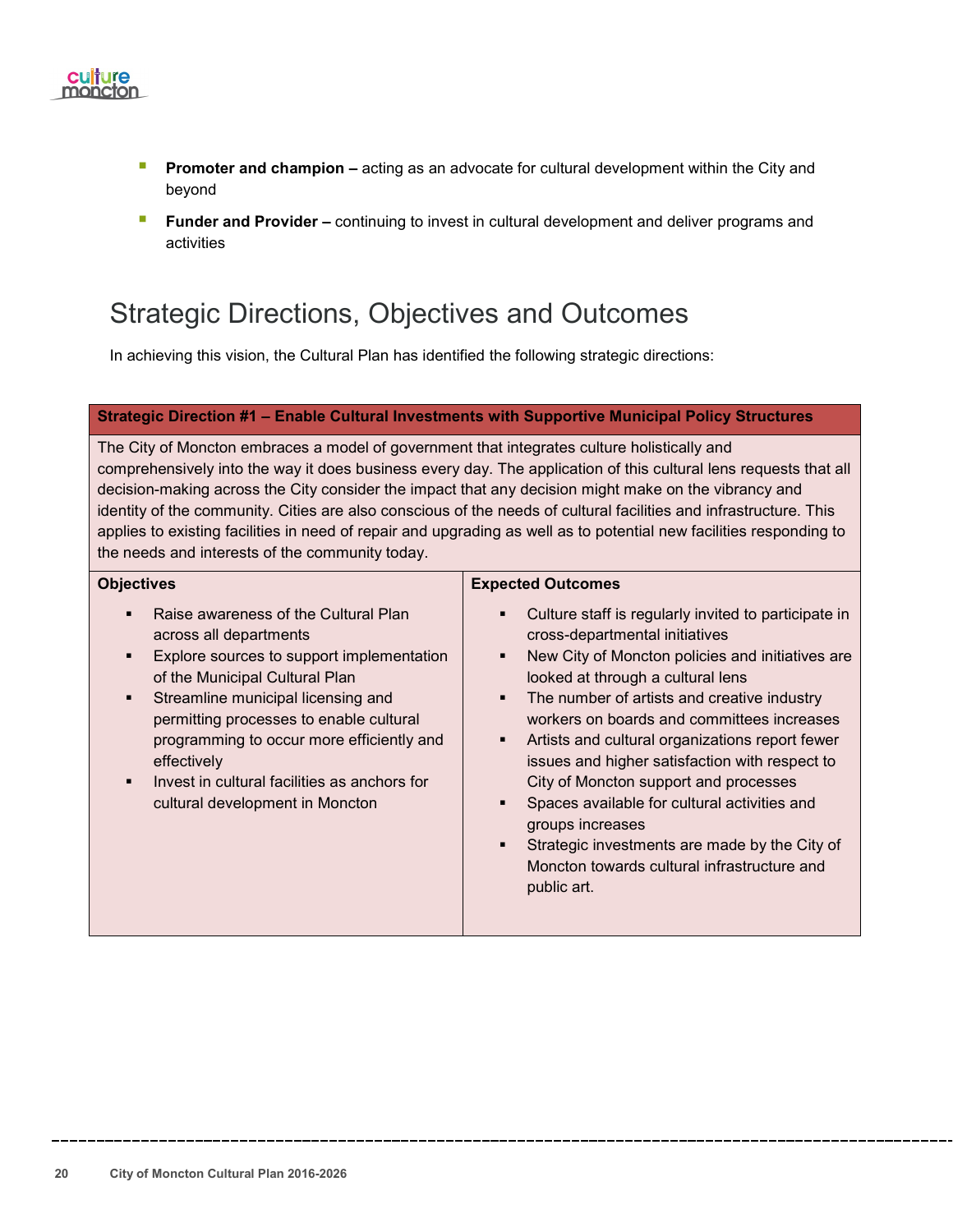#### **Strategic Direction #2 – Leverage Creativity and Culture to Attract and Retain People as Key Drivers of Innovation and Economic Growth**

The City of Moncton will collaborate with its partners in the community to take actions which foster innovation in all aspects of cultural policies, programs and services that support the incubation of cultural ideas and expression. The City of Moncton is home to strong and energetic cultural networks that inform, build, and mentor individuals and organizations on current opportunities within cultural development.

| <b>Objectives</b>                                                                                                                                                                                                                                                                                                               | <b>Expected Outcomes</b>                                                                                                                                                                                                                                                                                                                                                                                                                                        |
|---------------------------------------------------------------------------------------------------------------------------------------------------------------------------------------------------------------------------------------------------------------------------------------------------------------------------------|-----------------------------------------------------------------------------------------------------------------------------------------------------------------------------------------------------------------------------------------------------------------------------------------------------------------------------------------------------------------------------------------------------------------------------------------------------------------|
| Implement an attraction strategy for people,<br>П<br>business and investment in Moncton<br>Create cultural and historic districts<br>٠<br>Support the cultural sector with funding,<br>grant and mentoring programs<br>Advocate for the creation of spaces for<br>٠<br>cultural industries and organizations across<br>the City | Arts and Culture support resident, business,<br>٠<br>and investment attraction efforts in Moncton<br>Culture and Heritage districts are created<br>٠<br>Artists and cultural organizations report<br>٠<br>increased skills<br>The numbers of artists and cultural<br>organizations who report being unable to find<br>affordable work and activity spaces decreases<br>Arts and culture becomes more prominent in<br>٠<br>City of Moncton promotional materials |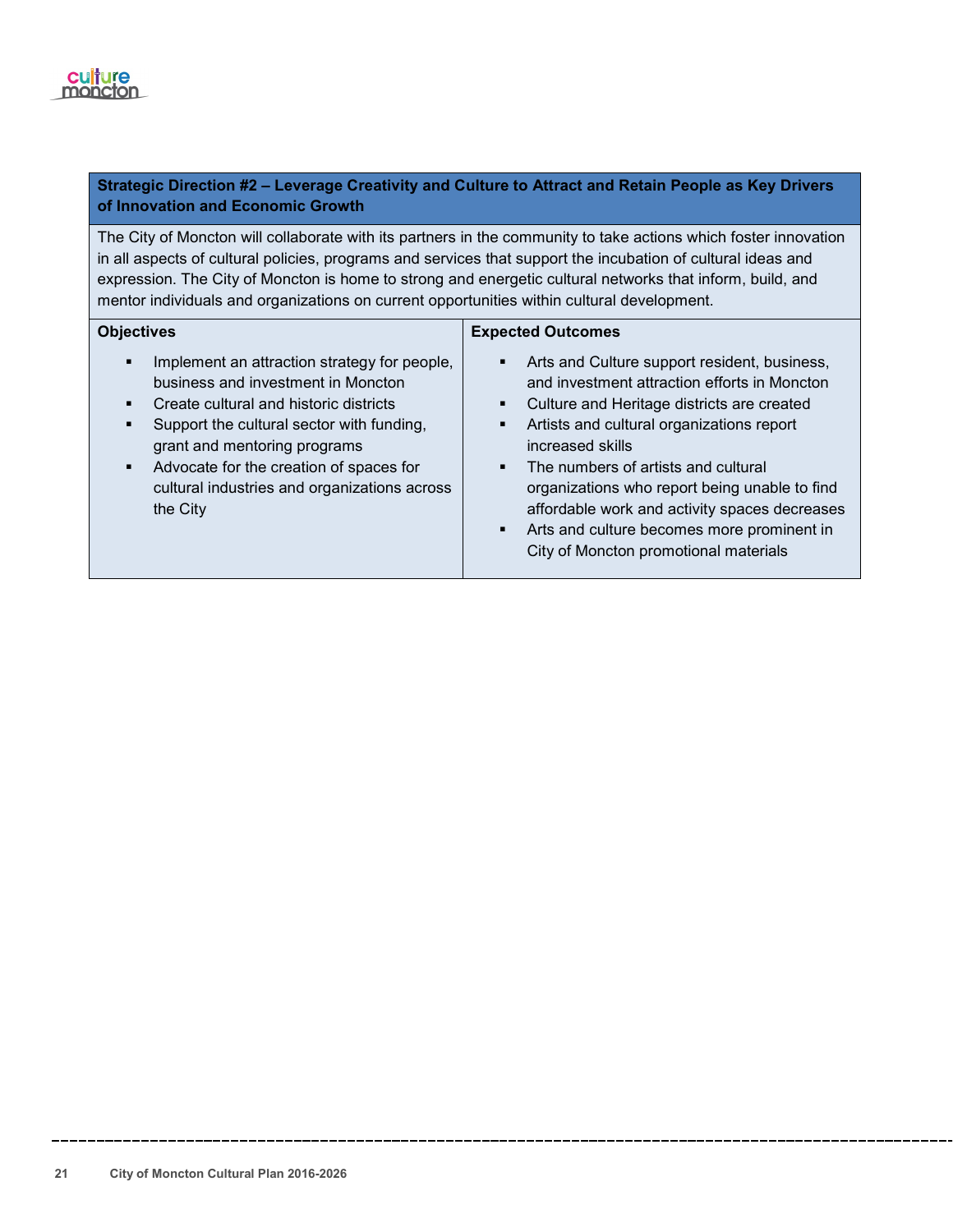#### **Strategic Direction #3 – Create an Environment Where Enhanced Cultural Activities Can Take Place**

The City of Moncton's status as a top destination in Atlantic Canada for both linguistic communities is linked to the pursuit of excellence in the creation and presentation of art, heritage and culture and the development of nationally recognized exhibitions, festivals and facilities. The City of Moncton will play a leadership role in finding practical ways to create an environment for collaboration and communication to create opportunities for continuing dialogue among cultural partners and to invite residents to engage and participate in cultural activities.

#### **Objectives**

- Develop and implement an action plan to attract cultural tourism investments
- Develop strategic communication tools to raise the profile of various cultural initiatives
- Explore and foster collaborative opportunities for cultural development
- Animate the urban environment with a variety of cultural programs and activities
- Develop and support partnerships between cultural organizations, businesses and government agencies to increase the organizational capacity for culturally related projects
- Support the Public Art Master Plan
- Examine the development of a cultural festivals and events strategy

#### **Expected Outcomes**

- **Moncton sees an increase in cultural tourism**
- The cultural mapping tool and culture website see an increase in usage and is regularly updated
- The City of Moncton enters into new partnerships for cultural initiatives
- The involvement of youth in the planning and participation of cultural activities increases
- The City of Moncton makes strategic investments toward cultural programming
- **Seasonal distribution of arts, cultural and** heritage activities increases
- The number of public artworks increases
- **•** Overall attendance at cultural events increases
- Residents and visitors report higher satisfaction in the variety, quality and quantity of cultural offerings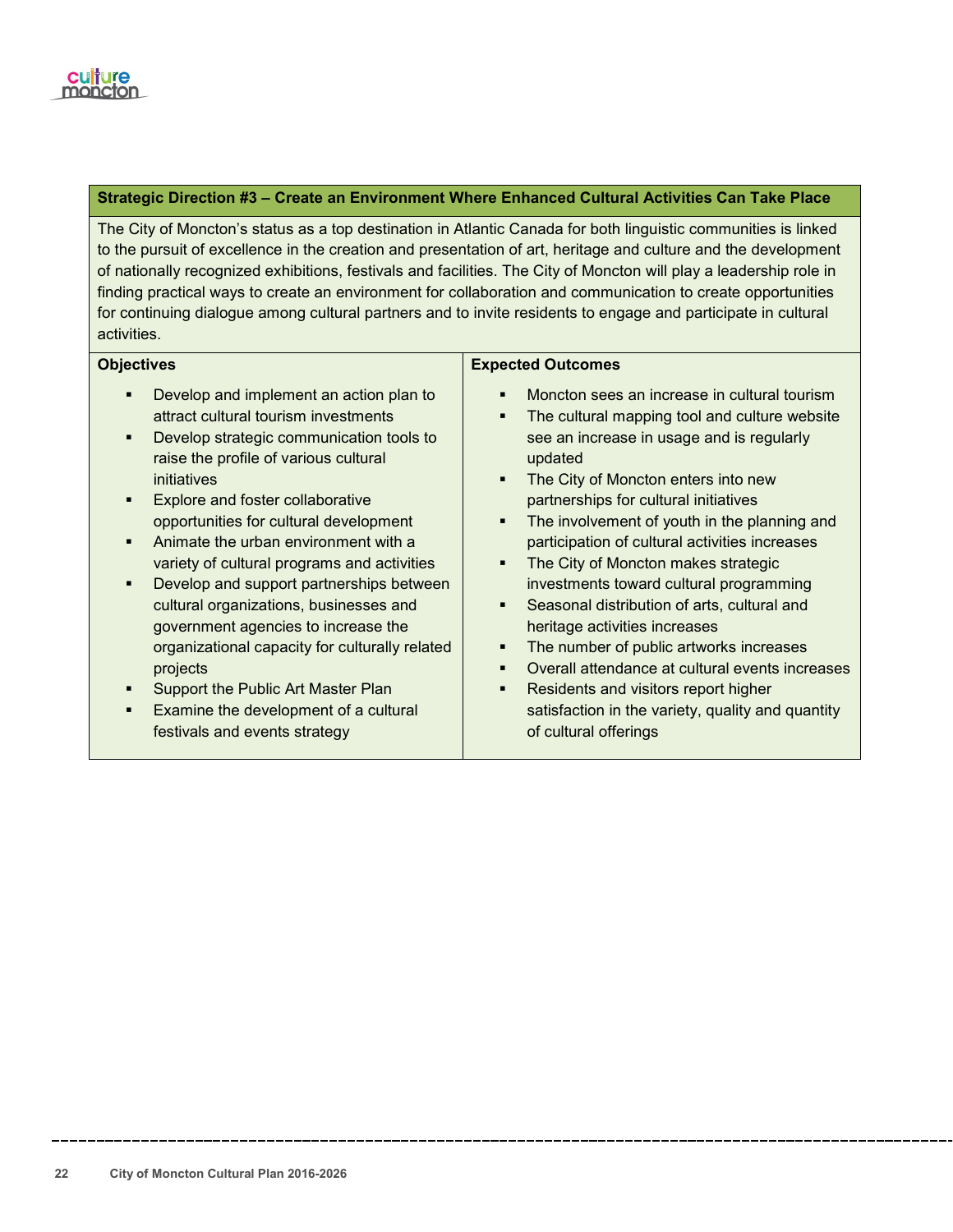

#### **Strategic Direction #4 – Implement a Recognizable Cultural Identity for the City that Communicates an Innovative, Transformative and Authentic Experience**

Moncton's rich resources and activities leave a legacy that will change the mindset of the city related to culture and the city and raise the profile of its artists and cultural organizations. Moncton recognizes the richness of its cultural diversity and heritage as a defining characteristic of the community; one which embeds openness, understanding, appreciation and shares cross-cultural expression in the daily lives of residents and provides individuals rich opportunities to expand and learn new skills.

#### **Objectives**

- **IMPLEMENT A FECOGNIZABLE CULTAINAL STANDER** the city that communicates an authentic experience
- Elevate awareness of, and support for, cross-cultural interactions and exchange in the community, with particular focus on providing more inclusive platforms and spaces for community engagement
- Encourage the use of cultural assets as a tool for social enhancement

#### **Expected Outcomes**

- **Moncton's arts and culture brand becomes** more visible and better recognized
- **•** Cultural programming becomes increasingly reflective of Moncton's multi-culturalism
- The City of Moncton sees an increase in the diversity groups supported by the city as well as in the cultural programming offered by all groups.
- The number of cultural projects that support social inclusion or enhancement increases
- The number of residents who report having attended at least one cultural event in the last year increases
- The City of Moncton offers and supports cultural programs that are accessible to all residents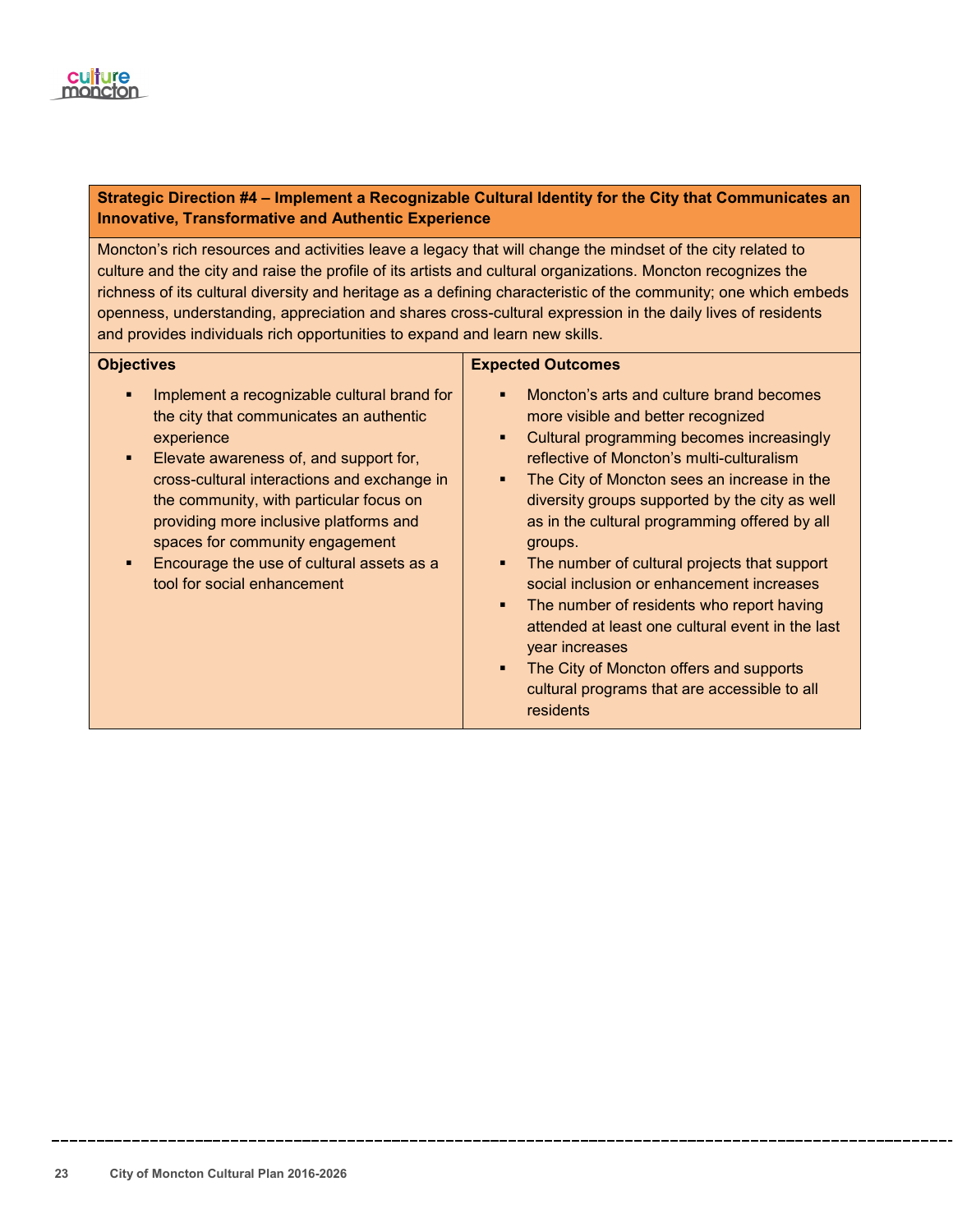

### <span id="page-25-0"></span>Cultural Action Plan 2016-2026

#### **Interpreting the Action Plan**

Each strategic direction is supported by several objectives and a list of actions. For each action a level of priority has been identified. The level of priority has been based on several criteria including:

- The level of immediacy based on the City's objectives
- The potential to contribute to the overall cultural vibrancy and identity of Moncton
- The resources required
- The logical sequence of actions, with each building from the last; in some cases, these are identified as separate steps to support the same overall objective

#### **Legends**

**Priority:** The priority level assigned to each action item also corresponds to a specific timeframe. The time frame for each priority level may be operationalized as:

- O Ongoing Initiatives already underway that will be continued or expanded upon
- $\blacksquare$  S Short term within 1-3 years
- $\blacksquare$  M Medium term within 4-6 years
- $\blacksquare$  L Long term within 7-10 years

**Partners and leads:** The implementation of the Cultural Plan will be a shared responsibility of many City Departments as well as external stakeholders. The following abbreviations were used in the Action Plan:

- H&C Heritage and Culture Department (Includes Resurgo Place)
- CB Cultural Board
- Council Moncton City Council
- SMG Strategic Management Group (City of Moncton staff team composed of all General Managers)
- CC –Corporate Communications
- EDE Economic Development and Events (Also includes Tourism and Immigration)
- **PLS** Parks and Leisure Services (Includes Social Inclusion)
- **UP** Urban Planning
- $\blacksquare$  BI Building Inspections
- IS Information Systems (Includes Geographic Information System)
- HB Heritage Board
- DC Downtown Development and Revitalization Committee
- MO Mayor's Office
- CO City Clerk's Office
- $\blacksquare$  SI Strategic Initiatives
- **ENG** Engineering (Includes Facilities)
- **PIMB Province of New Brunswick**
- GOC Government of Canada (Includes ACOA Atlantic Canada Opportunities Agency)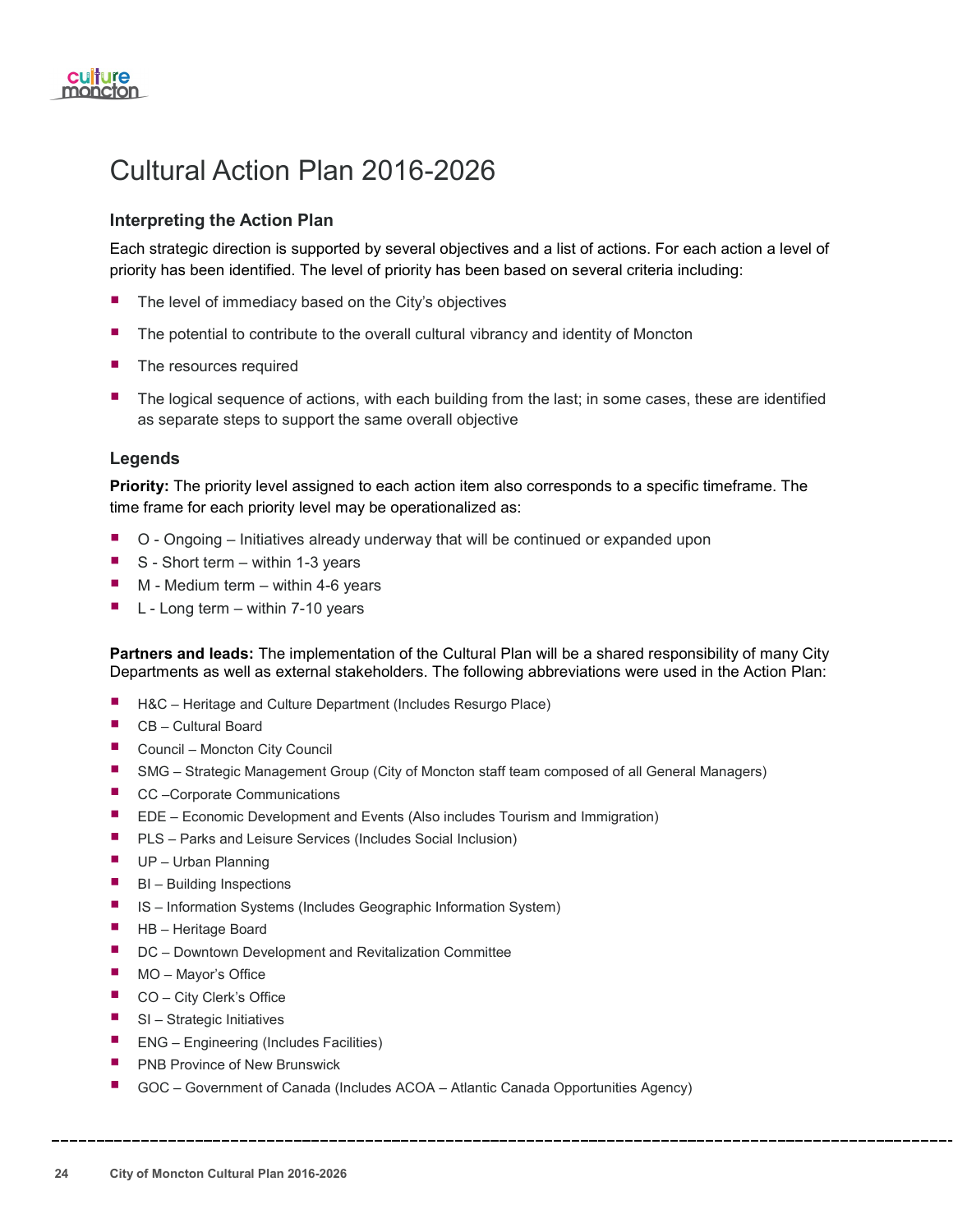|                | Strategic Direction #1 - Enable Cultural Investments with Supportive Municipal Policy Structures                                                                                                               |                           |                           |   |    |                             |                                             |
|----------------|----------------------------------------------------------------------------------------------------------------------------------------------------------------------------------------------------------------|---------------------------|---------------------------|---|----|-----------------------------|---------------------------------------------|
|                | <b>Action / Tasks</b>                                                                                                                                                                                          | <b>Priority</b>           |                           |   |    | <b>Lead</b>                 | <b>Suggested Partners</b>                   |
|                |                                                                                                                                                                                                                | $\Omega$                  | <sub>S</sub>              | M | L. |                             |                                             |
| 1              | Raise awareness of the Cultural Plan across all departments                                                                                                                                                    |                           |                           |   |    |                             |                                             |
|                | Develop an internal communications strategy for the Cultural Plan                                                                                                                                              |                           | $\boldsymbol{\mathsf{X}}$ |   |    | H&C, CC                     |                                             |
|                | Revise the Council Report Form to include culture as a checkbox item on decision-<br>making agendas                                                                                                            |                           | $\mathbf{x}$              |   |    | <b>CO, H&amp;C</b>          |                                             |
|                | Continue to liaise with and educate all levels of government and policy makers on<br>the outcomes the Cultural Plan aims to achieve and provide pertinent information<br>to their cultural development agendas | X                         |                           |   |    | H&C, SMG,<br>Council        | PNB, GOC                                    |
|                | Design and implement culture-specific performance measures                                                                                                                                                     |                           |                           | X |    | SI, H&C, SMG                |                                             |
|                | Integrate culture into plans, budgets and policies across all departments. Apply a<br>cultural lends to municipal planning and decision making.                                                                | $\boldsymbol{\mathsf{X}}$ |                           |   |    | SI, H&C, SMG                | ENG, UP, EDE, CC,<br><b>PLS</b>             |
| $\overline{2}$ | Explore sources to support implementation of the Municipal Cultural Plan                                                                                                                                       |                           |                           |   |    |                             |                                             |
|                | Continue to support the Cultural Board's mandate to guide the implementation of<br>the actions identified in the plan                                                                                          | $\boldsymbol{\mathsf{X}}$ |                           |   |    | H&C, Council                | CB                                          |
|                | Include artists, cultural businesses and organizations representation on boards<br>and committees to assist in informing municipal decisions when it comes to cultural<br>impact                               |                           | $\boldsymbol{\mathsf{X}}$ |   |    | Council, staff              | Community<br>organizations,<br>Corporations |
|                | Connect and continue dialogue with Provincial and Federal representatives to<br>discuss potential avenues for assistance                                                                                       |                           |                           | X |    | H&C, Council,<br><b>SMG</b> | PNB, GOC                                    |
| $\mathbf{3}$   | Streamline municipal licensing and permitting processes to enable cultural programming to occur more efficiently and effectively                                                                               |                           |                           |   |    |                             |                                             |
|                | Recognize the value of creative and cultural industries and consider opportunities<br>revisions to policies if necessary to for cultural activities (both temporary and<br>permanent)                          |                           |                           | X |    | H&C                         | SI, PLS, EDE                                |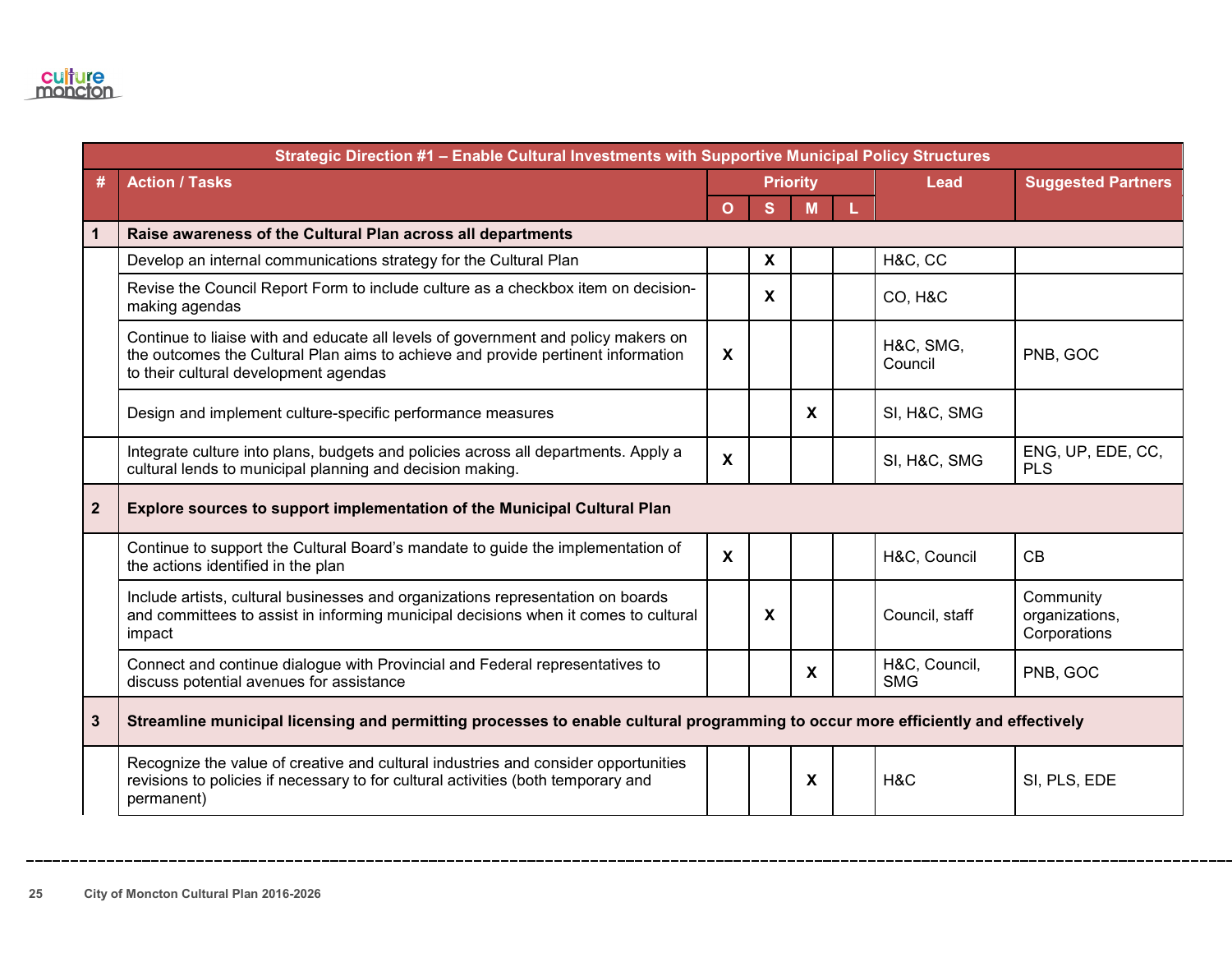

|   | Review the assistance service that supports individuals with permit processing,<br>licensing, planning and marketing for cultural activities. This may include an online<br>portal and calendar system to access licenses, permits, space and venue<br>bookings, grants / funding, etc |   |   | X |                           | H&C, CC              | CO, BI, EDE, PLS                                |
|---|----------------------------------------------------------------------------------------------------------------------------------------------------------------------------------------------------------------------------------------------------------------------------------------|---|---|---|---------------------------|----------------------|-------------------------------------------------|
|   | Review the City's subsidized user fees or in-kind donations (free activity space, no<br>rental fees) available for cultural activities; particularly those that are animating<br>publicly owned properties or outdoor spaces                                                           |   |   | X |                           | H&C, SI, PLS,<br>EDE | CC                                              |
| 4 | Invest in cultural facilities as anchors for cultural development in Moncton                                                                                                                                                                                                           |   |   |   |                           |                      |                                                 |
|   | Strive to achieve recognition of Moncton as a model for artistic excellence. Ensure<br>that events exist in the community that can profile artistic excellence.                                                                                                                        |   |   |   | $\boldsymbol{\mathsf{X}}$ | H&C, Council         | Artists, Arts &<br>Culture, Event<br>organizers |
|   | Consider the preparation of a feasibility assessment for building, operating and<br>maintaining a multi-purpose cultural facility                                                                                                                                                      |   | X |   |                           | H&C                  | Community cultural<br>groups, Artists           |
|   | Consider the creation of a multi-purpose cultural facility for use by community-<br>cultural organizations                                                                                                                                                                             |   |   | X |                           | Council, H&C         | Community cultural<br>groups, Artists           |
|   | Encourage the establishment or expansion of community space for cultural activity<br>within private-built spaces                                                                                                                                                                       |   |   | X |                           | EDE, Council         | Developers                                      |
|   | Support the current ongoing process to develop a Contemporary Art Museum for<br><b>Greater Moncton</b>                                                                                                                                                                                 | X |   |   |                           | H&C, Council         | Artists, Cont. Art<br>Museum project<br>group   |
|   | Continue to operate and support the Moncton Gallery in City Hall.                                                                                                                                                                                                                      | X |   |   |                           |                      |                                                 |

|                | Strategic Direction #2 – Leverage Creativity and Culture to Attract and Retain People as Key Drivers of Innovation and Economic Growth |                 |             |  |  |  |  |  |      |                           |
|----------------|----------------------------------------------------------------------------------------------------------------------------------------|-----------------|-------------|--|--|--|--|--|------|---------------------------|
|                | # Action / Tasks                                                                                                                       | <b>Priority</b> |             |  |  |  |  |  | Lead | <b>Suggested Partners</b> |
|                |                                                                                                                                        |                 | <b>OSML</b> |  |  |  |  |  |      |                           |
| 5 <sup>5</sup> | Implement an attraction strategy for people, business and investment in Moncton                                                        |                 |             |  |  |  |  |  |      |                           |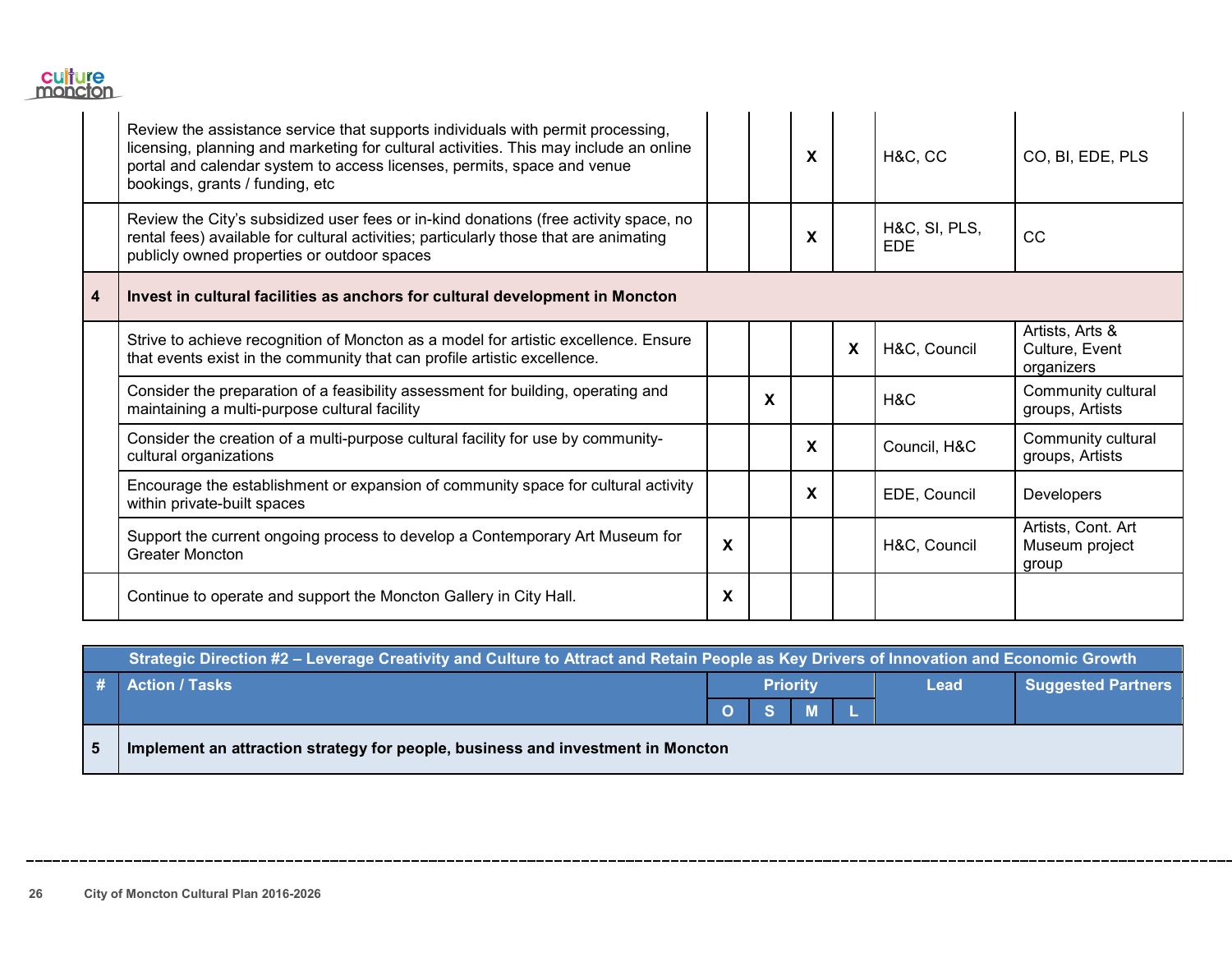

|                | Consider a collaborative marketing campaign aimed at attracting targeted<br>demographics. Investigate and implement virtual tourism portals and mobile<br>applications as an element in marketing Moncton's cultural tourism offerings to<br>potential visitors and residents |   |                           | X            |   | EDE                        | H&C, PNB                                                          |
|----------------|-------------------------------------------------------------------------------------------------------------------------------------------------------------------------------------------------------------------------------------------------------------------------------|---|---------------------------|--------------|---|----------------------------|-------------------------------------------------------------------|
|                | Develop marketing collateral materials targeted to site selectors and real estate<br>brokers selling Moncton's cultural resources                                                                                                                                             |   |                           | $\mathbf{x}$ |   | EDE, H&C                   | CC, Real Estate<br>Board, 3+                                      |
|                | Develop materials that communicate the importance of arts and culture as a driver<br>of innovation and design-thinking among businesses                                                                                                                                       |   |                           | X            |   | EDE, H&C                   | CC, 3+, Venn                                                      |
| 6              | <b>Create cultural and historic districts</b>                                                                                                                                                                                                                                 |   |                           |              |   |                            |                                                                   |
|                | Establish networks and connections with groups representing different cultural<br>disciplines; academic institutions, and businesses to develop a cultural district<br>within Moncton                                                                                         |   |                           | X            |   | H&C, UP, EDE               | Arts & Culture<br>facilities and<br>institutions                  |
|                | Establish networks and connections with cultural disciplines; academic institutions,<br>and businesses to develop a historic district within Moncton                                                                                                                          |   |                           | X            |   | H&C, HB, UP,<br><b>EDE</b> | Arts, Culture &<br>Heritage                                       |
|                | Support the work of the Moncton Heritage Review Board and the Downtown<br>Revitalization Committee in their efforts to provide incentives for the<br>redevelopment and conservation of built heritage.                                                                        |   | $\boldsymbol{\mathsf{X}}$ |              |   | H&C, CB                    | HB, DC, Heritage<br>property owners and<br>developers             |
| $\overline{7}$ | Support the cultural sector with funding, grant and mentoring programs                                                                                                                                                                                                        |   |                           |              |   |                            |                                                                   |
|                | Explore opportunities for partnerships to provide local creative individuals (artists,<br>designers) with low-interest loans towards the establishment of their start-up<br>business                                                                                          |   |                           |              | X | H&C, EDE                   |                                                                   |
|                | Provide support for business development skills workshops for the cultural sector                                                                                                                                                                                             |   | X                         |              |   | H&C, EDE                   | 3+, Venn, AAAPNB,<br>Music NB, Arts NB,<br>Artslink, Culture Plus |
|                | Continue to provide support for existing cultural infrastructure                                                                                                                                                                                                              | X |                           |              |   | H&C, Council               | Arts & Culture<br>organizations and<br>institutions               |
|                | Collaborate with local and regional youth organizations to support a mentoring<br>system that provides opportunities for the youth of Moncton to participate in<br>cultural development                                                                                       |   |                           | X            |   | H&C                        | Community<br>Organizations                                        |
|                | Continue monitoring cultural funding programs and opportunities                                                                                                                                                                                                               | X |                           |              |   | H&C                        | Funding partners                                                  |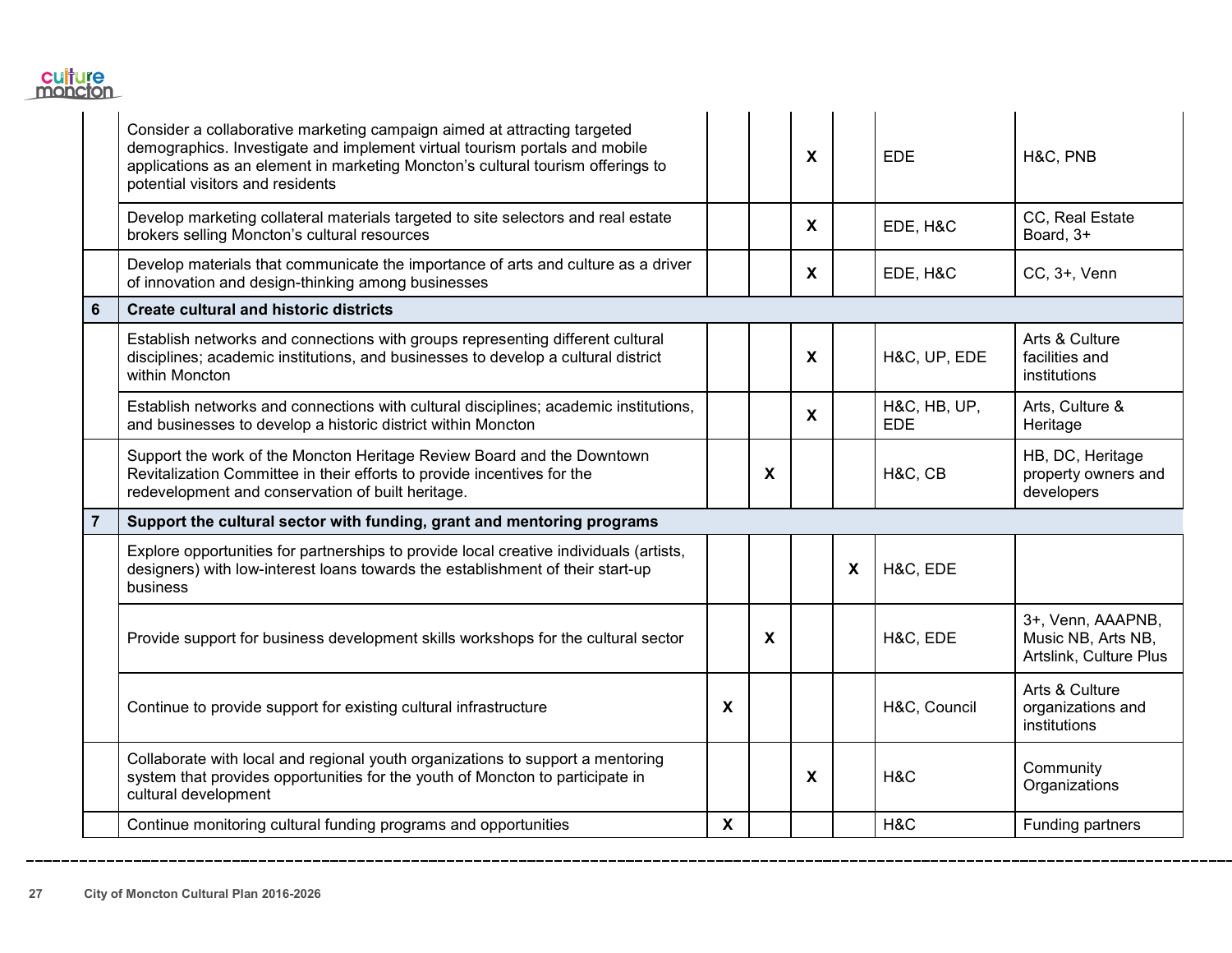

n.

| 8 | Advocate for the creation of spaces for cultural industries and organizations across the City                                                                                 |  |  |  |  |         |                                                   |
|---|-------------------------------------------------------------------------------------------------------------------------------------------------------------------------------|--|--|--|--|---------|---------------------------------------------------|
|   | Identify and advocate for the use of existing vacant buildings and/or storefronts as<br>temporary space for artists and cultural groups                                       |  |  |  |  | EDE     | H&C, L'art ici svp,<br><b>DMCI</b>                |
|   | Advocate and support the creation of cultural spaces and places throughout each<br>city neighbourhood (e.g. in parks, community or recreation centres, libraries,<br>schools) |  |  |  |  | PLS, CB | Neighbourhood<br>groups, Arts &<br>Culture groups |

|    | Strategic Direction #3 - Create an Environment Where Enhanced Cultural Activities Can Take Place                                                                                                                                                                                                                                                                                |   |                 |   |   |               |                                                       |  |
|----|---------------------------------------------------------------------------------------------------------------------------------------------------------------------------------------------------------------------------------------------------------------------------------------------------------------------------------------------------------------------------------|---|-----------------|---|---|---------------|-------------------------------------------------------|--|
| #  | <b>Action / Tasks</b>                                                                                                                                                                                                                                                                                                                                                           |   | <b>Priority</b> |   |   | Lead          | <b>Suggested Partners</b>                             |  |
|    |                                                                                                                                                                                                                                                                                                                                                                                 | O | S               | M |   |               |                                                       |  |
| 9  | Develop and implement an action plan to attract cultural tourism investments                                                                                                                                                                                                                                                                                                    |   |                 |   |   |               |                                                       |  |
|    | Connect with tourism and business leaders in Moncton to assess opportunities and<br>gaps for cultural tourism infrastructure                                                                                                                                                                                                                                                    |   |                 |   | X | EDE, H&C      | TIANB, PNB, Hotels<br>association, 3+.<br><b>DMCI</b> |  |
|    | Identify potential funding programs and resource tools to support tourism<br>operators, festival / event coordinators and business associations to develop or<br>strengthen their activities                                                                                                                                                                                    |   |                 | X |   | <b>EDE</b>    | 3+, ACOA                                              |  |
|    | Assist tourism associations in providing cultural tourism content for their<br>wayfinding, promotion and programming strategies. Begin by building on the city's<br>natural and cultural heritage resources. Areas such as the Petitcodiac River and<br>the city's rich religious heritage are important to maintaining and enriching<br>Moncton's sense of place and belonging |   |                 | X |   | EDE, H&C      |                                                       |  |
|    | Enhancing tourism offerings by sharing cultural stories and history with tourists and<br>promoting historic places across the community                                                                                                                                                                                                                                         |   |                 | X |   | H&C, EDE, CC  | PNB, Museums &<br>archives                            |  |
|    | Use cultural tourism as a tool to build connections between the downtown and the<br>waterfront                                                                                                                                                                                                                                                                                  |   |                 | X |   | EDE, PLS, H&C | <b>PNB</b>                                            |  |
| 10 | Develop strategic communication tools to raise the profile of various cultural initiatives                                                                                                                                                                                                                                                                                      |   |                 |   |   |               |                                                       |  |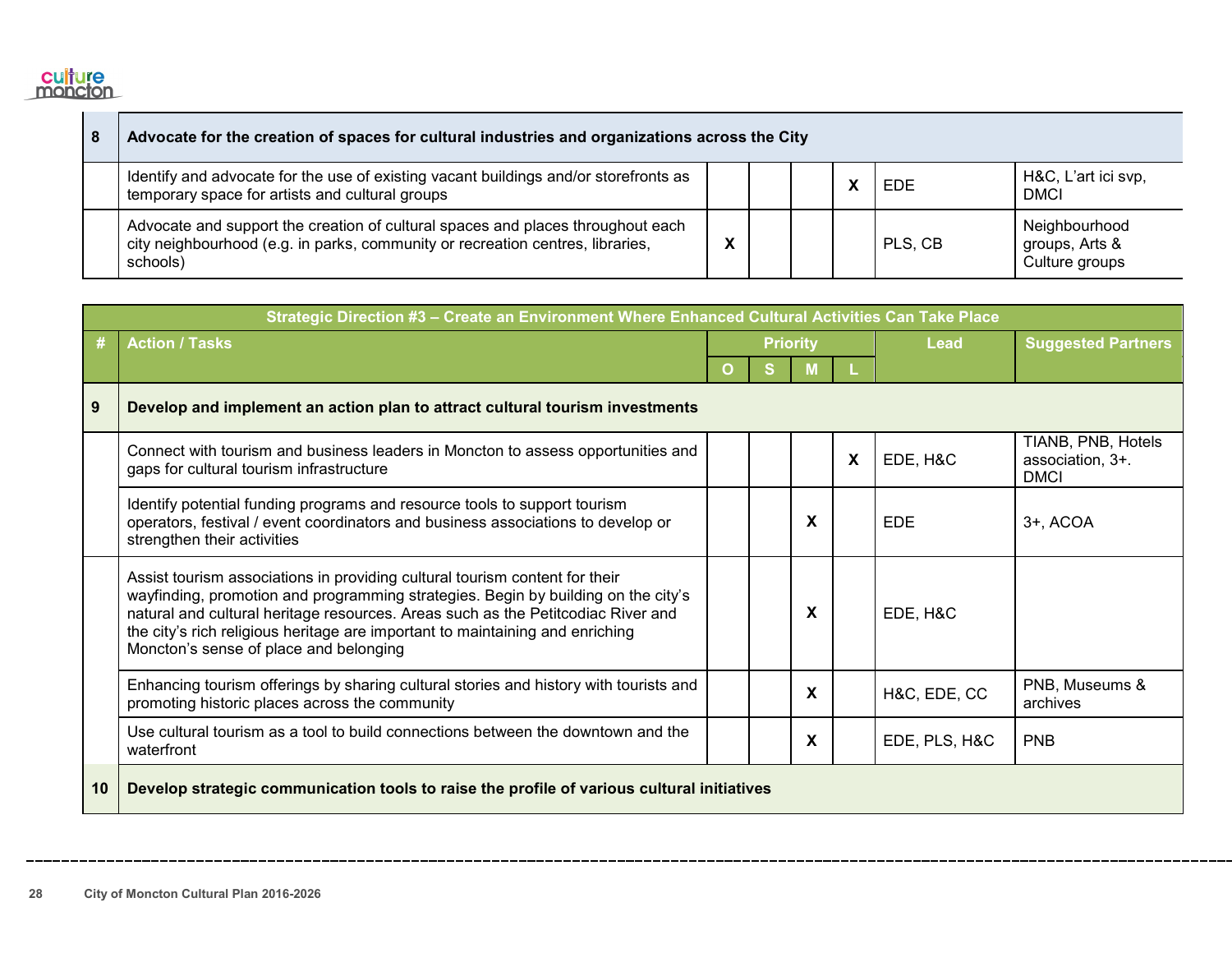

|    | Continue to host regular cultural forums with the cultural community and other<br>sectors to promote networking, the sharing of ideas and solutions on a variety of<br>issues, and assessing progress on Cultural Plan                   | $\boldsymbol{\mathsf{X}}$ |              |                           |                           | H&C                          | Arts & Culture<br>comm., various<br>depts.                      |
|----|------------------------------------------------------------------------------------------------------------------------------------------------------------------------------------------------------------------------------------------|---------------------------|--------------|---------------------------|---------------------------|------------------------------|-----------------------------------------------------------------|
|    | Prepare an annual report card that promotes and communicates the broad civic<br>impacts that cultural development delivers                                                                                                               |                           | $\mathsf{X}$ |                           |                           | H&C, CC                      | Funding recipients                                              |
|    | Establish a dedicated place on the City's website for cultural organizations to<br>access information on municipal services pertinent to their activities (e.g. event<br>calendars, business supports, grants/funds for cultural groups) |                           |              | $\boldsymbol{\mathsf{X}}$ |                           | H&C, CC                      | Arts & Culture<br>comm., various<br>depts.                      |
|    | Establish a dedicated place on the City's website for cultural organizations to<br>access information on facilities pertinent to their activities (e.g. public places where<br>exhibitions can take place)                               |                           |              | $\boldsymbol{\mathsf{X}}$ |                           | H&C, CC                      | Arts & Culture comity                                           |
|    | Promote and expand the cultural mapping tool as a prime communication tactic<br>that can engage and educate the public quickly on the community's cultural assets                                                                        |                           | X            |                           |                           | H&C, CC                      | <b>IS</b>                                                       |
| 11 | Explore and foster collaborative opportunities for cultural development                                                                                                                                                                  |                           |              |                           |                           |                              |                                                                 |
|    | Explore collaboration opportunities with neighbouring communities of Riverview<br>and Dieppe in the development of regional cultural initiatives                                                                                         |                           |              | $\boldsymbol{\mathsf{X}}$ |                           | H&C, EDE                     | City of Dieppe, Town<br>of Riverview                            |
|    | Explore opportunities to develop partnerships with schools, post-secondary<br>institutions and community groups                                                                                                                          |                           |              |                           | $\boldsymbol{\mathsf{X}}$ | H&C                          | School districts,<br>UdeM, McKenzie,<br>various comm.<br>groups |
|    | Encourage artists to connect with historic assets to produce creative preservation<br>of heritage                                                                                                                                        | $\boldsymbol{\mathsf{X}}$ |              |                           |                           | H&C, HB, CB                  | Artists, Museums                                                |
| 12 | Animate the urban environment with a variety of cultural programs and activities                                                                                                                                                         |                           |              |                           |                           |                              |                                                                 |
|    | Promote the involvement of youth as volunteers on boards for festivals and cultural<br>events so they are involved in the planning and decision-making of events                                                                         |                           | X            |                           |                           | H&C, EDE, CB,<br>Council, MO | Mayor's youth<br>committee                                      |
|    | Alter the grant program process to include youth involvement as a component of<br>the grantee's request                                                                                                                                  |                           |              | X                         |                           | H&C                          | Funding recipients                                              |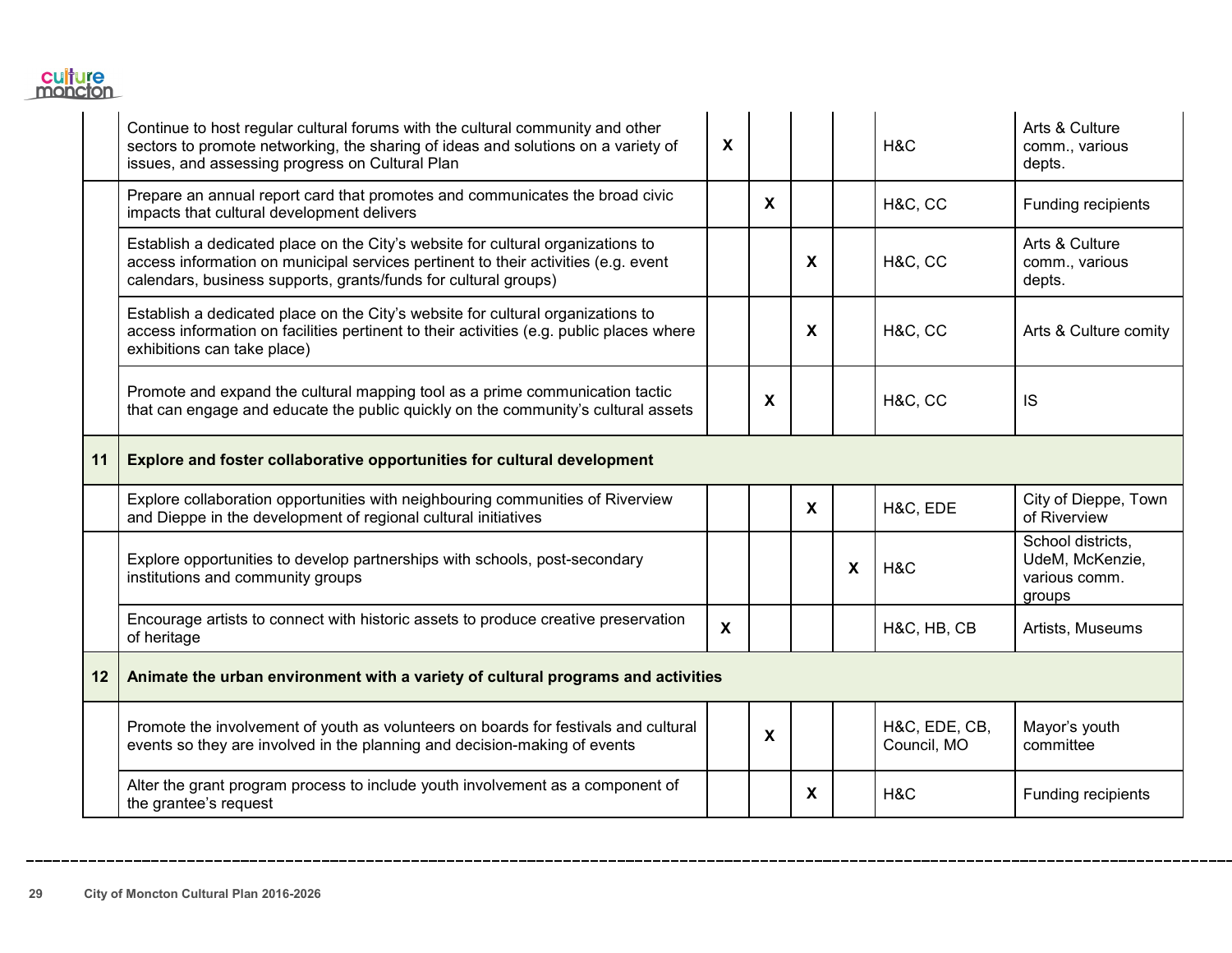

|    | Track and complete a review of funding allocations for the support and delivery of<br>cultural programming in Moncton                                                                                                         |                           | X |                           |              | <b>H&amp;C,</b> | SI, EDE, Finance                                  |
|----|-------------------------------------------------------------------------------------------------------------------------------------------------------------------------------------------------------------------------------|---------------------------|---|---------------------------|--------------|-----------------|---------------------------------------------------|
|    | Develop and adopt a strategy for supporting cultural programs                                                                                                                                                                 |                           |   | $\boldsymbol{\mathsf{X}}$ |              | H&C, EDE        | Artists, Arts & Culture<br>Orgs.                  |
|    | Support the delivery of temporary cultural installations / exhibitions and<br>programming                                                                                                                                     |                           |   | $\boldsymbol{\mathsf{X}}$ |              | H&C             | PLS, EDE,                                         |
|    | Promote the development of year round activities across art, culture and heritage<br>programs                                                                                                                                 |                           |   | $\boldsymbol{\mathsf{X}}$ |              | H&C             | Various community<br>partners                     |
|    | Provide funding to support and develop afterschool cultural programs to build skills<br>in Moncton's youth                                                                                                                    |                           |   |                           | $\mathbf{X}$ | H&C, PLS        | Various community<br>partners                     |
| 13 | Develop and support partnerships between cultural organizations, businesses and government agencies to increase the organizational<br>capacity for culturally related projects                                                |                           |   |                           |              |                 |                                                   |
|    | Continue to pursue partnerships with the provincial and federal government<br>relative to arts, culture and heritage initiatives                                                                                              | X                         |   |                           |              | H&C             | PNB, GOC                                          |
|    | Coordinate discussions between the business and cultural sectors to encourage<br>the creation of potential partnerships                                                                                                       |                           |   | $\boldsymbol{\mathsf{X}}$ |              | H&C, EDE        | <b>Business Owners,</b><br>Chamber of<br>commerce |
|    | Consider developing networking meetings that connect associations, businesses<br>and organizations with event organizers on outreach efforts, sponsorship<br>opportunities, accessibility needs and education                 |                           |   | X                         |              | H&C, EDE        | Chamber of<br>commerce, 3+, DMCI                  |
| 14 | <b>Support the Public Art Master Plan</b>                                                                                                                                                                                     |                           |   |                           |              |                 |                                                   |
|    | Implement the public art master plan to enhance the pedestrian experience, to<br>create memorable environments and to makes art accessible to many people in<br>the community who may have had no direct exposure to the arts |                           | X |                           |              | H&C             | Artists, Architects,<br>Planners, Developers      |
|    | Continue to beautify the city with art. (E.g. murals on blank building walls).                                                                                                                                                | X                         |   |                           |              | H&C             | L'art ici svp, building<br>owners                 |
| 15 | Examine the development of a cultural festivals and events strategy                                                                                                                                                           |                           |   |                           |              |                 |                                                   |
|    | Continue to promote cultural festivals and events regionally, provincially, nationally<br>and internationally                                                                                                                 | $\boldsymbol{\mathsf{X}}$ |   |                           |              | EDE, H&C        | CC, Event organizers                              |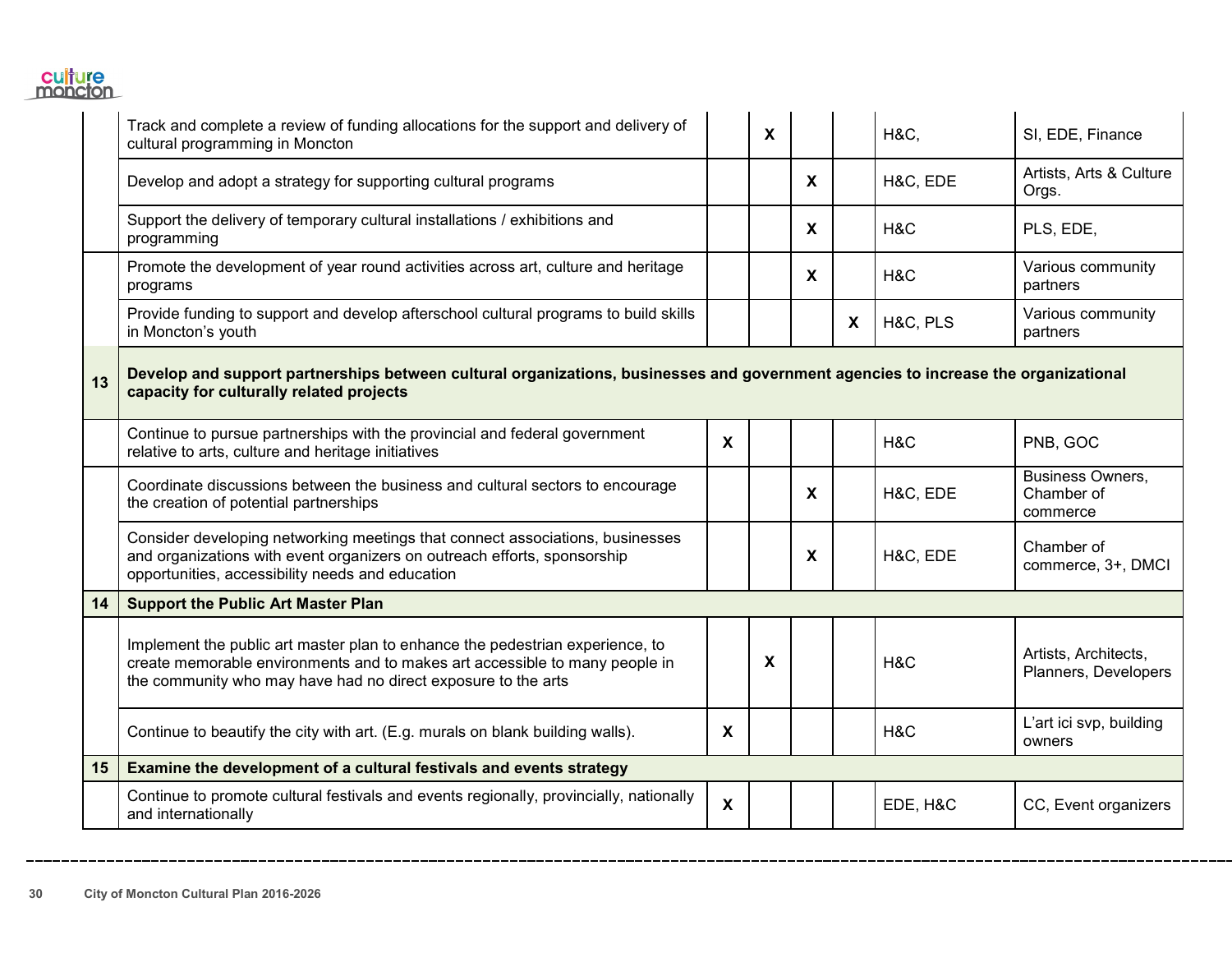

| Continue to build Moncton's brand as an entertainment hub through the hosting of<br>major events and concerts               | X |                                           |  | <b>EDE</b>   | Event organizers,<br>Venue managers,<br>Promotors |
|-----------------------------------------------------------------------------------------------------------------------------|---|-------------------------------------------|--|--------------|---------------------------------------------------|
| Consider the development of an effective outreach plan to build and grow the city's<br>legacy cultural festivals and events |   |                                           |  | H&C, EDE     | Event organizers,<br>PNB, ACOA (GOC)              |
| Celebrate and support the success of smaller cultural events that continue to add<br>vibrancy to the city                   |   | $\mathbf{v}$<br>$\boldsymbol{\mathsf{A}}$ |  | H&C, EDE, CC | Event organizers,<br>Arts & Culture<br>community  |

| Strategic Direction #4 - Implement a Recognizable Cultural Identity for the City that Communicates an Innovative, Transformative and Authentic<br><b>Experience</b> |                                                                                                                                                                                                      |                 |   |   |   |               |                                                           |
|---------------------------------------------------------------------------------------------------------------------------------------------------------------------|------------------------------------------------------------------------------------------------------------------------------------------------------------------------------------------------------|-----------------|---|---|---|---------------|-----------------------------------------------------------|
| #                                                                                                                                                                   | <b>Action / Tasks</b>                                                                                                                                                                                | <b>Priority</b> |   |   |   | <b>Lead</b>   | <b>Suggested Partners</b>                                 |
|                                                                                                                                                                     |                                                                                                                                                                                                      | O               | s | M |   |               |                                                           |
| 16                                                                                                                                                                  | Implement a recognizable cultural brand for the city that communicates an authentic experience                                                                                                       |                 |   |   |   |               |                                                           |
|                                                                                                                                                                     | Install and strengthen signage that illustrates Moncton's identity along city trails, in<br>the downtown and in strategic areas                                                                      |                 | X |   |   | PLS, H&C, EDE | DMCI, Heritage &<br>Museum group                          |
|                                                                                                                                                                     | Develop cultural markers for Moncton neighbourhoods and streetscapes that tell<br>the story of each neighbourhood including both intangible and tangible history                                     |                 |   | X |   | H&C, PLS      | Street name comm.<br>Museums archives                     |
|                                                                                                                                                                     | Collect the stories behind traditions, religious institutions, structures, natural<br>landscapes, etc. to enhance storytelling tools                                                                 |                 |   |   | X | H&C           | <b>First Nations</b><br>communities,<br>Archives, Museums |
|                                                                                                                                                                     | Continue the City's heritage plaque program to increase awareness of cultural<br>heritage within the city; consider additions to the iTour                                                           | X               |   |   |   | H&C, HB       | Heritage building<br>owners                               |
| 17                                                                                                                                                                  | Elevate awareness of, and support for, cross-cultural interactions and exchange in the community, with particular focus on providing more<br>inclusive platforms and spaces for community engagement |                 |   |   |   |               |                                                           |
|                                                                                                                                                                     | Promote Acadian, Anglophone, Aboriginal and multicultural communities' cultural<br>initiatives as a key contributor to Moncton's cultural scene                                                      |                 | X |   |   | H&C, EDE, CB  | Ethnocultural and<br>Multi-cultural groups                |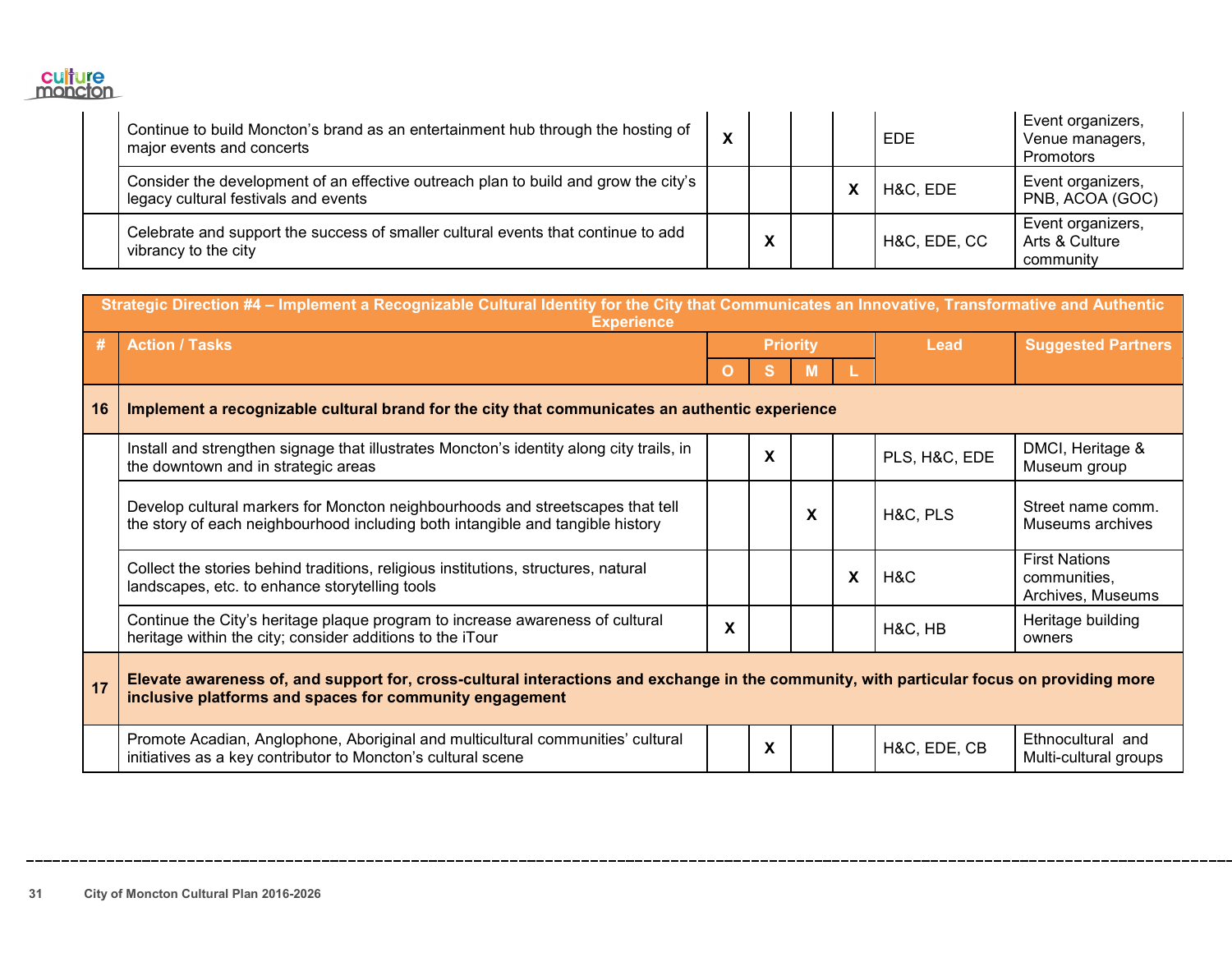

|    | Provide greater visibility for Aboriginal arts and culture of all kinds. Make use of the<br>public art program to mark culturally important places in the city. Communicate<br>with Aboriginal representatives from the outset of any such initiatives. |   | X | H&C                  | <b>First Nations</b><br>Communities, artists                                             |
|----|---------------------------------------------------------------------------------------------------------------------------------------------------------------------------------------------------------------------------------------------------------|---|---|----------------------|------------------------------------------------------------------------------------------|
|    | Encourage the use of events and festivals as vehicle for cross-cultural exchange<br>for both residents and tourists                                                                                                                                     |   | X | EDE, H&C             | Event organizers,<br>Arts & Culture orgs.                                                |
|    | Continue to seek cultural exchange opportunities with other jurisdictions such as<br>French and US Consulates                                                                                                                                           | X |   | H&C, EDE,<br>Council | Consulates                                                                               |
|    | Develop an intercultural approach that encourages cross-cultural conversations<br>and exchange between civic agencies and Acadian, Aboriginal and multicultural<br>cultural organizations                                                               |   | X |                      | Ethno cultural &<br>multicultural groups,<br><b>First Nations</b><br>communities         |
| 18 | Encourage the use of cultural assets as a tool for social enhancement                                                                                                                                                                                   |   |   |                      |                                                                                          |
|    | Connect with New Brunswick's Social Development Office on using culture as a<br>tool for social development across the province                                                                                                                         |   | X | H&C, PLS             | PNB, Moncton Social<br>Inclusion and Poverty<br>committee                                |
|    | Encourage cultural projects that support the City of Moncton's Social Inclusion<br>plan.                                                                                                                                                                |   | X | H&C, PLS             | <b>Moncton Social</b><br>Inclusion and Poverty<br>committee, Arts &<br>Culture community |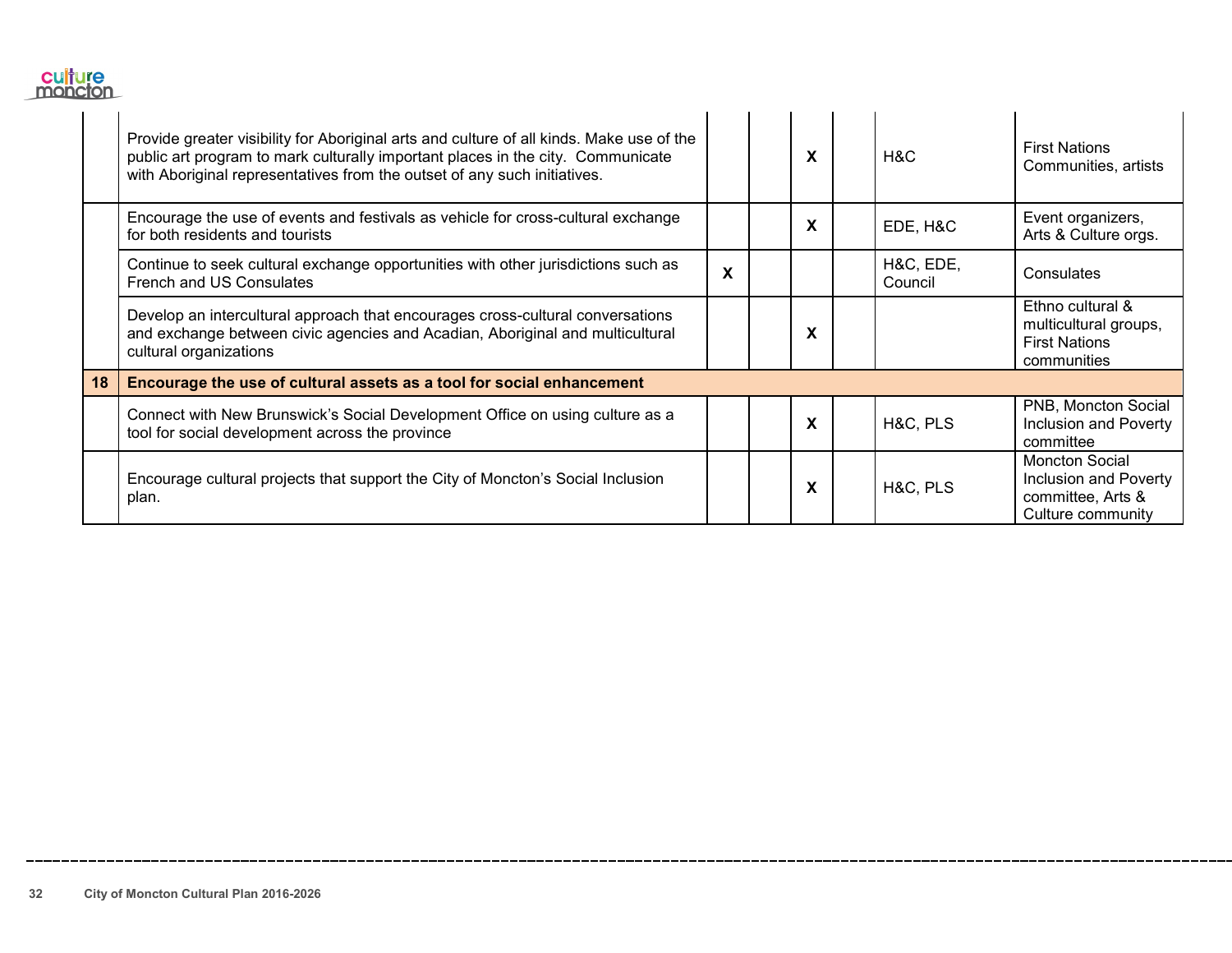

### <span id="page-34-0"></span>**Monitoring and Evaluation**

In 2011, the Municipal Cultural Planning Indicators & Performance Measures Guidebook was prepared by the Canadian Urban Institute. The purpose of the Guidebook was to provide a set of indicators and performance measures to assist municipalities undertaking municipal cultural plans in evaluating and demonstrating benefits and outcomes in communities connected to the implementation of these plans. The report sets out a wide range of indicators and performance measures as well as a process to identify and implement effective monitoring and evaluation system for Municipal Cultural Planning. The development of performance measures for the Moncton Cultural Plan has followed principles of this guidebook.

There are three types of data referred to in this guidebook:

- Data the municipality is already collecting.
- Data that may be available from existing sources including Statistics Canada.
- Data the municipality may need to start collecting if it wants the information. This type of data may be largely qualitative and available through surveys.

#### **Monitoring, Evaluation and Reporting**

Progress on selected performance indicators will be monitored and reported on annually through a Report Card. The Report Card provides a means of updating Council and the wider community on progress in implementing the Plan, as well as in profiling new cultural initiatives not recommended or anticipated in the Plan.

In the short-term, Moncton will focus on reporting on data that is already being collected or is easily available for compilation. As the implementation of the plan progresses the City of Moncton and the Cultural Board may choose to collect or aggregate additional data in the medium and long-term implementation of the Cultural Plan.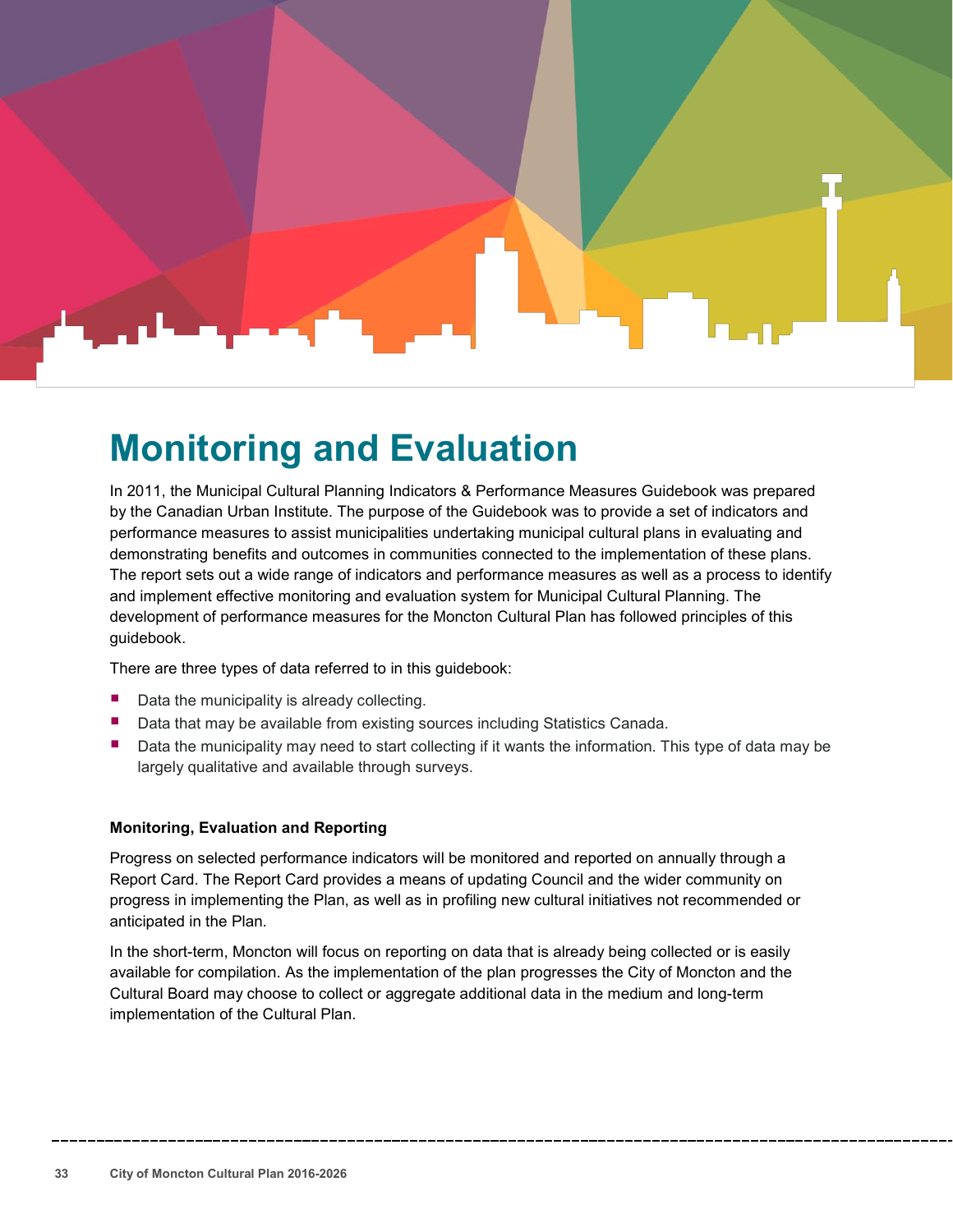| <b>Ongoing and Short-term Performance Indicators</b>                                                                  |                                                                                                                                                                                                                                                                                                                                        |                                                                                                       |  |  |  |  |  |
|-----------------------------------------------------------------------------------------------------------------------|----------------------------------------------------------------------------------------------------------------------------------------------------------------------------------------------------------------------------------------------------------------------------------------------------------------------------------------|-------------------------------------------------------------------------------------------------------|--|--|--|--|--|
| Indicator                                                                                                             | <b>Metric</b>                                                                                                                                                                                                                                                                                                                          | Data source/Frequency of data                                                                         |  |  |  |  |  |
| Total expenditures on arts and<br>culture by municipality. Includes<br>operating, grants and capital<br>expenditures. | Total annual net operating<br>expenditures plus total grants<br>expenditures plus total capital<br>expenditures.                                                                                                                                                                                                                       | Municipal budget/Annually                                                                             |  |  |  |  |  |
| Total operating (net)<br>expenditures by municipality on<br>arts and culture                                          | Total annual net operating<br>expenditures on arts and culture<br>by the municipality.                                                                                                                                                                                                                                                 | Municipal budget/Annually                                                                             |  |  |  |  |  |
| Per capita expenditures on arts<br>and culture by municipality                                                        | Total annual expenditures<br>(including operating, grants and<br>capital expenditures) divided by<br>total population.                                                                                                                                                                                                                 | Municipal budget; census of<br>population/Annually                                                    |  |  |  |  |  |
| Per capita cost to provide culture<br>services                                                                        | The total culture operating costs<br>and culture grants divided by<br>total population. (Does not<br>include capital costs.)                                                                                                                                                                                                           | Municipal budget; census of<br>population/Annually                                                    |  |  |  |  |  |
| Total grants expenditures by<br>municipality on arts and culture                                                      | Total annual arts and culture<br>grants expenditures by the<br>municipality.                                                                                                                                                                                                                                                           | Municipal budget/Annually                                                                             |  |  |  |  |  |
| Per capita arts and culture grants<br>expenditures                                                                    | Total annual arts and culture<br>grants expenditures by the<br>municipality divided by total<br>population.                                                                                                                                                                                                                            | Municipal budget; census of<br>population/Annually                                                    |  |  |  |  |  |
| Number of community cultural<br>organizations funded by the<br>municipality                                           | The number of community<br>cultural organizations funded by<br>the municipality.                                                                                                                                                                                                                                                       | <b>Local Culture</b><br>Department/Dependent on local<br>data                                         |  |  |  |  |  |
| Funds leveraged by municipal<br>investment in arts and culture<br>grants                                              | Increase in operating budgets of<br>community cultural organizations<br>that received grants from the<br>municipality. This is a total of<br>earned revenue, private revenue,<br>federal funds, provincial funds,<br>municipal grants funds and other<br>funds. The total amount can also<br>be expressed as a percentage<br>increase. | Municipal budget and audited<br>financial statements of<br>organizations receiving<br>grants/Annually |  |  |  |  |  |
| Number of film and television<br>productions                                                                          | The number of location permits<br>issued by the municipality for film<br>and television productions.                                                                                                                                                                                                                                   | Local Culture Department or Film<br>Office/Dependent on local data                                    |  |  |  |  |  |

--------------------------------

------------------------

\_\_\_\_\_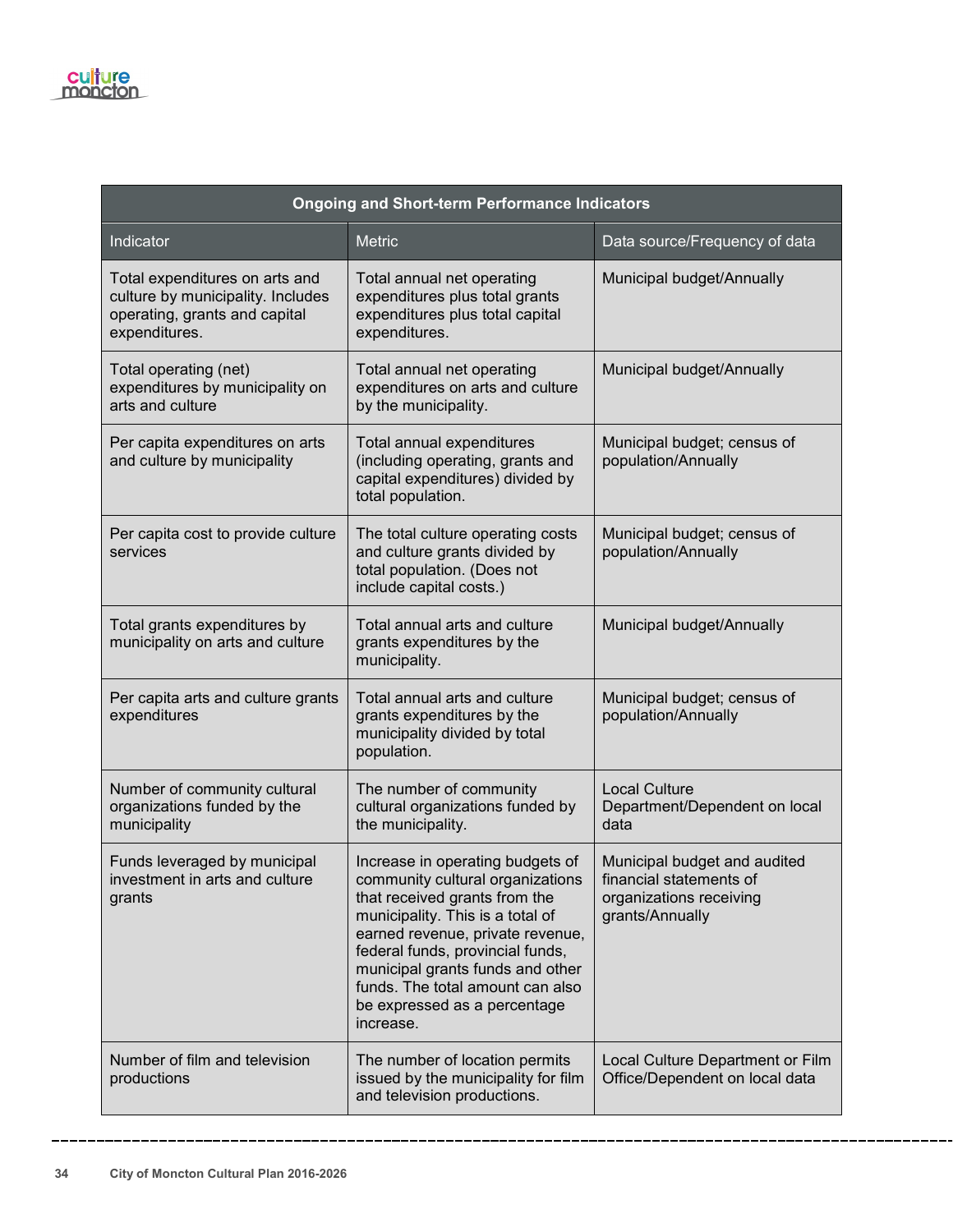| <b>SITU</b> |  |
|-------------|--|
| moneio      |  |

| Number of celebrations and<br>festivals supported by the<br>municipality and seasonal<br>distribution | The number of celebrations and<br>festivals that are funded by the<br>municipality. Total number of<br>celebrations and festivals held in<br>spring, summer, fall and winter.                                 | <b>Local Culture</b><br>Department/Dependent on local<br>data |
|-------------------------------------------------------------------------------------------------------|---------------------------------------------------------------------------------------------------------------------------------------------------------------------------------------------------------------|---------------------------------------------------------------|
| Attendance at municipally<br>supported celebrations and<br>festivals                                  | The estimated attendance<br>numbers at municipally permitted<br>celebrations and festivals.                                                                                                                   | <b>Local Culture</b><br>Department/Dependent on local<br>data |
| Public Art                                                                                            | The total number of public art<br>commissions by municipality.<br>The total value of those public art<br>commissions.                                                                                         | <b>Local Culture</b><br>Department/Dependent on local<br>data |
| Municipal culture investment in<br>culturally distinct and diverse<br>communities                     | The number of community<br>cultural organizations and artists<br>from aboriginal or diverse<br>ethnocultural communities who<br>have received municipal culture<br>funding and amount of funding<br>received. | <b>Local Culture</b><br>Department/Dependent on local<br>data |

| <b>Suggested Medium-term and Long-term Performance Indicators</b>                 |                                                                                                                                                                                                                                                                                                  |                                                                                                                                               |  |  |  |  |
|-----------------------------------------------------------------------------------|--------------------------------------------------------------------------------------------------------------------------------------------------------------------------------------------------------------------------------------------------------------------------------------------------|-----------------------------------------------------------------------------------------------------------------------------------------------|--|--|--|--|
| Indicator                                                                         | <b>Metric</b>                                                                                                                                                                                                                                                                                    | Data source/Frequency of data                                                                                                                 |  |  |  |  |
| Affordable cultural facilities and<br>spaces                                      | The total square footage of<br>appropriately zoned space, and<br>cost per square foot.                                                                                                                                                                                                           | <b>Local Cultural Resource</b><br>Database data, local private<br>sector data, and local non-profit<br>sector data/Dependent on local<br>data |  |  |  |  |
| Number of cultural events in<br>municipal facilities                              | The number of cultural events<br>held in municipal facilities.                                                                                                                                                                                                                                   | Scheduling and programming<br>data from Facilities Management<br>Department/Dependent on local<br>data                                        |  |  |  |  |
| Percentage of residents satisfied<br>with arts, culture and heritage<br>offerings | Track responses to the survey<br>question: "How satisfied are you<br>with the selection of arts, culture<br>and heritage offerings in your<br>municipality?" Count the number<br>choosing 'somewhat' or 'very<br>satisfied' and divide by the total<br>number of respondents with an<br>opinion. | Local survey/Dependent on local<br>data                                                                                                       |  |  |  |  |

\_\_\_\_\_\_

\_\_\_\_\_\_\_\_\_\_\_\_

\_\_\_\_\_\_\_\_\_\_\_\_\_\_\_\_\_

-------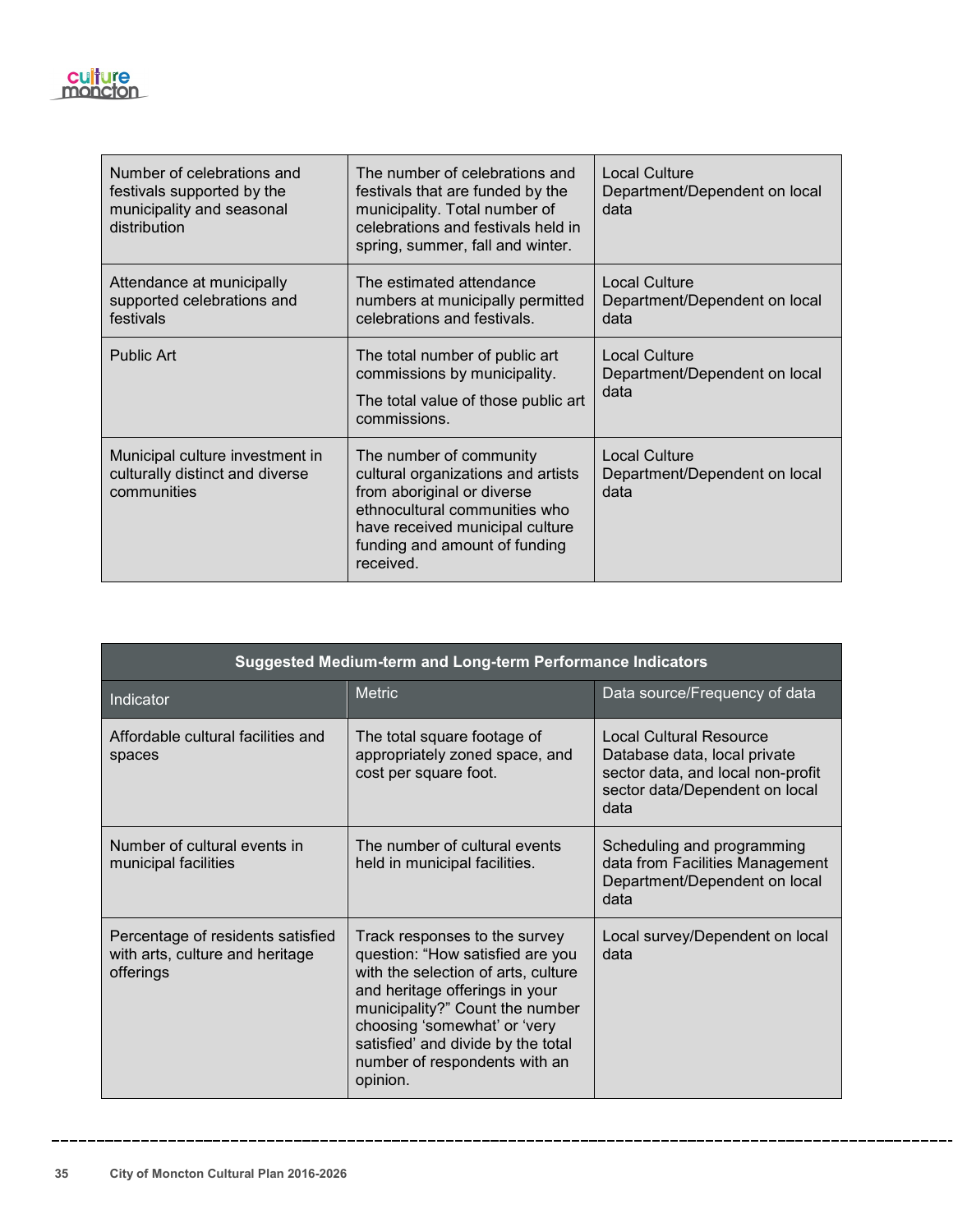

**36 City of Moncton Cultural Plan 2016-2026**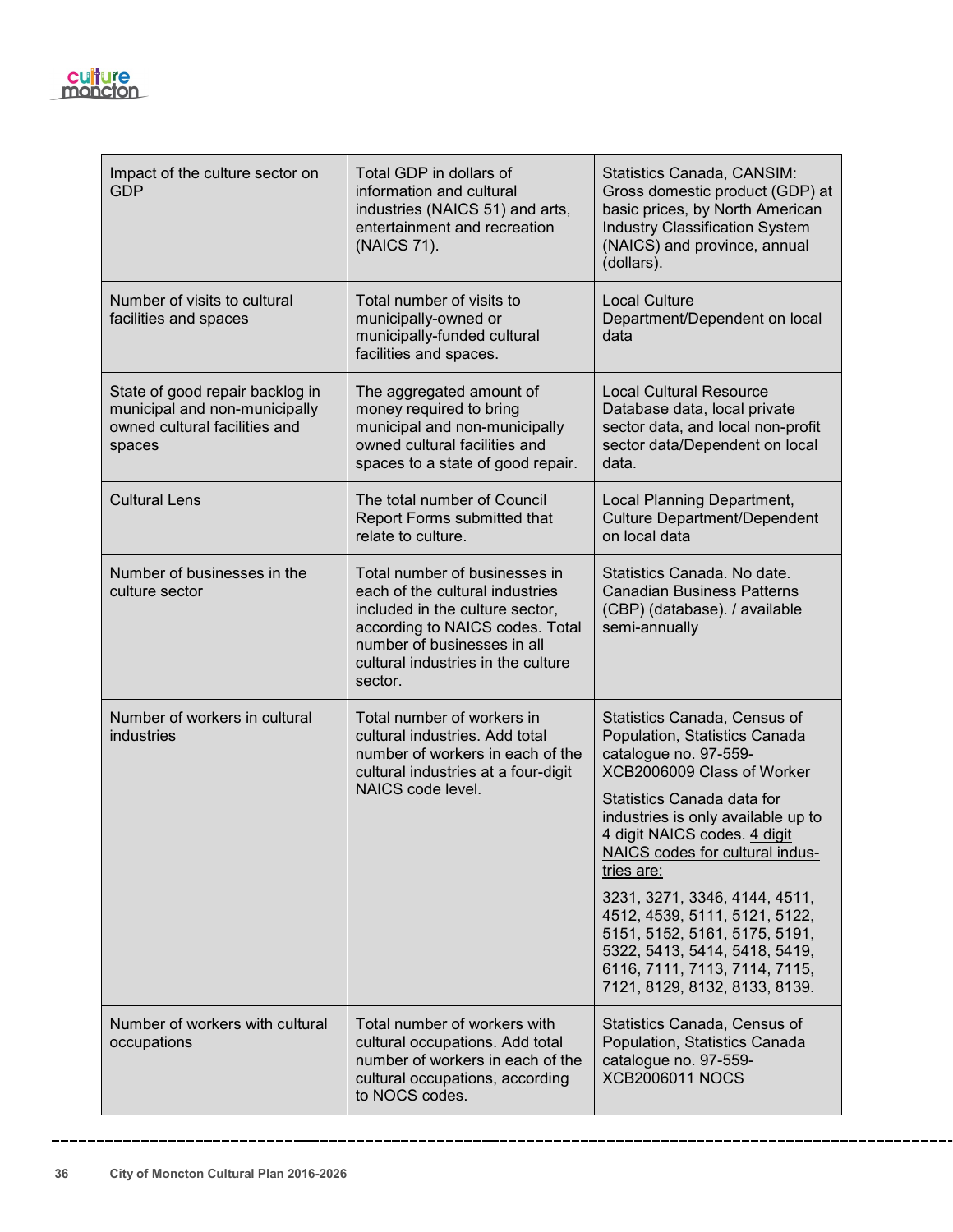| Number of municipal cultural<br>heritage designations                                                                             | The total number of municipally<br>designated properties of cultural<br>heritage value                                                                                                                                                                                                                                                             | Local Heritage or Culture<br>Department, Heritage Properties<br>Database, Dependent on local<br>data                                                                        |
|-----------------------------------------------------------------------------------------------------------------------------------|----------------------------------------------------------------------------------------------------------------------------------------------------------------------------------------------------------------------------------------------------------------------------------------------------------------------------------------------------|-----------------------------------------------------------------------------------------------------------------------------------------------------------------------------|
| Number of visitors                                                                                                                | Total number of person visits to<br>the municipality in a year.                                                                                                                                                                                                                                                                                    | Local Tourism Operators, New<br><b>Brunswick Tourism Office</b>                                                                                                             |
| <b>Visitor Spending</b>                                                                                                           | Total amount of spending by<br>visitors in dollars.                                                                                                                                                                                                                                                                                                | Local Tourism Operators, New<br><b>Brunswick Tourism Office</b>                                                                                                             |
| <b>Trip Activities</b>                                                                                                            | Total number of trip activities<br>undertaken when visiting a<br>particular place, by category.<br>Categories included are:<br>festivals/fairs; cultural<br>performances; museums/art<br>galleries; zoos/aquariums; sports<br>events; casinos; theme parks;<br>national/provincial nature parks;<br>historic sites; any outdoor/sports<br>activity | Local Tourism Operators, New<br><b>Brunswick Tourism Office</b>                                                                                                             |
| Consumer spending on culture                                                                                                      | Total spending on culture per<br>household by adding total<br>spending for 26 spending items<br>considered "spending on<br>culture".                                                                                                                                                                                                               | Statistics Canada. Survey of<br><b>Household Spending Survey</b><br>(SHS), household spending on<br>recreation, by province and<br>territory, annual. CANSIM<br>(database). |
| Estimated volunteer participation<br>in community cultural<br>organizations and cultural<br>events, celebrations and<br>festivals | Estimated number of volunteers,<br>and volunteer hours at municipal<br>and municipally-funded<br>community cultural organizations<br>and cultural events, celebrations<br>and festivals. Multiply total<br>number of volunteer hours x<br>\$23.07.                                                                                                 | Local Culture Department;<br>Volunteer hourly rate in 2016<br>(Rate of \$23.07/hr)/Dependent<br>on local data                                                               |
| Cultural resources database                                                                                                       | The number of cultural resources<br>added/removed from the<br>database                                                                                                                                                                                                                                                                             | <b>Local Culture</b><br>Department/Dependent on local<br>data                                                                                                               |
| Accessibility of arts, culture and<br>heritage offerings                                                                          | Track responses to the survey<br>question "Do you feel that arts,<br>culture and heritage offerings are<br>physically, financially and<br>geographically accessible to<br>you?"                                                                                                                                                                    | Local survey/Dependent on local<br>data                                                                                                                                     |